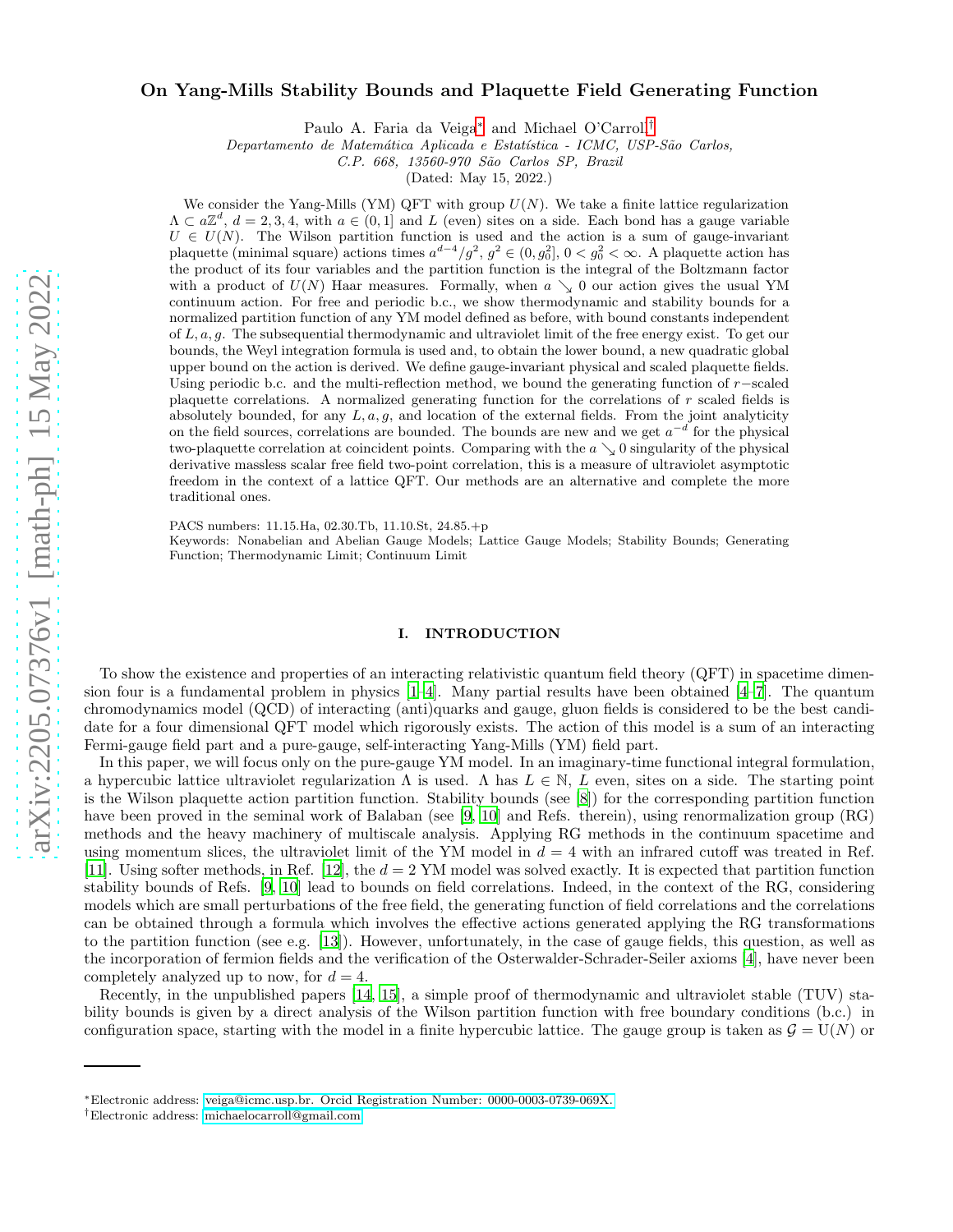$SU(N)$ . For each lattice bond there is a bond variable U which is an element of the gauge group  $\mathcal G$ . The fields are elements of the Lie algebra. Also, by the spectral theorem, as  $U$  is unitary, there exists a unitary  $V$  which diagonalizes U, i.e.  $V^{-1}UV = \text{diag}(e^{i\lambda_1}, \ldots, e^{i\lambda_N}), \lambda_j \in (-\pi, \pi]$ . The  $\lambda_j$  are called the angular eigenvalues of U. A plaquette is a minimal square of the lattice and the action is a sum of plaquette actions. Each plaquette action involves the ordered product of the four bond variables comprising the sides of the plaquette.

The partition function is an integral over the Boltzmann factor (exponential of minus the action), with a product measure of U(N) Haar measures, one measure for each bond. Each plaquette action has a prefactor  $a^{d-4}/g^2$ , where we take  $g^2 \in (0, g_0^2], 0 < g_0 < \infty$ . Our results hold for  $g^2$  in this range! Therefore, they are not restricted to small  $g^2$ . The hypercubic lattice  $\Lambda \subset a\mathbb{Z}^d$ ,  $d = 2, 3, 4$ , with spacing  $a \in (0, 1]$  has  $L \in \mathbb{N}$  sites on each side, L even. In [\[14](#page-29-2)], the finite lattice partition function with free b.c. is denoted by  $Z_{\Lambda,a}$ . These results were extended also to periodic b.c. by considering the partition function  $Z_{\Lambda,a}^B$ , where B is left blank, for free b.c., and  $B = P$ , for periodic b.c. A complete description of the Wilson action model is given in section [II.](#page-3-0) We emphasize that the formal continuum limit  $(a \searrow 0)$ of our Wilson action gives the well known YM classical continuum action. It is also worth noticing that the fixing of the enhanced temporal gauge is instrumental in this work. In this gauge, the temporal bond variables in  $\Lambda$  are set to the identity, as well as certain specified bond variables on the boundary  $\partial\Lambda$  of  $\Lambda$ .

The upper and lower stability bounds we obtain have an interesting structure. They are both products of singleplaquette, single-bond variable partition functions. A new, global quadratic upper bound in the gluon fields, for the Wilson plaquette action, is proved. This bound gives rise to the factorized lower bound on the partition function. We denote by  $z_u$  ( $z_\ell$ ) the single-bond Haar integral partition functions describing the single-plaquette partition function for the upper (lower) stability bound on the partition function with periodic b.c. The integrands of  $z_u$  and  $z_\ell$  are both class functions of the single variable U, where we recall that a class function  $f(U)$  on the gauge group  $\mathcal G$  satisfies the property  $f(U) = f(VUV^{-1})$ , for all  $V \in \mathcal{G}$ . Thus, by Weyl's integration formula [\[16](#page-29-4)[–18\]](#page-29-5), the  $N^2$ -dimensional (for  $\mathcal{G} = U(N)$ ) Haar integration over the group is reduced to an N-dimensional integration over the angular eigenvalues of U. The probability density of the circular unitary ensemble(CUE) occurs and in the bounds on  $z_u$  and  $z_\ell$  the probability density for the Gausssian unitary ensemble (GUE) of random matrix theory appears in a natural way (see Refs. [\[19,](#page-29-6) [20\]](#page-29-7)).

Associated with these classical statistical mechanical model partition functions and its gauge-invariant correlations, there is a lattice quantum field theory. The Osterwalder-Seiler construction provides, via a Feynman-Kac formula, a quantum mechanical Hilbert space, self-adjoint mutually commuting spatial momentum operators and a positive energy operator. A key property in the construction is Osterwalder-Seiler reflection positivity, which is ensured here by choosing  $L$  to be even! (see Ref. [\[7](#page-28-2)]).

It is to be emphasized that the work of Ref. [\[14](#page-29-2)] concentrated only on the existence of a finite normalized free energy for the model, in the (subsequential) thermodynamic and continuum limits, respectively,  $\Lambda \nearrow a\mathbb{Z}^d$  and  $a \searrow 0$ . No other property of the model was considered. It is also worth noticing that the techniques and methods used in Ref. [\[14\]](#page-29-2), combined with the results of Refs. [\[21](#page-29-8)[–23\]](#page-29-9) could be used to prove the existence of a normalized free energy for a bosonic lattice QCD model, with the (anti)quark fields replaced with spin zero, multicomponent complex or real scalar fields. This is the content of Ref. [\[24](#page-29-10)].

In this paper, we also consider correlations of gauge invariant physical plaquette fields. As mentioned above, the continuum limit  $a \searrow 0$  of these fields are the usual continuum fields associated with the formal continuum limit of the Wilson YM action. To analyze these plaquette field correlations, we pass to globally scaled plaquette correlations where the scaled fields are related to the physical fields by a multiplicative factor which depends on the lattice spacing a but not on the position of the plaquette. The scaled field plaquette correlations are proved to be bounded, uniformly in  $a \in (0,1]$ . These bounds imply bounds on the singular behavior, in a, of the physical plaquette correlations. For example, the bound implies that the physical plaquette-plaquette correlation has a singularity of at most  $a^{-d}$ , when  $a \searrow 0$ .

It is important to remark that the exponential decay of physical field correlations is the same as that of scaled field correlations. Hence, the associated energy-momentum spectrum is also the same.

Rather than bound the scaled plaquette correlations directly, we bound the generating function of r−scaled ( $r \in \mathbb{N}$ ) field plaquette correlations using the multi-reflection method (see Ref. [\[4\]](#page-28-1)). Using periodic b.c., based on the work of Ref. [\[25\]](#page-29-11), we define a normalized generating function for the correlation of  $r \in \mathbb{N}$  gauge invariant scaled plaquette fields. The numerator is the periodic b.c. partition function with r additional source factors of strengths  $J_i$ ,  $j = 1, \ldots, r$ ; the denominator is the periodic b.c. partition function  $Z_{\Lambda,a}^P$ . Starting with the model with periodic b.c. which allows us to apply the multireflection method, in Theorem [4](#page-17-0) below, we prove that this normalized generating function is absolutely bounded, with a bound that is independent of  $L, a, q$ , and the location and orientation of the r external plaquette fields. The generating function bound also has an interesting structure. The bound has only a product of single-plaquette, single bond-variable partition function  $z_u(J)$  with a source strength field J in the numerator; in the denominator only a product of  $z_{\ell}$  (the same as in the preceding case!) occurs. In the bound for  $z_u(J)$  the probability density for the Gausssian symplectic ensemble appears (see [\[20](#page-29-7)]). The generating function is jointly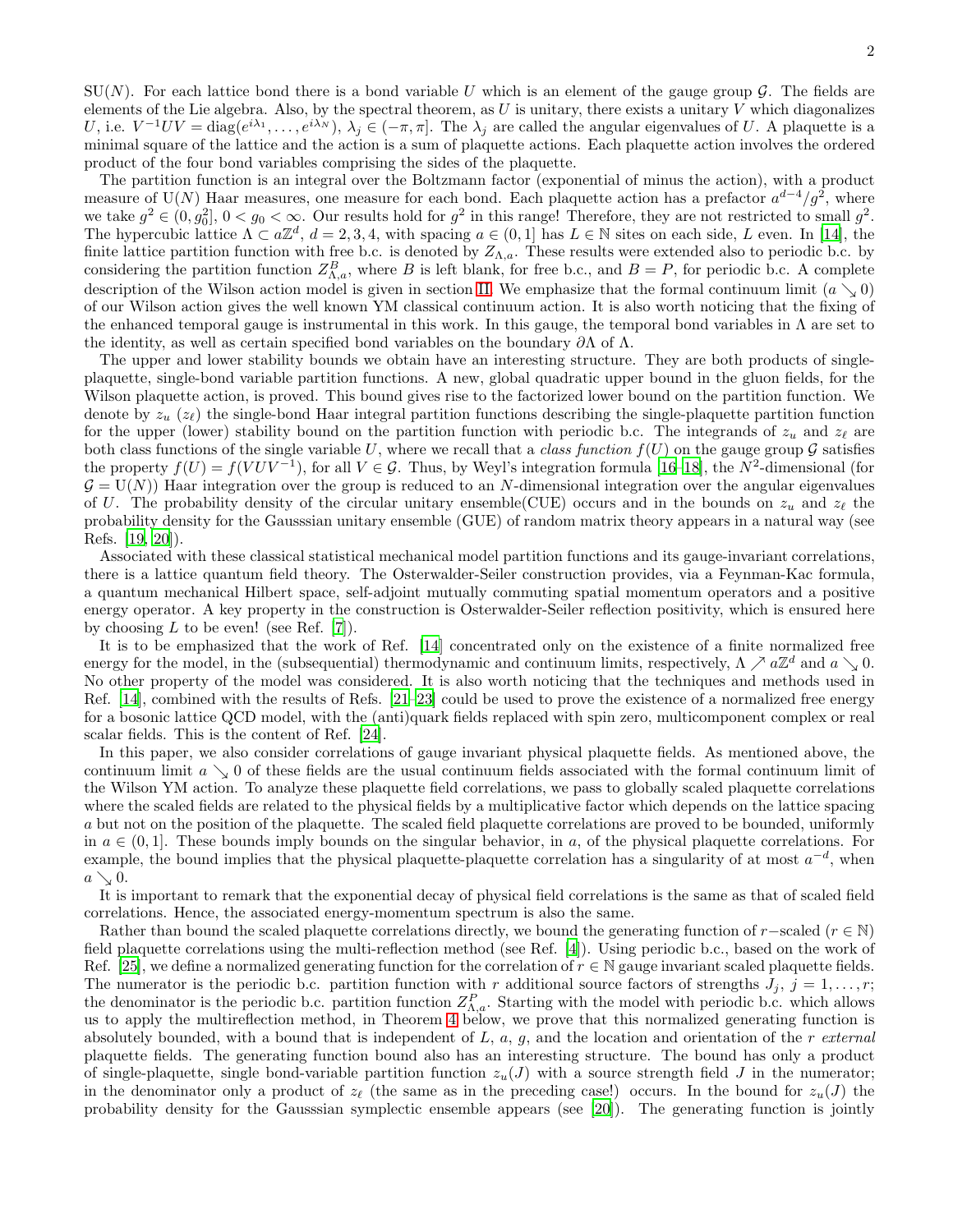analytic, entire function in the source strengths  $J_1, ..., J_r$  of the r plaquette fields. The r-plaquette field correlations admit a Cauchy integral representation and are bounded by Cauchy bounds. In particular, the coincident point plaquette-plaquette physical field correlation is bounded by const  $a^{-d}$ . The  $a^{-d}$  factor at small a behavior is the same as that of the physical or unscaled real derivative scalar free field two-point correlation (the physical free field correlation has a singular behavior  $a^{-(d-2)}$ ). For the free field, these singular behaviors are a measure of ultraviolet asymptotic freedom, in the context of the lattice approximation to a continuum QFT.

In this way, we conclude that the singular behavior of the plaquette correlations is bounded by the singular behavior of the free derivative scalar field correlations in  $d = 2, 3, 4$ . For the physically relevant  $d = 4$  case, we can say more. The coincident plaquette, physical plaquette-plaquette correlation is exactly  $a^{-d} h(g)$ , for some function  $h(g)$  which is bounded.

For the free physical scalar field, locally scaled field correlations are bounded uniformly in  $a \in (0,1]$ , such as no smearing of the fields is needed to achieve boundedness. The two-point correlation of physical fields for coincident points has an  $a^{2-d}$  singular behavior, for  $d = 3, 4$ . If we consider correlations of physical derivative scalar fields, then the singular behavior is different. The two-point correlation of physical derivative scalar fields, at coincident points, has an  $a^{-d}$ ,  $a \searrow 0$  singularity, for  $d = 2, 3, 4$ ; for the massless case the exact value is  $a^{-d}/d$ .

The relation between physical field or derivative scaled field quantities is developed in the Appendix, for the free scalar fields.

In this paper, we show detailed and much simplified proofs of the Theorems of Refs. [\[14,](#page-29-2) [15](#page-29-3)]. Besides these simplifications, and in order to make clear how our results are obtained, we incorporate an analysis of the special case of the abelian gauge group U(1). For this group, the Haar measure is simpler as compared with  $U(N > 1)$ and computations can be carried out more explicitly and transparently. We emphasize that the independence of our results on  $a \in (0,1]$  is already manifest in this case and the reader can better appreciate why this holds true.

For both, free and periodic b.c., our TUV stability bounds on the normalized partition functions (defined by extracting the  $a \searrow 0$  singularity) lead to at least the existence of the subsequential thermodynamic and ultraviolet limits of the corresponding scaled free energies per effective degree of freedom. The existence of these subsequential continuum limits apply to any gauge model with the same Wilson action and free/periodic b.c..

This family of models, of course, encompasses both the trivial ultraviolet limit of a YM model as well as the nonabelian gauge models which are ultraviolet asymptotically free in  $d = 4$ , like YM and QCD. We show that the  $a \searrow 0$  singularity we obtain, for  $d = 4$ , is compatible with these two types of models. However, we shall make clear that more work has to be done to prove their existence and better characterize their limiting models. Our method is not to be taken as a candidate to replace the well known multiscale analysis based on the RG. Indeed, both methods can be used together to accomplish more substantial progress in the field.

As our method is different from the multiscale analysis of the renormalization group, we give a brief description of it. We can describe our method as a change of field variables or a transformation of fields. The action and the configuration measure are transformed to new ones while the value of the partition function is unchanged. This is in contrast with the RG method, where the partition function is constant but there is a flow of the action. The flow is generated by successively integrating out fields with support on slices of high momentum scales. At each step, an effective action is generated which represents the contribution of the remaining lower momentum scales.

The transformation of field variables we consider is a site independent multiplication by a scaling factor, where the factor depends on the lattice spacing a, as well as on other model parameters. Concerning the functional integral appearing in the model definition, we choose our scaling factor so that the model action and field measure is more regular and amenable to analysis. We then analyze the transformed field partition function and generating functions directly.

The effect of field transformations on the generating functions or correlations is to make the transformed correlations more regular when  $a \searrow 0$ . For instance, correlations in the new fields are finite, independent of the lattice spacing a. In particular, they may become finite at coincident points.

Using the relation between the original and the transformed field correlations, we can obtain information on the singular behavior of the original field correlations. As we emphasized before, this is not a substitute to the RG but does give, at least, a simple way to obtain TUV and generating function bounds.

The paper is organized as follows. In Section [II,](#page-3-0) we define the model with the Wilson action for periodic and free b.c. In Section [III,](#page-5-0) we define and treat an approximate model. In the approximate model, we set to zero, in the Wilson action, plaquette actions corresponding to interior horizontal plaquettes (i.e. plaquettes orthogonal to the time direction), plus some specified plaquettes on the boundary  $\partial \Lambda$  of  $\Lambda$ . Next, by a judicious integration procedure, we carry out all the remaining gauge bond variable integrations. In each integration, a factor is extracted which is a plaquette partition function depending only on a single bond variable. In this way, we obtain explicit and exact results for the approximate model partition function, free energy and plaquette correlations, as well as their continuum limits, in subsections [III 1,](#page-5-1) [III 2](#page-9-0) and [III 3.](#page-12-0) For the complete model, TUV stability bounds and bounds for the generating functions for the gauge invariant plaquette correlations are given in sections [IV](#page-14-0) and [V,](#page-16-0) as our four main theorems.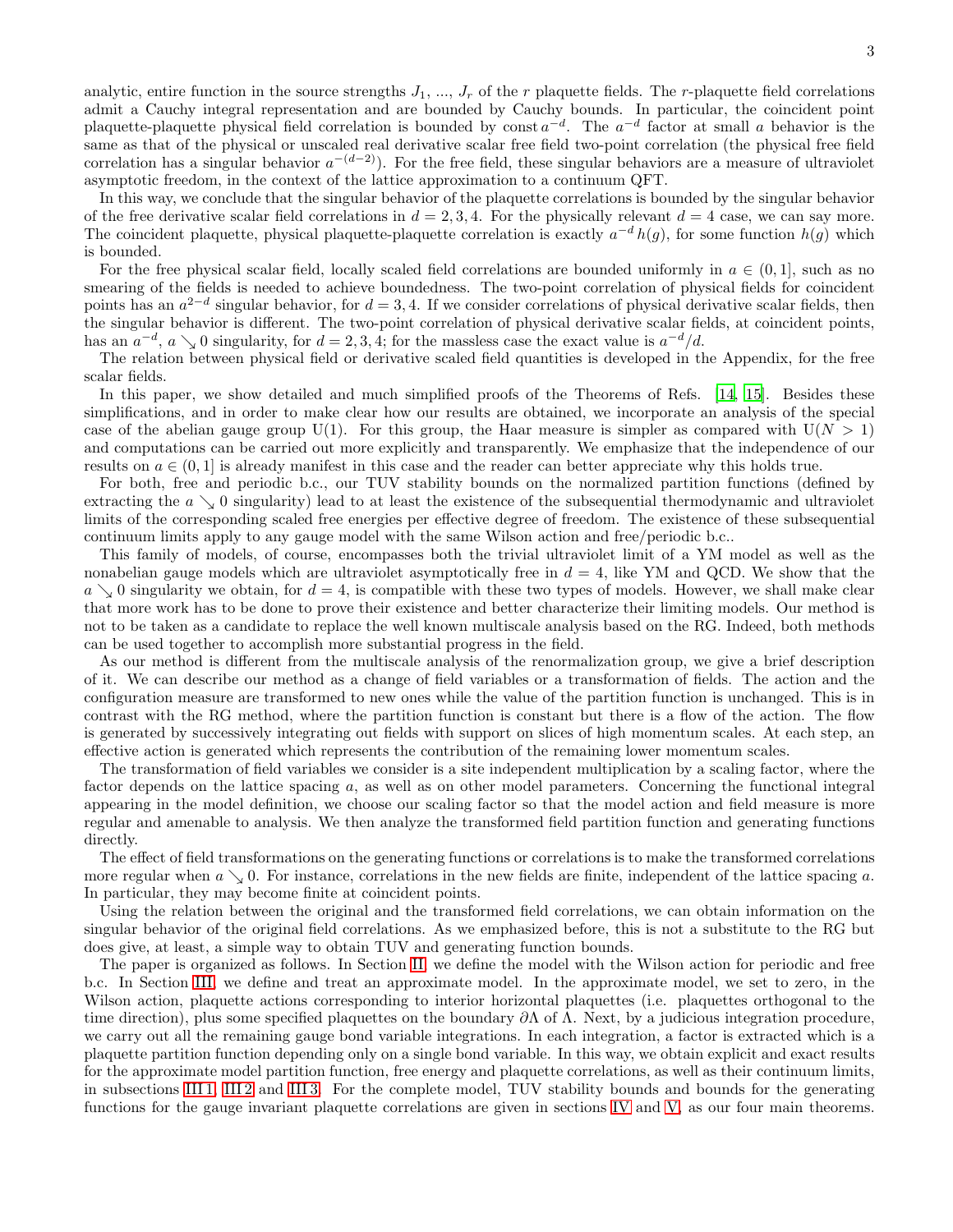These theorems are proved in section [VI.](#page-18-0) Section [VII](#page-21-0) is devoted to some concluding remarks. Finally, in the Appendix, considering the case of the real scalar free field  $\phi$ , we develop the relation between quantities expressed in terms of the unscaled or physical field  $\phi^u(x)$  and locally scaled fields  $\phi(x) = s(a)\phi^u(x)$ . Comparing the  $a \searrow 0$  behavior of the free scalar case with the physical field coincident-point plaquette-plaquette correlation give us a measure of ultraviolet asymptotic freedom.

### <span id="page-3-0"></span>II. THE WILSON ACTION MODEL

We describe the partition function of the free and periodic b.c. models and their gauge invariance properties. The superscript P will denote periodic b.c. quantities. For the lattice  $\Lambda$ , we denote by  $\Lambda_s = L^d$  the total number of lattice sites. We let  $x = (x^0, \ldots, x^{d-1})$  denote a site, and  $x^0$  is the time direction.

Free b.c. Bonds: Let  $e^{\mu}$ ,  $\mu = 0, 1, \ldots, (d-1)$  denote the unit vector in the  $\mu$ -th Euclidean spacetime direction.  $b_{\mu}(x)$ is the lattice bond with initial point x and terminal point  $x_+^{\mu} \equiv x + ae^{\mu} \in \Lambda$ . The number of free b.c. bonds in the lattice  $\Lambda$  is  $\Lambda_b = d(L-1)L^{d-1}$ . Sometimes, we refer to the bonds in the time direction  $x^0$  as vertical bonds. The other bonds are called horizontal.

Periodic b.c. Bonds: In addition to the above free b.c. lattice bonds, here, we have additional or extra bonds. An extra bond has initial point at the extreme right lattice site and terminal point at the extreme left lattice site, in each coordinate direction. If  $\Lambda_e$  denotes the number of extra bonds, we have  $\Lambda_e = dL^{d-1}$ . The total number bonds in  $\Lambda$ with periodic b.c. (henceforth called *periodic bonds*) is  $\Lambda_b^P = \Lambda_b + \Lambda_e$ .

*Free b.c. Plaquettes* (Minimal Lattice Squares): For  $\mu, \nu = 0, \ldots, (d-1)$ , let  $p_{\mu\nu}(x)$  denote a plaquette in the  $\mu\nu$ -plane, with  $\mu < \nu$  and with vertices at sites  $x, x + ae^{\mu}, x + ae^{\mu} + ae^{\nu}, x + ae^{\nu}$  of  $\Lambda$ . These are the free plaquettes.

Periodic b.c. Plaquettes: In addition to the free b.c. lattice plaquettes, there are also extra plaquettes formed at least with one extra bond. The periodic b.c. plaquettes are comprised of all plaquettes that can be formed from the totality of periodic b.c. bonds. We denote the total number of free (periodic) plaquettes by  $\Lambda_p$  ( $\Lambda_p^P$ ). We have,  $\Lambda_p = \Lambda_r$ , for  $d=2$ ;  $\Lambda_p \simeq 3L^3$ ,  $6L^4$ , respectively, for  $d=3,4$ .  $\Lambda_p^P$  is given by  $\Lambda_p$  plus the number of boundary plaquettes.

Recalling that  $a \in (0,1]$  and  $g^2 \in (0,g_0^2)$ ,  $0 < g_0^2 < \infty$ , and letting  $B =$  blank or P, to denote free and periodic b.c., respectively, we represent the model partition function, with B-type b.c., by

<span id="page-3-1"></span>
$$
Z_{\Lambda,a}^B = \int \exp\left[-\frac{a^{d-4}}{g^2}A^B\right]dg^B.
$$
 (1)

Here, for each lattice bond b, we assigned a unitary matrix  $U \in U(N)$ . These are the gauge bond variables. The measure  $dg^B$  is the product over bonds b of the single-bond gauge group Haar measures  $d\sigma(U)$ . For p denoting any fixed plaquette, the model action is given by

<span id="page-3-2"></span>
$$
A^B = \sum_p A_p, \tag{2}
$$

where the four bond variable plaquette actions  $A_p$  and where the sum  $\sum_p$  is over plaquettes with the b.c. of type B.

To define  $A_p$ , we first recall some important facts about unitary matrices and their representation in terms of elements of the Lie algebra of self-adjoint matrices associated with the gauge group  $G$ . For an  $N \times N$  matrix M the Hilbert-Schmidt norm is  $||M||_{\frac{H}{2}} = [Tr(M^{\dagger}M)]^{1/2}$ , where  $M^{\dagger}$  is the adjoint of M. Let  $M_1$  and  $M_2$  be  $N \times N$ matrices. Then  $(M_1, M_2) = Tr(M_1^{\dagger} M_2)$  is a sesquilinear inner product. We also have the following properties:

- 1. Let X be a self-adjoint matrix. Define  $\exp(iX)$  by the Taylor series expansion of the exponential. Then  $\exp(iX)$ is unitary.
- 2. Given a unitary  $N \times N$  matrix U, by the spectral theorem, there exists a unitary V such that  $V^{-1}UV =$  $diag(e^{i\lambda_1}, \ldots, e^{i\lambda_N}), \lambda_j \in (-\pi, \pi]$ . The  $\lambda_j$  are the angular eigenvalues of U. Define  $X = V^{-1} diag(\lambda_1, \ldots, \lambda_N) V$ . Then, X is self-adjoint,  $U = \exp(iX)$ , and the exponential map is onto (see [\[17\]](#page-29-12)).
- 3. For  $\alpha = 1, 2, ..., N$ , let the self-adjoint  $\theta_{\alpha}$  form a basis for the self-adjoint matrices (the U(N) Lie algebra generators), with the normalization condition  $\text{Tr}\theta_\alpha\theta_\beta = \delta_{\alpha\beta}$ , with a Kronecker delta. Then, with X being an  $N \times N$  self-adjoint matrix, X has the representation  $X = \sum_{1 \leq \alpha \leq N^2} x_{\alpha} \theta_{\alpha}$ , with  $x_{\alpha} = \text{Tr } X \theta_{\alpha}$ , for  $x_{\alpha}$  real.
- 4. For  $U$  and  $X$  related as in item 2, we have the important inequality:

$$
||X||_{H-S}^{2} = \text{Tr}(X^{\dagger}X) = \sum_{1 \leq \alpha \leq N^{2}} |x_{\alpha}|^{2} = |x|^{2} = \sum_{1 \leq j \leq N} \lambda_{j}^{2} \leq N\pi^{2} , \quad \lambda_{j} \in (-\pi, \pi].
$$

Thus, the exponential map is onto, for  $|x| \le N^{1/2}\pi$ .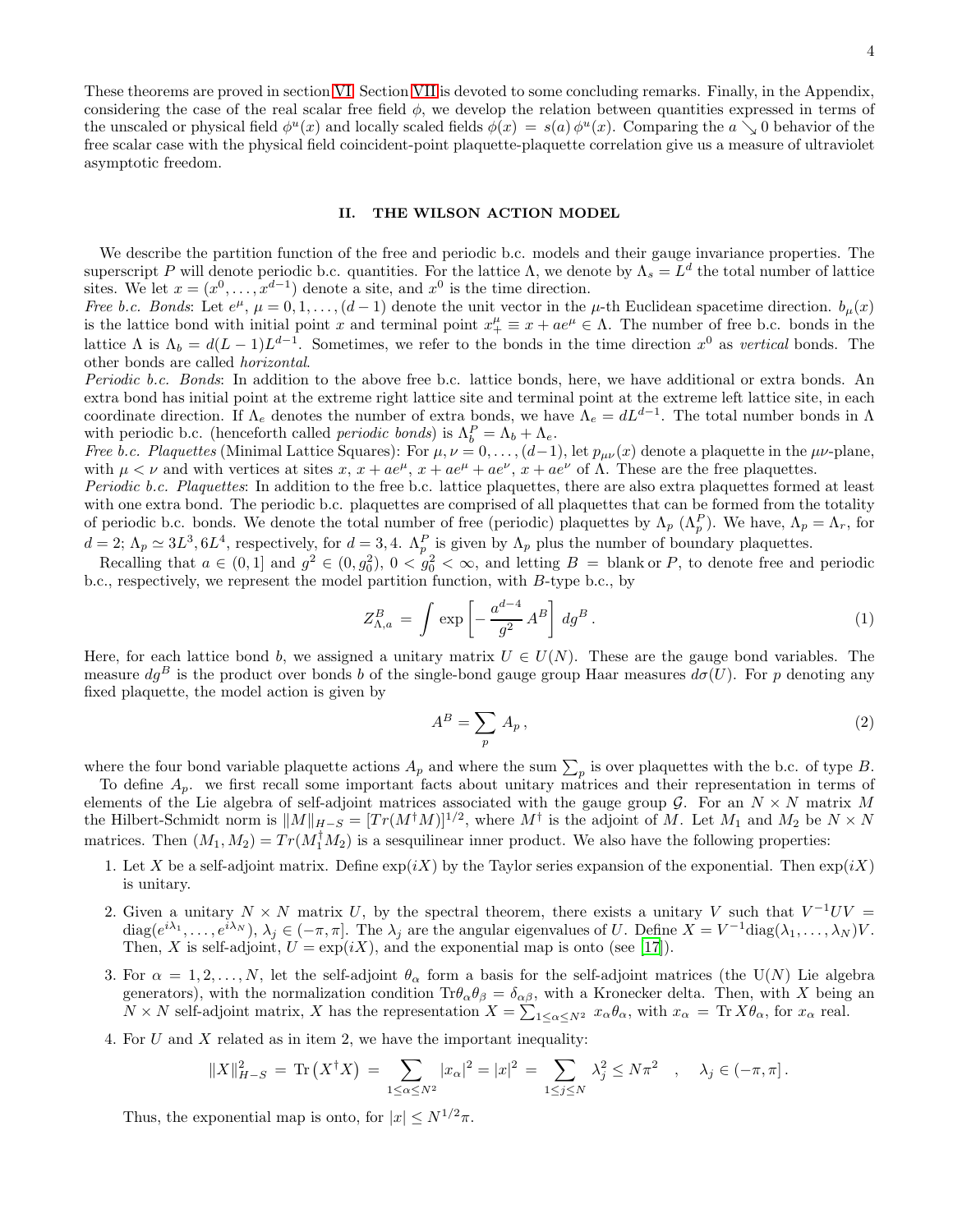For each bond b, we assign the gauge bond variable  $U \in U(N)$ . If we parametrize U as  $e^{iagA_b}$ , with  $A_b$  selfadjoint, we call  $A_b$  the physical gluon field associated with bond b. The physical gluon field  $A_b$  has the representation  $A_b = \sum_{1 \leq \alpha \leq N^2} A_b^{\alpha} \theta_{\alpha}$ , and we refer to  $A_b^{\alpha}$ ,  $\alpha = 1, \ldots, N^2$ , as the color or gauge components of  $A_b$ . If the plaquette p is  $p_{\mu\nu}(x)$ , located in the  $\mu\nu$  coordinate plane, define

$$
U_p = e^{iagA_\mu(x)} e^{iagA_\nu(x+ae_\mu)} e^{-iagA_\mu(x+ae_\nu)} e^{-iagA_\nu(x)}.
$$

The plaquette action  $A_p$  for the plaquette p is defined by

$$
A_p = ||U_p - 1||_{H-S}^2 = 2\Re\operatorname{Tr}\left(1 - U_p\right) = 2\operatorname{Tr}\left(1 - \cos X_p\right) = \operatorname{Tr}\left(2 - U_p - U_p^{\dagger}\right),\tag{3}
$$

where  $U_p = e^{iX_p}$ . Obviously,  $A_p$  is pointwise positive (nonnegative) and so is the total action for the model  $A^B =$  $\sum_{p} A_{p}$ . For concreteness, we give the case of the gauge group U(2) as an example. Here,  $X = \sum_{\alpha=1,\dots,4} x_{\alpha} \theta_{\alpha}$ , with  $\text{Tr}\,\hat{\theta}_{\alpha}\theta_{\beta} = \delta_{\alpha\beta}$ , with a Kronecker delta, and, for  $\sigma_j$ , for  $j = 1, 2, 3, 4$  being, respectively, the three  $2 \times 2$  traceless and hermitian Pauli spin matrices and the  $2 \times 2$  identity matrix I, we take  $\theta_j = \sigma_j/\sqrt{2}$ .

This completes the description of the model. Using the Baker-Campbell-Hausdorff formula, formally, it is shown in Ref. [\[3\]](#page-28-7), for small lattice spacing  $a > 0$ , that

$$
U_p = \exp\left[ia^2g F^a_{\mu\nu}(x) + R\right] \quad , \quad R = \mathcal{O}(a^3) \,,
$$

where  $F_{\mu\nu}^a(x) = \partial_\mu^a A_\nu(x) - \partial_\nu^a A_\mu(x) + ig[A_\mu(x), A_\nu(x)]$  is the self-adjoint usual color 'electromagnetic' second order antisymmetric tensor with finite difference derivatives

<span id="page-4-0"></span>
$$
\partial_{\mu}^{a} A_{\nu}(x) = a^{-1} \left\{ A_{\nu}(x + a e_{\mu}) - A_{\nu}(x) \right\},\tag{4}
$$

etc, and [ $\cdot$ , ] denotes the Lie algebra commutator (Lie product) associated with the gauge group  $\mathcal{G} = U(N)$ . Also it is shown that  $A_p \simeq a^4 g^2$  Tr  $[F^a_{\mu\nu}(x)]^2$ .

Each term in  $[F^a_{\mu\nu}(x)]$  is self-adjoint. Hence, the square is a self-adjoint and positive matrix, and its trace is positive. The quantity  $[a^{d-4}/g^2] \sum_p A_p$  is the Riemann sum approximation to the classical smooth field continuum YM action  $\int \text{Tr} (F_{\mu\nu}^a)^2(x) d^dx$ , when  $\Lambda \nearrow a\mathbb{Z}^d$  and after  $a \searrow 0$ , formally, and the finite difference derivatives become ordinary partial derivatives.

We now discuss gauge invariance and gauge fixing. We take the global group as  $\prod_{x \in \Lambda} \mathcal{G}_x$ , where  $\mathcal{G}_x = U_x \in$  $\mathcal{G} = U(N)$ . It transforms the bond variables  $U_{b_p} \equiv U_{x,x^{\perp}_\mu}$  and its adjoint  $U_{b_p}^{\dagger}$  to  $U_x U_{x,x^{\perp}_\mu} U_x^{\dagger}$  $\frac{1}{x^+_{\mu}}$  and  $U_{x^+_{\mu}}U^\dagger_x$  $_{x,x_\mu^\pm}^{\dagger}U_x^\dagger,$ respectively. The plaquette action and the total action are invariant under this gauge transformation. Due to the local gauge invariance of the action  $A_p$ , and so also  $A = \sum_p A_p$ , there is an excess of gauge variables in the definition of the partition function given by Eq. [\(1\)](#page-3-1). By a gauge fixing procedure we eliminate gauge variables by setting them equal to the identity in the action and dropping the gauge bond variable integration. In this process of gauging away some of the gauge group, bond variables, the value of the partition function is unchanged, as long as we apply this procedure to bonds which do not form a closed loop in  $\Lambda$  (see [\[4](#page-28-1)]). We will choose to work with what we call the enhanced temporal gauge. This gauge will be fixed to prove our main theorems.

In the enhanced temporal gauge, the temporal bond variables in  $\Lambda$  are set to the identity, as well as certain specified bond variables on the boundary  $\partial \Lambda$  of  $\Lambda$ . Letting  $\Lambda_r$  denote the number of retained bonds, for free b.c., we have  $\Lambda_r = \left[ (L-1)^2 \right], \, \left[ (2L+1)(L-1)^2 \right], \, \left[ (3L^3 - L^2 - L - 1)(L-1) \right],$  respectively, for  $d = 2, 3, 4$ . Clearly  $\Lambda_r \simeq (d-1)L^d$ , for sufficiently large L, and  $\Lambda_r \nearrow \infty$  as  $\Lambda \nearrow a\mathbb{Z}^d$ . For periodic b.c., the same bond variables are gauged away; the number of non-gauged away bond variables is then  $\Lambda_r + \Lambda_e$ , where we recall that  $\Lambda_e$  is the number of extra bonds we add to  $\Lambda$  to implement periodic b.c.

The precise definition of gauged away bonds, for free b.c., is as follows (see page 4 of [\[24\]](#page-29-10)). We label the sites of the  $\mu$ -th lattice coordinate by 1, 2, ..., L. The enhanced temporal gauge is defined by setting in  $\Lambda$  the following bond variables to 1. First, for any  $d = 2, 3, 4$ , we gauge away all temporal bond variables by setting  $g_{b_0(x)} = 1$ . For  $d = 2$ , take also  $g_{b_1(x^0=1,x^1)} = 1$ . For  $d = 3$ , set also  $g_{b_1(x^0=1,x^1,x^2)} = 1$  and  $g_{b_2(x^0=1,x^1=1,x^2)} = 1$ . Similarly, for  $d = 4$ , set also to 1 all  $g_{b_1(x^0=1,x^1,x^2,x^3)}$ ,  $g_{b_2(x^0=1,x^1=1,x^2,x^3)}$  and  $g_{b_3(x^0=1,x^1=1,x^2=1,x^3)}$ . For  $d=2$  the gauged away bond variables form a comb with the teeth along the temporal direction, and the open end at the maximum value of  $x^0$ . For  $d=3$ , the gauged away bonds can be visualized as forming a scrub brush with bristles along the  $x<sup>0</sup>$  direction and the grip forming a comb. For any d, all gauged away bond variables are associated with bonds in the hypercubic lattice  $\Lambda$ which form a maximal tree. Hence, by adding any other bond to this set, we form a closed loop.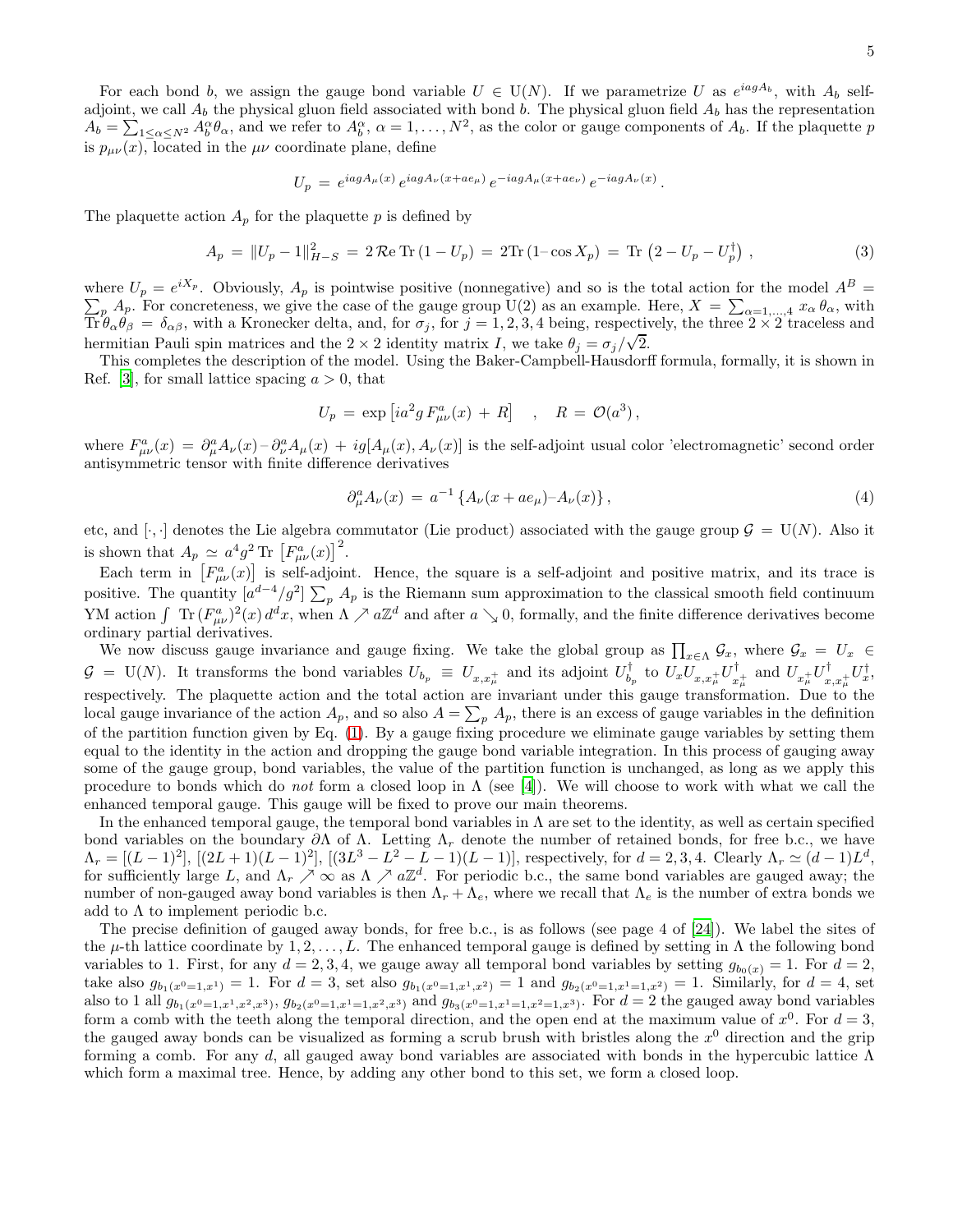# <span id="page-5-0"></span>III. TUV STABILITY AND PLAQUETTE FIELD CORRELATIONS FOR THE APPROXIMATE MODEL

In this section, we restrict our attention to a simplified lattice YM model. We simplify the YM model by setting to zero, in the Wilson action, the plaquette actions corresponding to internal horizontal plaquettes (i.e., those plaquettes orthogonal to the time direction), plus certain specified plaquettes on the boundary ∂Λ of the lattice Λ. We refer to this model as the approximate model.

For the approximate model, the free-energy, plaquette field correlations and their thermodynamic limits, as well as their continuum limits, are obtained explicitly and exactly. The bounds obeyed in the approximate model are a good guide for the model without approximation.

In subsection [III 1,](#page-5-1) we define the approximate model and treat stability. In subsection [III 2,](#page-9-0) we obtain plaquette field correlations considering the gauge group U(1). The plaquette field correlation results are extended to U( $N \ge 2$ ) in subsection [III 3.](#page-12-0)

The complete, non-approximate model is treated in the ensueing sections. For  $d = 2$ , the results obtained for the complete model and the approximate model coincide.

The physical gauge-invariant plaquette field plaquette-plaquette correlation is most singular for coincident points. The ultraviolet limit  $a \searrow 0$  singular behavior is (const/ $a^d$ ). The same behavior occurs for the coincident-point derivative field correlations in the case of the real, massless scalar free field, as shown in the Appendix.

Of course, the abelian U(1) case and, for the model without approximation, the formal  $g \searrow 0$  limit gives us the lattice free electromagnetic field with a quadratic action. (See Remark [2](#page-6-0) in subsection [III 1\)](#page-5-1). The plaquette-plaquette field correlations can be obtained exactly in a momentum space representation and the coincident plaquette-plaquette field correlation is equal to  $\{4/[d(d-1)a^d]\}.$ 

Using our transformed field method, we obtain TUV stability bounds and bounds on the normalized free energy and also the boundedness of two-point plaquette scaled field correlation. For the group  $G = U(1)$ , the Haar measure is simpler, formulas are more familiar and the analysis becomes more transparent.

For  $d = 2$ , the results for the two-point plaquette field correlation are exact. For  $d = 3, 4$ , the results are also exact. for the approximate model. This seemingly gross approximation gives the correct picture for bounds for the complete YM model with the nonabelian gauge group  $G = U(N > 1)$ .

### <span id="page-5-1"></span>1. Approximate Model: TUV Stability

Starting from the free b.c. partition function of Eq. [\(1\)](#page-3-1), we set

$$
U_b = e^{i\theta_b} = e^{iagA_b},
$$

where  $A_b$  is the physical gauge potential. For the plaquette  $p = p_{\mu\nu}(x)$ , set

$$
\theta_{\mu\nu}(x) = \theta_{\mu}(x) + \theta_{\nu}(x_{\mu}^{+}) - \theta_{\nu}(x) - \theta_{\mu}(x_{\nu}^{+})
$$

Then, the finite lattice free b.c. partition function reads

$$
Z_{\Lambda,a} = \int_{|\theta_b| \leq \pi} \exp \left[ -\frac{a^{d-4}}{g^2} \sum_{x,\mu < \nu} 2 \left[ 1 - \cos \left( \theta_{\mu\nu}(x) \right) \right] \right] \prod_b \frac{d\theta_b}{2\pi}.
$$

In terms of the physical fields  $A_b$ , setting  $A_{\mu\nu}(x) \equiv a F_{\mu\nu}^a(x)$ , where  $F_{\mu\nu}^a(x)$  is the usual field strength antisymmetric second order tensor, we have

$$
Z_{\Lambda,a} = \left(\frac{ag}{2\pi}\right)^{\Lambda_r} \int_{|A_b| \le \pi/(ag)} \exp\left\{-\frac{a^{d-4}}{g^2} \sum_{x,\mu < \nu} 2\left[1 - \cos\left(a^2 g F_{\mu\nu}^a(x)\right)\right]\right\} \prod_b dA_b,
$$

Now, we transform to the locally scaled fields  $\chi_b$  defined by

<span id="page-5-2"></span>
$$
\chi_b = a^{(d-2)/2} A_b, \tag{5}
$$

and, in terms of these fields, the free b.c. partition function is

$$
Z_{\Lambda,a} = \left(\frac{g}{2\pi} a^{(4-d)/2}\right)^{\Lambda_r} \int_{|\chi_b| \leq \pi/g} \exp\left\{-\frac{a^{d-4}}{g^2} \sum_{x,\mu < \nu} 2\left[1 - \cos\left(g a^{(4-d)/2} \chi_{\mu\nu}(x)\right)\right]\right\} \prod_b d\chi_b,
$$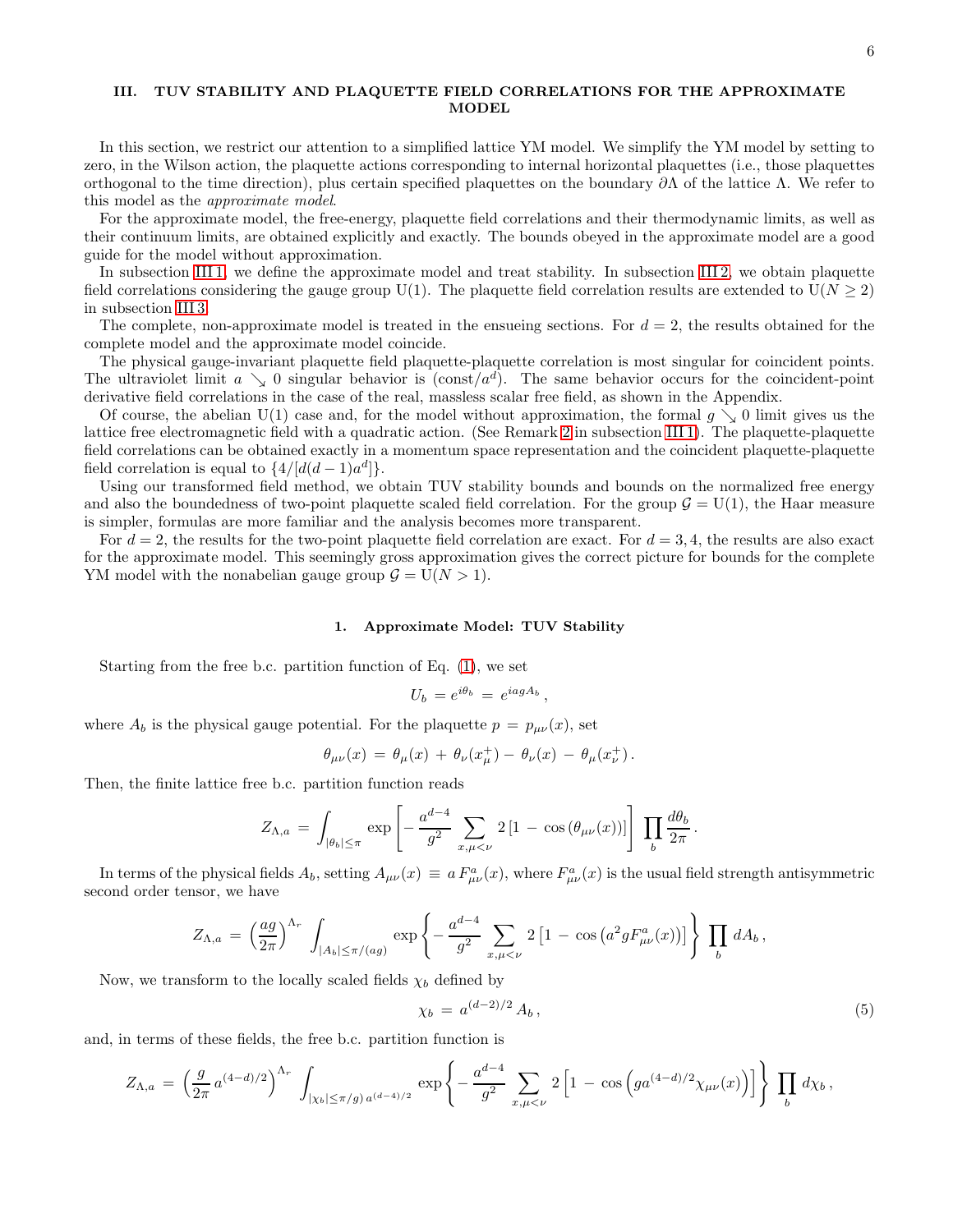**Remark 1** We note that, instead of the above simple expression, in the nonabelian case  $U(N > 1)$ , the Haar measure presents also a weight function factor besides the product of Lebesgue measures.

<span id="page-6-0"></span>**Remark 2** In the  $A_b$  variables, the Boltzmann factor, for a  $\setminus$  0, is approximately

$$
\exp\left\{-a^d\sum_{x,\mu<\nu}\left[F^a_{\mu\nu}(x)\right]^2\right\},\,
$$

for  $d = 2, 3$  and, for  $d = 4$  and  $g \searrow 0$ . In both cases, the action approximates the continuum model action. In the  $\chi_b$  variables, the Boltzmann factor, for a  $\searrow$  0, is approximately

$$
\exp\left\{-\sum_{x,\mu<\nu}[\chi_{\mu\nu}(x)]^2\right\},\,
$$

for  $d = 2, 3$  and the same holds for  $d = 4$  and  $g \searrow 0$ . Here, in both cases, the action is independent of the lattice spacing a. In the above quadratic approximation of the action, the model can be solved explicitly by diagonalizing the quadratic form of the action.

We now define more precisely and analyze our approximate model. We define our approximate model and give the bond gauge integration procedure. This is done case by case in the spacetime dimension d. For simplicity, we identify coordinates of a lattice site in each lattice direction with the labels  $1, 2, \ldots, L$ . We have:

- $\bullet$   $d = 4$ : For  $x^0 = L, L-1, \ldots, 2$ , set the plaquette actions to zero in the planes parallel to the  $\mu \nu = 12, 13, 23$ coordinate planes. For  $x^0 = 1, x^3 = L, \ldots, 2$ , set the plaquette actions to zero in the coordinate planes parallel to the 12-plane;
- $d = 3$ : For  $x^0 = L, L 1, \ldots, 2$ , set to zero the plaquette actions in the planes parallel to the 12-plane;
- $d = 2$ : maintain all the plaquette actions.

**Remark 3** We remark that a simpler approximate model can be defined by setting to zero all horizontal plaquette actions. Such a model can also be solved exactly with the same results as given here for our approximate model. Boundary effects disappear in the thermodynamic limit. In our approximate model, fewer plaquette actions are discarded.

Simplified, Approximate Model with the Abelian Gauge Group  $\mathcal{G} = U(1)$ :

With these definitions, we now perform the bond integration. For ease of visualization, we carry it out explicitly for  $d=3$ .

For  $d=3$ , integrate over successive planes of horizontal bonds starting at  $x^0 = L$  and ending at  $x^0 = 2$ . For the  $x^0 = 1$  horizontal plane, integrate over successive lines of horizontal bonds in the coordinate direction two, starting at  $x^1 = L$  and ending at  $x^1 = 2$ . For each horizontal bond variable integration, the bond variable appears in only one plaquette.

The simplification that occurs in our original model is that, in the approximate model, we can carry out all bond integrations. Besides, for each integration, we can extract a single plaquette partition function of a single bond variable.

Of course, in  $d = 2$ , the model can be solved without any approximation (see Ref. [\[12\]](#page-29-0)).

After integration, each integral depends, in principle, on the other bond variables of the plaquette. However, as in Ref. [\[12\]](#page-29-0), for  $d = 2$ , by a change of variables, the integral is independent of the other variables and their integrals are trivially done. Here, we are using the simplest case of the left and right invariance of the gauge group Haar measure (see e.g Refs. [\[17,](#page-29-12) [18\]](#page-29-5)). In this way, a factor is extracted from the partition function and the factor is the partition function of a single plaquette of a single bond variable.

After the bond integration, we obtain

<span id="page-6-1"></span>
$$
Z_{\Lambda,a} = \left[\frac{g}{2\pi a^{(d-4)/2}}\right]^{\Lambda_r} z^{\Lambda_r},\qquad(6)
$$

where  $z$  is the single bond partition function. Namely, we have

$$
z = \int_{|X| \le \pi/g} \exp\left\{-\frac{a^{d-4}}{g^2} \sum_{x,\mu < \nu} 2\left[1 - \cos\left(g a^{(4-d)/2} X\right)\right]\right\} dX.
$$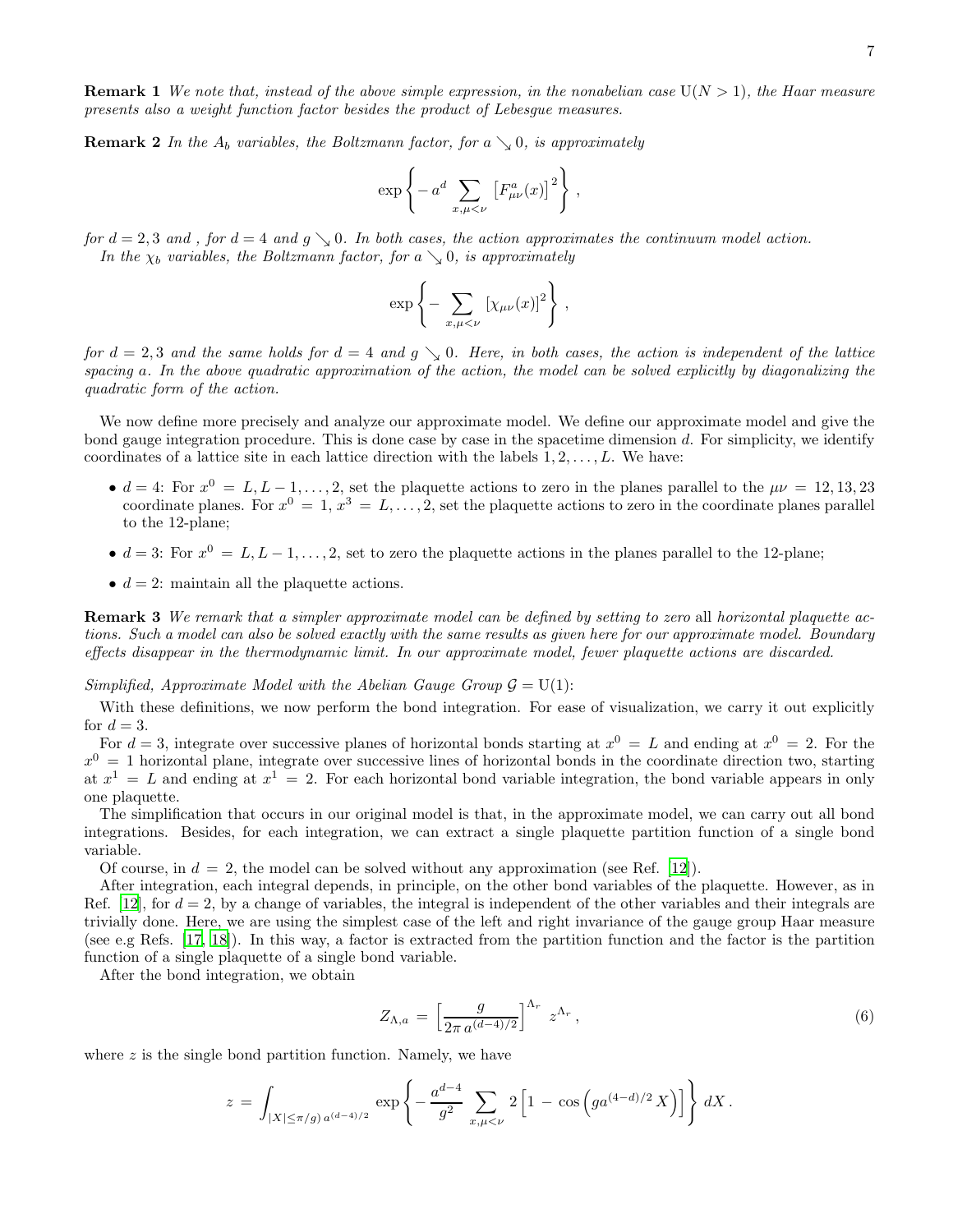Using the elementary inequalities (see e.g. Ref. [\[27\]](#page-29-13) for a proof of the second one)

$$
1 - \cos u \leq u^2/2, \quad u \in \mathbb{R}
$$
  

$$
1 - \cos u \geq \frac{2u^2}{\pi^2}, \quad u \in (-\pi, \pi],
$$

we obtain the upper and lower bounds

$$
z \le \int_{|X| \le (\pi/g) a^{(d-4)/2}} \exp\left[-\frac{4}{\pi^2} X^2\right] dX , \tag{7}
$$

and

$$
z \ge \int_{|X| \le (\pi/g) a^{(d-4)/2}} e^{-X^2} dX \ge \int_{|X| \le (\pi/g_0)} e^{-X^2} dX \equiv \tilde{z}_\ell > 0,
$$
\n(8)

for all  $a \in (0, 1]$  and  $0 < g^2 \leq g_0^2 < \infty$ .

We now define the normalized free b.c. partition function  $Z_{\Lambda,a}^n$ , by extracting the  $a \searrow 0$  singularity in Eq. [\(6\)](#page-6-1). It reads

$$
Z_{\Lambda,a}^n = \left[\frac{g}{2\pi a^{(d-4)/2}}\right]^{-\Lambda_r} Z_{\Lambda,a} = z^{\Lambda_r}.
$$
 (9)

In this way, in terms of  $Z_{\Lambda,a}^n$ , we obtain the TUV stability bound

$$
0 < \tilde{z}_{\ell}^{\Lambda_r} \leq Z_{\Lambda,a}^n \leq z_u^{\Lambda_r},
$$

so that, defining the normalized free energy per effective degree of freedom in the finite d-dimensional hypercubic lattice  $\Lambda$  by

$$
f_{\Lambda,a}^n \equiv \frac{1}{\Lambda_r} \ln Z_{\Lambda,a}^n = \ln z \,, \tag{10}
$$

the TUV bounds ensure, the thermodynamic limit  $\Lambda \nearrow a\mathbb{Z}^d$  and the continuum limit  $a \searrow 0$  exist (here, not only the subsequential limits as below!) and we obtain

$$
f^{n} \equiv \lim_{a \searrow 0} \lim_{\Lambda \nearrow a \mathbb{Z}^{d}} f_{\Lambda, a}^{n}
$$
  
=  $\lim_{a \searrow 0} \ln z$   
= 
$$
\begin{cases} \int_{\mathbb{R}} e^{-X^{2}} dX = \sqrt{\pi/2}, d = 2, 3, \\ \int_{|X| \le \pi/g} e^{-2g^{-2}[1 - \cos(gX)]} dX, d = 4. \end{cases}
$$

Besides, for  $d = 4$ , we have  $\lim_{g \searrow 0} f^n = \sqrt{\pi/2}$ .

Simplified Approximate Model with Gauge Group  $\mathcal{G} = U(N)$ :

Still considering the approximate model, here we extend our TUV bounds to the more general nonabelian  $U(N)$ case. Using the same bond integration procedure as in the above  $U(1)$  case, the simplified model, free b.c. partition function with the gauge group  $U(N)$  also factorizes as

$$
Z_{\Lambda,a} \,=\, z^{\Lambda_r}\,,
$$

where

$$
z = \int_{U(N)} \exp \left[ -\frac{a^{d-4}}{g^2} \text{Tr} \left( 2 - U - U^{\dagger} \right) \right] d\sigma(U).
$$

Here,  $z$  is the partition function of a single plaquette with the single bond variable  $U$ .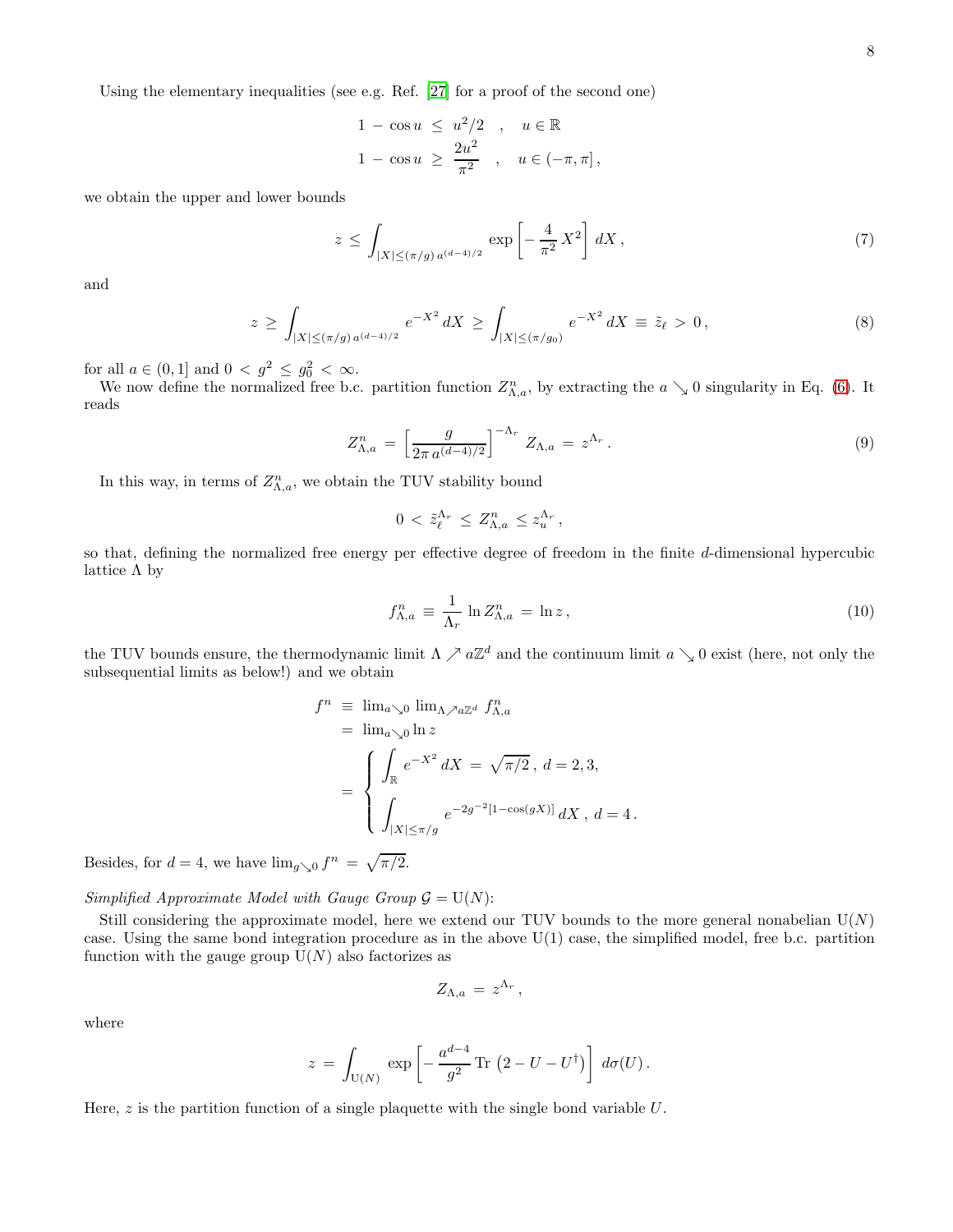We explain how the factorization occurs, and we use the left and right invariance of the single bond Haar measure  $d\sigma(U)$ . We recall the invariance property (see e.g. [\[17](#page-29-12), [18\]](#page-29-5)): let  $f(U)$  be a function of the bond variable  $U \in U(N)$ and let  $W \in U(N)$ . Then,

$$
\int_{\mathrm{U}(N)} f(U) d\sigma(U) = \int_{\mathrm{U}(N)} f(WU) d\sigma(U) = \int_{\mathrm{U}(N)} f(UW) d\sigma(U).
$$

Returning to the bond integration procedure, let  $U_1, U_2, U_3, U_4$  be the plaquette p bond variables and  $U_p$  $U_1U_2U_3U_4$ . Consider the integration over  $U_1$ , where, in the partition function  $Z_{\Lambda,a}$ ,  $U_1$  only appears in the plaquette p. The integral over the bond variable  $U_1$  is

$$
\int_{\mathrm{U}(N)} \exp \left\{-\frac{a^{(d-4)}}{g^2} \mathrm{Tr} \left(2 - U_p - U_p^{\dagger} \right) \right\} d\sigma(U_1).
$$

By the Haar measure left and right invariance (take  $W = U_2 U_3 U_4$  and  $U = U_1$  above!), the integral is just the single bond partition function  $z$ , and is independent of the other bond variables. In this way, we extract the factors  $z$  from the partition function  $Z_{\Lambda,a}$ .

To continue our analysis, we note that the integrand is a class function on  $G$ . For the U(N) group integral of a class function, the  $N^2$  dimensional integral over the group reduces to an N dimensional integral over the angular eigenvalues of U, according to the Weyl integration formula  $[16-18]$ .

The angular eigenvalues are defined as follows. If the eigenvalues of the unitary matrix  $U$  are denoted by  ${e^{i\lambda_1}, \ldots, e^{i\lambda_N}}$ , with  $\lambda_j \in (-\pi, \pi], j = 1, \ldots, N$ , then  $\lambda = (\lambda_1, \ldots, \lambda_N)$  are called the angular eigenvalues of U. The Weyl integration formula then reads

<span id="page-8-1"></span>
$$
\int_{\mathcal{U}(N)} f(U) d\sigma(U) = \frac{1}{N!} \int_{(-\pi,\pi]^N} f(\lambda) \rho(\lambda) \frac{d\lambda}{(2\pi)^N},
$$
\n(11)

where  $d\lambda = d\lambda_1 \dots d\lambda_N$  is a product measure of Lebesgue measures and the weight function or density  $\rho(\lambda)$  arises from a squared Vandermonde determinant and is given by

<span id="page-8-0"></span>
$$
\rho(\lambda) = \prod_{1 \le j < k \le N} \left| e^{i\lambda_j} - e^{i\lambda_k} \right|^2 = \prod_{1 \le j < k \le N} \left\{ 2 \left[ 1 - \cos(\lambda_j - \lambda_k) \right] \right\} . \tag{12}
$$

In this way, applying the Weyl integration formula, we obtain

$$
z = \frac{1}{N!(2\pi)^N} \int_{(-\pi,\pi]^N} \exp \left[ -\frac{2a^{d-4}}{g^2} \sum_{j=1,...,N} (1 - \cos \lambda_j) \right] \rho(\lambda) d\lambda.
$$

Next, we use the previous simple bounds on  $(1 - \cos u)$  and the bound, with  $\hat{\rho}(\lambda) = \prod_{1 \leq j < k \leq N} |\lambda_j - \lambda_k|^2$ ,

$$
\left(\frac{4}{\pi^2}\right)^{N(N-1)/2} \hat{\rho}(\lambda) \leq \rho(\lambda) \leq \hat{\rho}(\lambda),
$$

where the lower bound holds for all  $|\lambda_j| \leq \pi/2$  and there is no restriction for the upper bound. Besides, we make use of the changes of variables

$$
y = \left(\frac{a^{d-4}}{g^2}\right)^{1/2} \lambda
$$
 ;  $y = \left(\frac{a^{d-4}}{g^2}\right)^{1/2} \frac{2}{\pi} \lambda$ ,

respectively, in the lower and upper bounds. We then obtain the following bound on z

$$
\frac{1}{N!(2\pi)^N} \left(\frac{a^{d-4}}{g^2}\right)^{N^2/2} \int_{\mathcal{L}} \exp\left[-\frac{2a^{d-4}}{g^2} \sum_{1 \le j \le N} y_j^2\right] \hat{\rho}(\lambda) d\lambda \le z \le \frac{1}{N!(2\pi)^N} \int_{\mathcal{U}} \exp\left[-\frac{2a^{d-4}}{g^2} \sum_{1 \le j \le N} y_j^2\right] \hat{\rho}(\lambda) d\lambda.
$$

where we have the integration domains  $\mathcal{L} = \{y : |y_k| \leq (\pi/2) (a^{d-4}/g^2)^{1/2}\}\$  and  $\mathcal{U} = \{y : |y_k| \leq (a^{d-4}/g^2)^{1/2}\}\$ .

We recognize the above integrands as being proportional to the well known (see e.g. Refs. [\[19,](#page-29-6) [20\]](#page-29-7)) Gaussian Unitary Ensemble (GUE) probability density in  $\mathbb{R}^N$  of random matrix theory.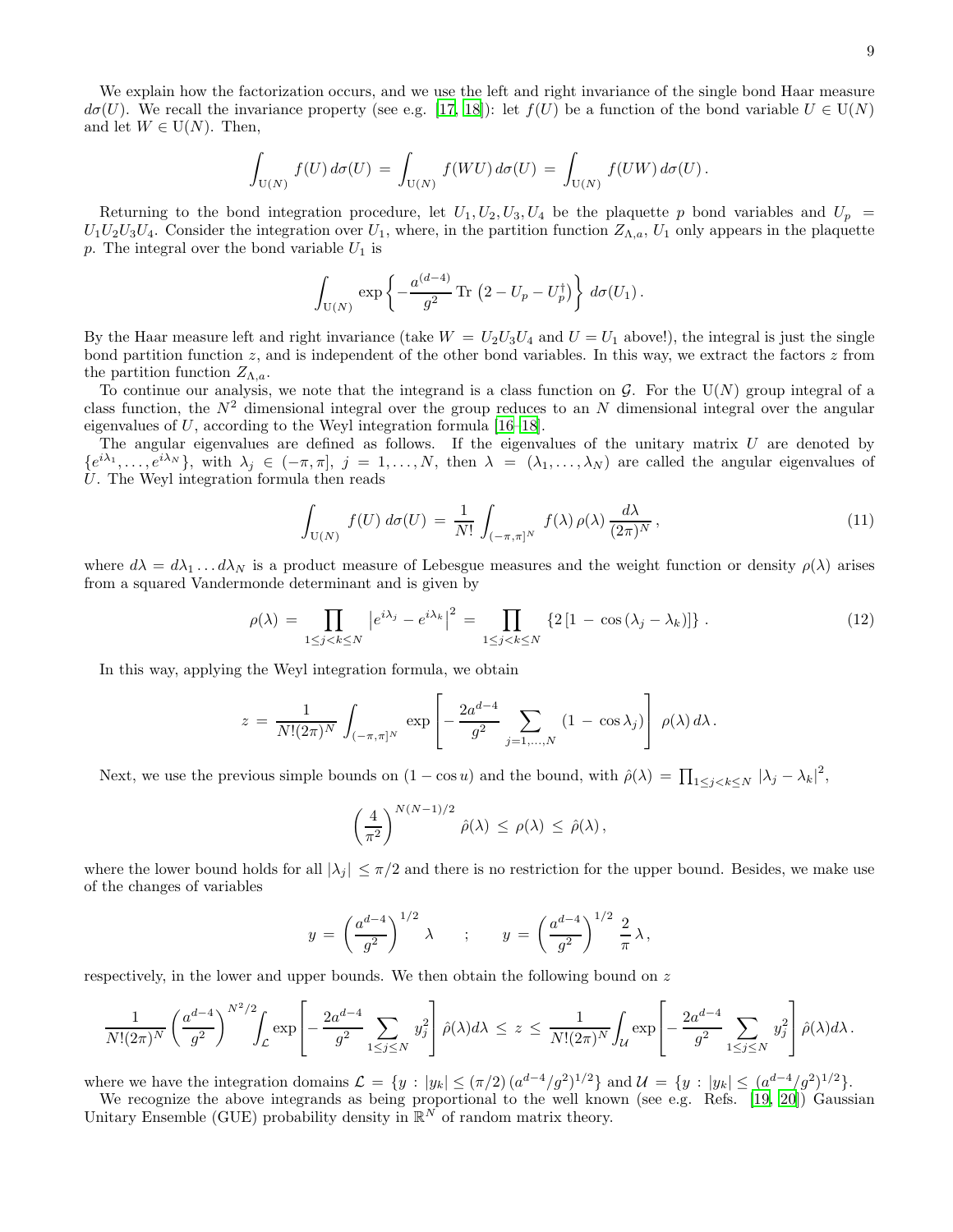Extracting the  $a \searrow 0$  singularity and defining the normalized  $U(N)$  approximate model finite lattice normalized partition with free b.c. by

$$
Z_{\Lambda,a}^n = \left(\frac{a^{d-4}}{g^2}\right)^{N^2\Lambda_r/2} Z_{\Lambda,a},
$$

then  $Z_{\Lambda,a}^n$  obeys the TUV bound

$$
z_{\ell}^{\Lambda_r} \leq Z_{\Lambda,a}^n = z_n^{\Lambda_r} \leq z_u^{\Lambda_r},
$$

with

$$
z_n = \frac{1}{N!(2\pi)^N} \left(\frac{a^{d-4}}{g^2}\right)^{N^2/2} \int_{(-\pi,\pi]^N} \exp\left[-\frac{2a^{d-4}}{g^2} \sum_{j=1,\dots,N} (1 - \cos\lambda_j)\right] \rho(\lambda) d\lambda.
$$

Also, we have  $z_{\ell} = G((a^{d-4}/g^2)^{1/2} \pi/2)$  and  $z_u = G((a^{d-4}/g^2)^{1/2} 2)$  where G is the probability given in the GUE given by

$$
G(u) = \frac{1}{N!(2\pi)^N} \int_{|y_k| \le u} \exp \left[ - \sum_{1 \le j \le N} y_j^2 \right] \hat{\rho}(\lambda) d\lambda \le G(\infty).
$$

We now define a normalized finite lattice free energy by

$$
f_{\Lambda,a}^n = \frac{1}{\Lambda_r} \ln Z_{\Lambda,a}^n,
$$

such that the above TUV bounds ensure the existence of the thermodynamic and continuum limits given by

$$
f^{n} = \lim_{a \searrow 0} \lim_{\Lambda \nearrow a \mathbb{Z}^{d}} f_{\Lambda, a}^{n} = \left\{ \ln \left( \frac{1}{N!(2\pi)^{N}} \int_{|y_{k}| \leq \pi/g} \exp \left[ -2g^{-2} \sum_{1 \leq j \leq N} (1 - \cos(gy_{j})) \right] \hat{\rho}(y) dy \right], \quad d = 4.
$$

Furthermore, for  $d = 4$ , we get  $\lim_{g \searrow 0} f^n = \ln G(\infty) = 0$ .

# <span id="page-9-0"></span>2. Approximate Model: Plaquette Field Correlations for  $U(1)$

Here, first we take the gauge group to be  $\mathcal{G} = U(1)$ . As shown below, in this simple abelian group case, we are able to compute the plaquette-plaquette correlation exactly for the approximate model and for vertical plaquettes (plaquettes with two vertical bonds). This computation allows us to show the boundedness of the scaled field plaquette-plaquette correlation. In the next subsection, we consider the nonabelian gauge groups  $U(N \geq 2)$ .

For the plaquette  $p = p_{\mu\nu}(x)$  in the  $\mu\nu$  coordinate plane, we define the physical gauge invariant plaquette field by, with  $U_b = e^{iagA_b}$ ,

$$
\mathcal{F}_p(U_p) = \frac{i}{2a^2g} (U_p^{\dagger} - U_p) = \frac{1}{a^2g} \sin \left[ a^2g F_{\mu\nu}^a(x) \right],
$$

where  $U_p = e^{iagA_p}$  and  $A_p = a F^a_{\mu\nu}$ .

Next, considering a sufficiently small lattice spacing  $a$ , we show this plaquette field leads to the expected physical correlation. Using this field, for small  $a$ , we have

$$
\mathcal{F}_p(U_p) \simeq F^a_{\mu\nu} = \partial^a_\mu A_\nu - \partial^a_\nu A_\mu.
$$

Then, the gauge-invariant physical plaquette-plaquette correlation is defined by

<span id="page-9-1"></span>
$$
\langle \mathcal{F}_{\mu\nu}(x)\mathcal{F}_{\rho\sigma}(y)\rangle = \frac{1}{\mathcal{N}}\int_{|A_b|<\pi/(ag)} \left\{ \left[ \frac{1}{a^2g}\sin\left(a^2g F_{\mu\nu}^a(x)\right) \right] \left[ \frac{1}{a^2g}\sin\left(a^2g F_{\rho\sigma}^a(y)\right) \right] \right\}
$$
  
×  $\exp\left\{ -\frac{a^{d-4}}{g^2}\sum_{z,\mu<\nu}2\left[1-\cos\left(a^2g F_{\mu\nu}^a(z)\right) \right] \right\} \prod_b dA_b.$  (13)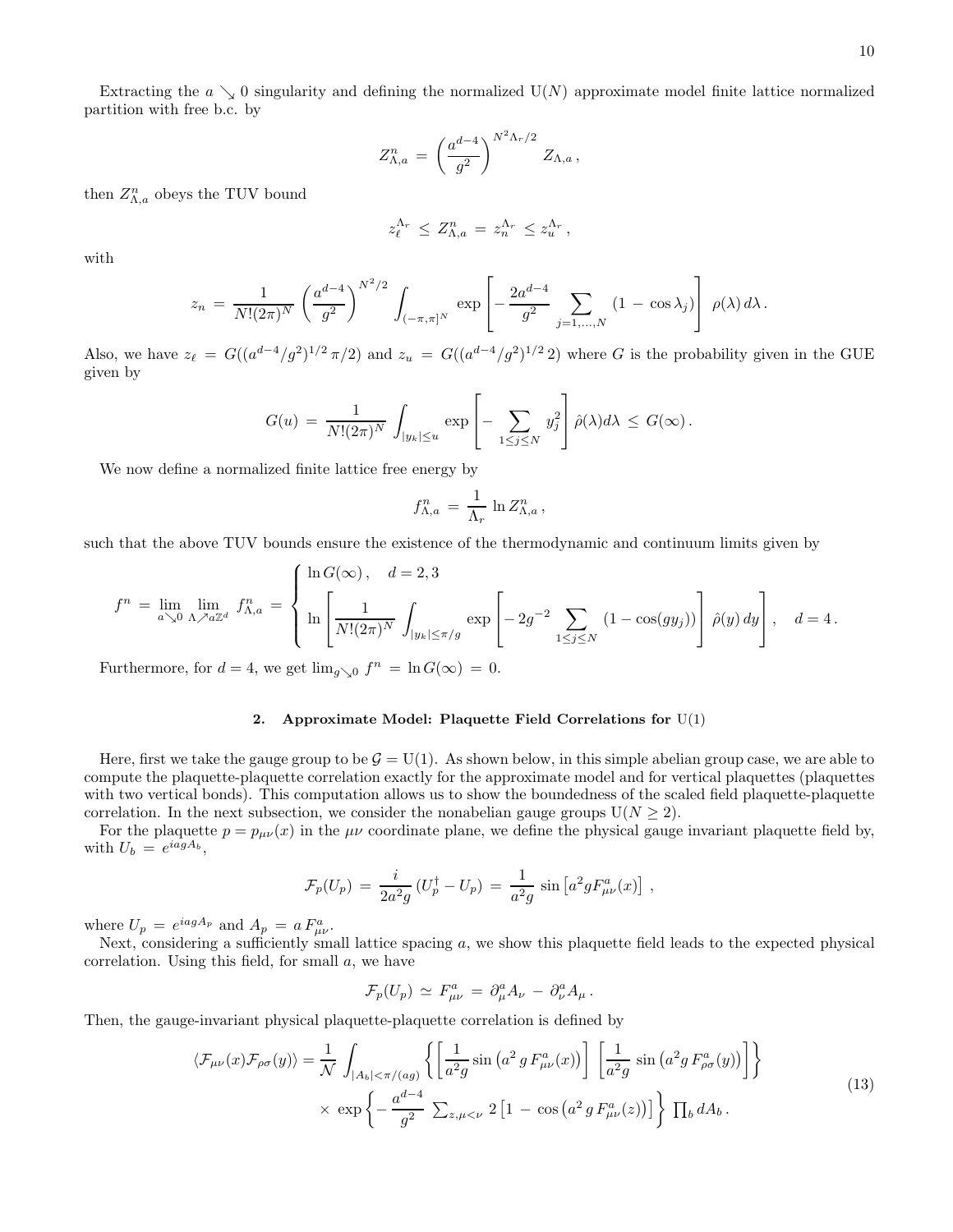For small  $a$ , the right-hand-side of Eq.  $(13)$  becomes

$$
\frac{1}{\mathcal{N}} \int_{|A_b| \leq (\pi/ag)} F^a_{\mu\nu}(x) F^a_{\rho\sigma}(y) \exp \left\{-a^d \sum_{z,\mu < \nu} \left[F^a_{\mu\nu}(z)\right]^2\right\} \prod_b dA_b.
$$

Note that the above action is the Riemann sum approximation to the s mooth field classical continuum action  $\sum_{\mu \leq \nu} \int_{\mathbb{R}^d} d^d x \, [F_{\mu\nu}(x)]^2$ , where the field strength antisymmetric tensor in the abelian case is  $F_{\mu\nu}(x) = \partial_\mu A_\nu(x) \partial_{\nu}A_{\mu}(x)$ . Hence, we obtain the usual lattice approximation to the physical two-plaquette field correlation.

Now, for  $a \in (0, 1]$ , we define a scaled U(1) gauge invariant plaquette-plaquette correlation by

<span id="page-10-0"></span>
$$
\langle M_{\mu\nu}(x)M_{\rho\sigma}(y)\rangle = \frac{1}{\mathcal{N}}\int_{|A_b|<\pi/(ag)} \left[ \left(\frac{a^{d-4}}{g^2}\right)^{1/2}\sin[a^2gF_{\mu\nu}^a(x)] \right] \left[ \left(\frac{a^{d-4}}{g^2}\right)^{1/2}\sin[a^2gF_{\rho\sigma}^a(y)] \right]
$$

$$
\times \exp\left\{-\frac{a^{d-4}}{g^2}\sum_{z,\mu<\nu}2\left(1-\cos(a^2gF_{\mu\nu}^a(z))\right)\right\} \prod_b dA_b
$$

$$
= a^d \langle \mathcal{F}_{\mu\nu}(x)\mathcal{F}_{\rho\sigma}(y)\rangle,
$$
(14)

where, here,  $\mathcal N$  is the normalization

$$
\mathcal{N} \equiv \int_{|A_b| < \pi/(ag)} 1 \exp \left\{ -\frac{a^{d-4}}{g^2} \sum_{x,\mu < \nu} 2 \left( 1 - \cos(a^2 g F_{\mu\nu}^a(x)) \right) \right\} \prod_b dA_b \,.
$$

Letting  $\chi_b = a^{(d-2)/2} A_b$ , we can rewrite the plaquette-plaquette correlation as

$$
\langle M_{\mu\nu}(x)M_{\rho\sigma}(y)\rangle = \frac{1}{\mathcal{N}'} \int_{|\chi_b| < \pi (a^{d-4}/g^2)^{1/2}} \frac{a^{d-4}}{g^2} \sin\left[\left(\frac{a^{d-4}}{g^2}\right)^{-1/2} \chi_{\mu\nu}(x)\right] \sin\left[\left(\frac{a^{d-4}}{g^2}\right)^{-1/2} \chi_{\rho\sigma}(y)\right]
$$
  
 
$$
\times \exp\left\{-\frac{a^{d-4}}{g^2} \sum_{z,\mu < \nu} 2\left(1 - \cos\left(\frac{a^{d-4}}{g^2}\right)^{-1/2} \chi_{\mu\nu}(z)\right)\right\} \prod_b d\chi_b,
$$

where  $\mathcal{N}'$  is the measure normalization constant.

Now, for the approximate model, we compute the plaquette-plaquette correlation exactly. We also show that its thermodynamic limit exists and that the correlation of Eq. [\(14\)](#page-10-0) is bounded uniformly in  $a \in (0,1]$ . The continuum limit of  $\langle M_{\mu\nu}(x)M_{\rho\sigma}(y)\rangle$  also exists! [In the next subsection, we extend these results to the case of the nonabelian gauge group  $U(N)$ ,  $N \geq 2$ .

More precisely, for the approximate model, we will show that  $\langle M_{\mu\nu}(x)M_{\rho\sigma}(x)\rangle$  is bounded uniformly in  $a \in (0, 1]$ and  $0 < g^2 \leq g_0^2 < \infty$ . The importance of this result is that it shows us that the coincident point  $(x = y)$  physical plaquette-plaquette correlation behaves as  $\text{const}/a^d$ . This behavior is analogous to what occurs if we transform the physical massless scalar field  $\phi^u(x)$ , by a local scaling factor, to a scaled field  $\phi(x) = a^{(d-2)/2} (2d)^{1/2} \phi^u(x)$ . The scaled field action is independent of the lattice spacing a. See Ref. [\[21](#page-29-8)] and the Appendix for more details. Moreover, the scaled field correlations are bounded at coincident points, uniformly in  $a \in (0,1]$ , for  $d = 3,4$ , and the unscaled derivative field two-point correlation has the *exact* value  $2/(da^d)$ , for dimensions  $d = 2, 3, 4$ .

In order to simplify the notation, like in Eq.  $(14)$ , below  $\mathcal N$  will mean the average of the identically 1 constant function with the relevant measure appearing in the associated integral, including the exponential density factor.

For the complete model with gauge group  $U(N)$ , the integrals do *not* factorize, but for the approximate model they do factorize, which makes much easier the plaquette-plaquette correlation analysis. For this reason, from now on, we deal with only the approximate model. Note that we also take the two plaquettes with external points to be vertical (at least one bond in the time direction).

To analyze the plaquette-plaquette correlation for the approximate model, we follow the same integration procedure employed before in our treatment of the partition function (see subsection [III 1\)](#page-5-1). The result is that all gauge integrals with densities given by the exponential of the actions, which do not contain the external points x and y, factorize and correspond to single plaquette partition functions depending only on a single bond variable. They are present both in the numerator and the normalization integrals in the denominator in  $\langle M_{\mu\nu}(x)M_{\rho\sigma}(y)\rangle$ , and cancel out. After this partial cancellation, we are left in the numerator with integrals whose coordinate supports contain the  $x$  and y external points. However, since the single plaquette field correlation is zero by the  $A \rightarrow -A$  symmetry, the only nonzero contribution occurs when the points  $x$  and  $y$  coincide.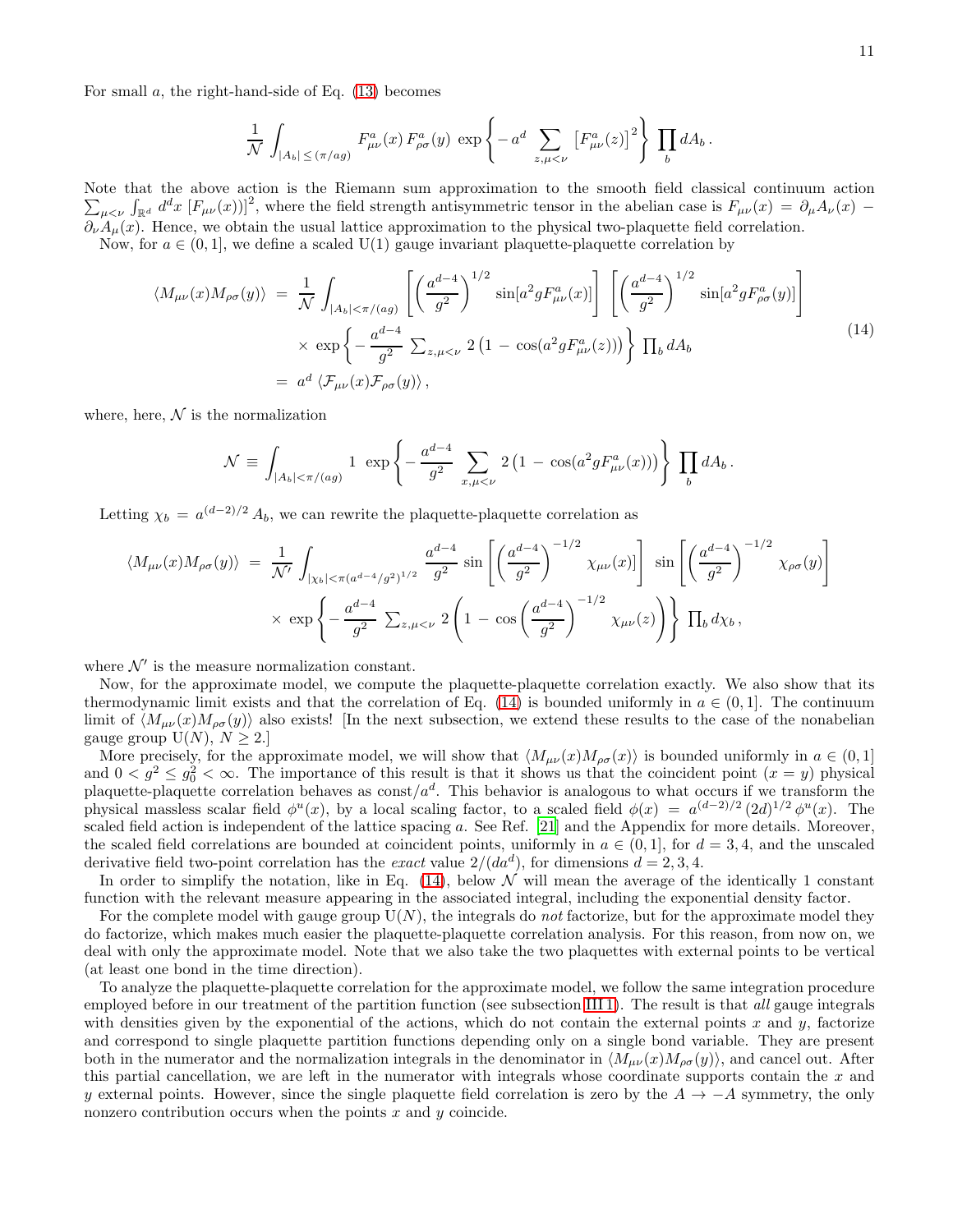For coincident points  $x = y$ , the contributions depend on a single bond variable  $\chi_b(x)$ . Taking into account the partial cancellation between the numerator and denominator of the normalized plaquette-plaquette correlation, the infinite volume limit can be then taken. By translation invariance, the remaining integral does not depend on the lattice site point  $x = y$  we fixed. Thus, we can suppress x and the bond lower index b in  $\chi_b(x)$  and simply write  $\chi$ . Doing this, we obtain

$$
\langle [M_{\mu\nu}(x)]^2 \rangle = \frac{1}{\mathcal{N}} \int_{|\chi| < (\pi/g)a^{(d-4)/2}} \left\{ \left( \frac{a^{d-4}}{g^2} \right) \sin^2 \left[ \left( \frac{a^{d-4}}{g^2} \right)^{-1/2} \chi \right] \right\} \times \exp \left\{ -\frac{a^{d-4}}{g^2} 2 \left[ 1 - \cos \left[ \left( \frac{a^{d-4}}{g^2} \right)^{-1/2} \chi \right] \right] \right\} d\chi,
$$
\n(15)

where  $\mathcal N$  denotes here the normalization with the integral over a single variable  $\chi$  given by

$$
\mathcal{N} = \int_{|\chi| < (\pi/g)a^{(d-4)/2}} \exp \left\{ -\frac{a^{d-4}}{g^2} 2 \left[ 1 - \cos \left[ \left( \frac{a^{d-4}}{g^2} \right)^{-1/2} \chi \right] \right] \right\} d\chi \,.
$$

Using the elementary trigonometric inequalities employed in the previous sections, we have the bound, for  $a \in (0,1]$ and  $0 < g^2 \leq g_0^2 < \infty$ ,)

$$
\langle \,[M_{\mu\nu}(x)]^2\,\rangle \;\leq\; \frac{1}{\mathcal{N}_{1,0}}\,\int_{|\chi|<\pi a^{(d-4)/2}/g}\, \chi^2\,\exp\left[-\,\frac{4}{\pi^2}\,\chi^2\right]\,d\chi\,,
$$

where, for  $\mathcal{N}_1 =$  $|\chi| < \pi a^{(d-4)/2}/g$  $\exp(-\chi^2) d\chi$ ,  $\mathcal{N}_{1,0}$  is defined as  $\mathcal{N}_1$  but with g replaced by  $g_0$  in the integral domain restriction.

Similarly, we obtain the lower bound

$$
\langle [M_{\mu\nu}(0)]^2 \rangle \geq \frac{\frac{4}{\pi^2} \int_{|\chi| < (\pi/2g) a^{(d-4)/2}} \chi^2 e^{-\chi^2} d\chi}{\int_{\mathbb{R}} e^{-(4/\pi^2)\chi^2} d\chi},
$$

where the numerator is bounded below taking the integration domain to be  $|\chi| \leq [(\pi a^{(d-4)/2})/(2g_0)]$ . Thus, we see that the scaled plaquette-plaquette correlation at coincident points is uniformly bounded for  $a \in (0,1]$  and  $0 < g^2 \leq g_0^2$ . Using these bounds and the relation given in Eq. [\(14\)](#page-10-0), we see that, for coincident plaquettes, the singular behavior is exactly  $a^{-d}$  (rather than just an upper bound for the singular behavior!)

From these bounds, the continuum limit

$$
M^2(x) \, \equiv \, \lim_{a \searrow 0} \langle \, [M_{\mu\nu}(x)]^2 \, \rangle \, ,
$$

exists and is given by

<span id="page-11-0"></span>
$$
M^{2}(x) = \begin{cases} \frac{\int_{\mathbb{R}} \chi^{2} e^{-\chi^{2}} d\chi}{\int_{\mathbb{R}} e^{-\chi^{2}} d\chi} = \frac{1}{2} & , d = 2, 3; \\ \frac{\int_{|\chi| \le \pi/g} \left[\frac{\sin(g\chi)}{g}\right]^{2} e^{-2[1-\cos(g\chi)]/g^{2}} d\chi}{\int_{|\chi| \le \pi/g} e^{-2[1-\cos(g\chi)]/g^{2}} d\chi} & , d = 4. \end{cases}
$$
(16)

Furthermore, from Eq. [\(16\)](#page-11-0), for  $d = 4$ , the  $q \searrow 0$  limit also exists and is 1/2.

In the next subsection, considering the approximate model, we extend these exact and explicit results to the nonabelian gauge group  $U(N)$ ,  $N \geq 2$ . In the following sections, we obtain boundedness results for the YM model without approximation. The nonabelian case  $N \geq 2$  is more difficult than the abelian  $N = 1$  case. One of the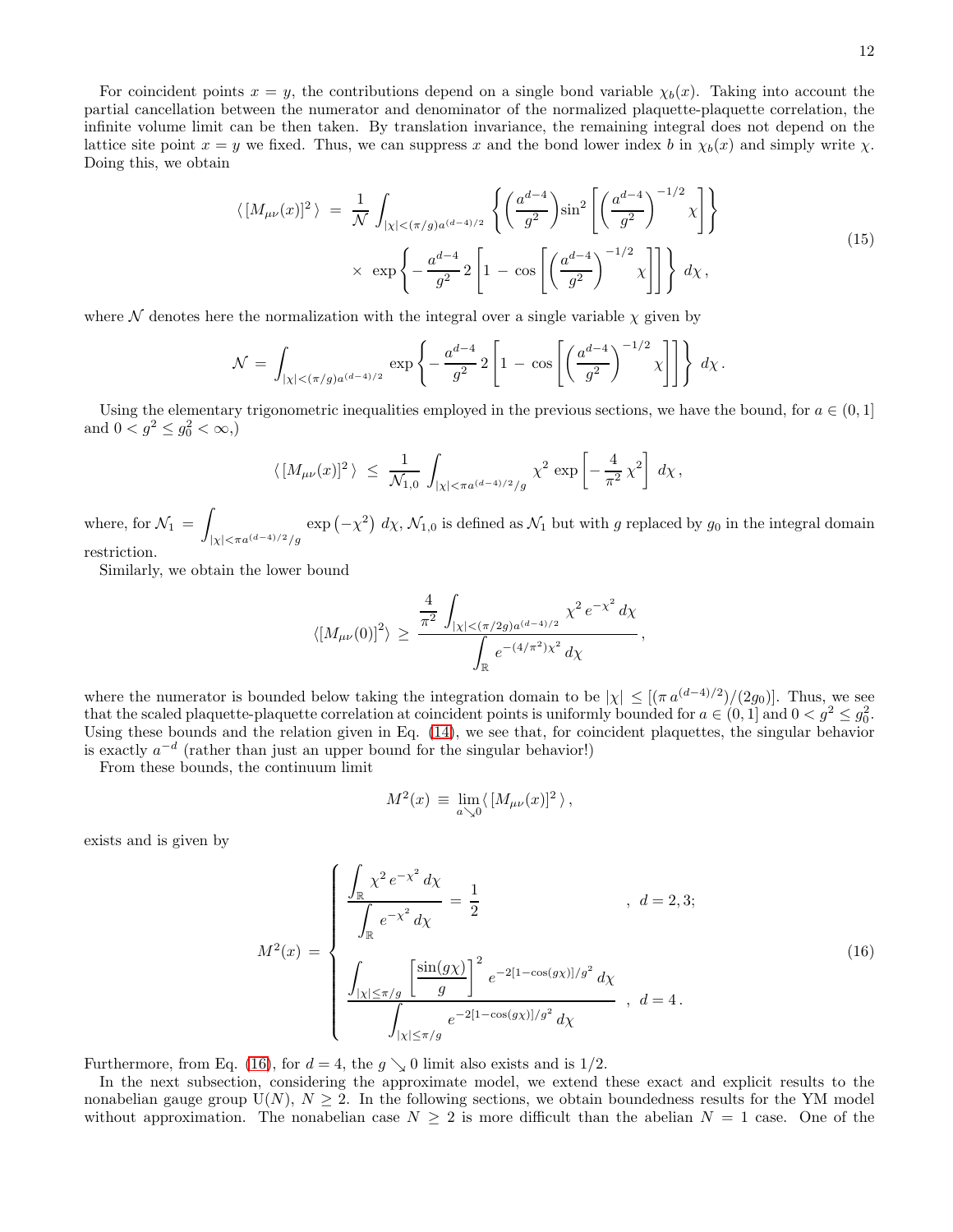difficulties is that the gauge group Haar measure is well more complicated than the Lebesgue measure of the abelian model. In our extension to the nonabelian case, rather than treat directly the correlations, we bound the twopoint plaquette field normalized generating function (with the partition function in the denominator). Bounds on correlations follow from this using analyticity and Cauchy bounds for the source derivatives of the generating function at zero source field strengths.

To obtain bounds on the normalized generating function which are independent of the number of lattice sites, we use the well known multiple reflection method (see Ref. [\[4](#page-28-1)]). This method makes use of the Cauchy-Schwarz inequality in the quantum mechanical physical Hilbert space of the associated quantum field theory.

# <span id="page-12-0"></span>3. Approximate Model: Plaquette Field Correlations for  $U(N \geq 2)$

In this subsection, we analyze the plaquette field correlations for the more general non-commutative case of the gauge unitary Lie group  $\mathcal{G} = U(N)$ . We define a gauge-invariant plaquette field for the plaquette  $p = p_{\mu\nu}(x)$ , in the  $\mu\nu$ -coordinate plane, by

$$
\text{Tr}\,\mathcal{F}_{\mu\nu} \,=\, \frac{1}{a^2g}\,\mathcal{I}\text{m}\,\text{Tr}\,(U_p-1) \,=\, -\frac{i}{2a^2g}\,\text{Tr}\,(U_p\,-\,U_p^\dagger) \,=\, \frac{1}{a^2g}\,\sin X_p\,,
$$

where  $U_p = \exp\{iX_p\}.$ 

For the physical plaquette field, we parametrize  $U_b$  by  $U_b = \exp\{iag A_b\}$ . For small lattice spacing a, we have  $\text{Tr}\,\mathcal{F}_{\mu\nu}(x) \simeq \text{Tr}\,F_{\mu\nu}^a(x)$ , which for the gauge group U(1) becomes the familiar  $\partial_\mu^a A_\nu(x) - \partial_\nu^a A_\mu(x)$  [see Eq. [\(4\)](#page-4-0)].

We also define the gauge-invariant scaled plaquette field by

$$
\operatorname{Tr} M_{\mu\nu}(x) = a^{d/2} \operatorname{Tr} \mathcal{F}_{\mu\nu} = \left(\frac{a^{d-4}}{g^2}\right)^{1/2} \mathcal{I} \operatorname{Tr} (U_p - 1) = \left(\frac{a^{d-4}}{g^2}\right)^{1/2} \sin X_p.
$$

For small a, we have that

$$
\text{Tr}\,M_{\mu\nu}(x) \simeq a^{d/2}\,\text{Tr}\,F_{\mu\nu}^a(x)\,,
$$

where, for  $\partial_\mu^a$  meaning a finite difference derivative with lattice spacing a, in the  $\mu$  coordinate direction, we have

$$
F^{a}_{\mu\nu}(x) = \partial_{\mu}^{a} A_{\nu}(x) - \partial_{\nu}^{a} A_{\mu}(x) + ig[A_{\nu}(x), A_{\mu}(x)],
$$

and the bracket denotes the commutator in the gauge Lie algebra of  $U(N)$ .

As explained in some detail in our plaquette-plaquette correlation analysis, with external points  $x$  and  $y$ , in the case of the abelian gauge group  $U(1)$ , for the approximate model, we have a factorization of single plaquette partition functions in the numerator and denominator of the plaquette-plaquette normalized correlations. Also a partial cancellation of these contributions occur between numerator and the normalization of the correlation, which allows us to take the infinite volume limit. Using the left-right invariance of the Haar measure, the integrals are again over a single bond Haar measure. By gauge integration properties, the only nonzero contributions are those with coincident points  $x = y$ . The usual truncated [\[4\]](#page-28-1) plaquette-plaquette correlation is then equal to the non-truncated one. The integrands are class functions, and we apply the Weyl integration formula [see Refs. [\[16](#page-29-4)[–18\]](#page-29-5)] to pass from integrals over  $N^2$ ,  $N \times N$  matrix elements, to integrals over N angular eigenvalues. With all this, the coincident point plaquette-plaquette correlation becomes [check Eq. [\(12\)](#page-8-0)]

$$
\langle (\text{Tr} M_{\mu\nu})^2 \rangle = \frac{1}{\mathcal{N}_2} \int_{U(N)} \left[ \left( \frac{a^{d-4}}{g^2} \right)^{1/2} \mathcal{I}m \operatorname{Tr} (U - 1) \right]^2 \exp \left\{ -2 \left( \frac{a^{d-4}}{g^2} \right) \operatorname{Tr} (1 - U - U^{\dagger}) \right\} d\sigma(U)
$$
  
=  $\frac{1}{\mathcal{N}_2} \int_{(-\pi,\pi]^N} \left[ \left( \frac{a^{d-4}}{g^2} \right)^{1/2} \sum_{j=1,...,N} \sin \lambda_j \right]^2 \exp \left\{ -2 \left( \frac{a^{d-4}}{g^2} \right) \sum_{j=1,...,N} (1 - \cos \lambda_j) \right\} \rho(\lambda) d\lambda.$ 

Note that the single plaquette correlation is obtained by replacing the squared bracket factor by the single bracket (power one!) in the above integrand. By the transformation of variables  $\lambda_j \to (-\lambda_j)$ , the single plaquette correlation  $\langle \text{Tr} M_{\mu\nu} \rangle = 0$ , as asserted above.

In view of the recent result of Ref. [\[26\]](#page-29-14), on the triviality of the continuum limit of the  $\phi_4^4$  model, we investigate whether or not the continuum limit of the approximate model is Gaussian. For this, we also consider the normalized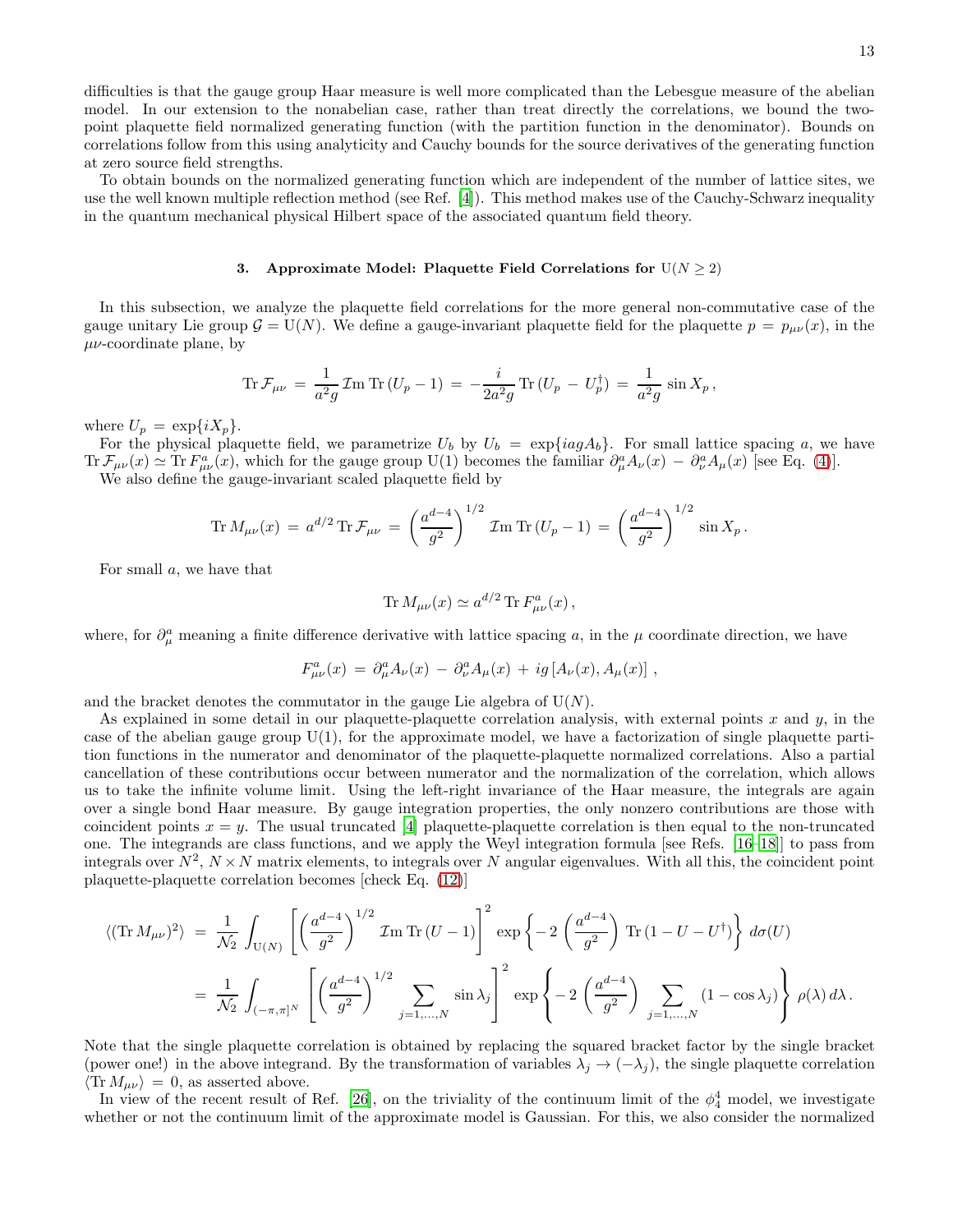four-plaquette correlation at coincident points. Following the same procedure as before, the thermodynamic limit of the r-th power of the plaquette field at coincident points, after passing to angular eigenvalues via the Weyl integration formula, reduces to

$$
\langle (\text{Tr} \, M_{\mu\nu})^r \rangle \, = \frac{1}{\mathcal{N}_r} \, \int_{(-\pi,\pi]^N} \, \left[ \left( \frac{a^{d-4}}{g^2} \right)^{1/2} \sum_{j=1,\ldots,N} \sin \lambda_j \right]^r \, \exp \left\{ -2 \, \frac{a^{d-4}}{g^2} \sum_{j=1,\ldots,N} \left( 1 - \cos \lambda_j \right) \right\} \, \rho(\lambda) \, d\lambda \, ,
$$

where the ratio is taken over single plaquette single variable bond variable integrals. Here,  $\mathcal{N}_r$  is a corresponding normalization constant and  $\rho(\lambda)$  is given in Eq. [\(12\)](#page-8-0). It is worth noticing that, for the abelian gauge group U(1), we have  $\rho(\lambda) = 1$ .

We easily see the the r-correlation is zero if  $r$  is odd.

Making a change of variables, using elementary inequalities and the well-known Lebesgue integral convergence theorems, we obtain that the continuum limit of the above coincident point truncated correlations exists. With

$$
\hat{\rho}(\lambda) = \prod_{1 \le j < k \le N} |\lambda_j - \lambda_k|^2
$$

and  $T_{\alpha}(g) \equiv \lim_{a \searrow 0} \langle [\text{Tr } M_{\mu\nu}]^{\alpha} \rangle$ , for  $d = 2, 3$ , we obtain, letting  $\lambda = (2a^{d-4}/g^2)^{-1/2} y$ ,

$$
T_{\alpha}(g) = \frac{2}{\mathcal{N}_2} \int_{\mathbb{R}^N} \left( \sum_{j=1,\ldots,N} y_j \right)^{\alpha} \hat{\rho}(y) \exp \left[ - \sum_{j=1\ldots,N} y_j^2 \right] d^N y,
$$

with an associated measure normalization  $\mathcal{N}_2$ . For  $d = 4$ , letting  $\lambda = gy$ , we obtain

$$
T_{\alpha}(g) = \frac{1}{\mathcal{N}_4 \, g^{N(N-1)}} \, \int_{(-\pi/g, \pi/g)^N} \left[ \left( \sum_{j=1,\ldots,N} \frac{\sin(gy_j)}{g} \right)^{\alpha} \right] \, \rho(gy) \, \exp \left[ - \sum_{j=1,\ldots,N} \frac{2[1 - \cos(gy_j)]}{g^2} \right] \, d^N y \, .
$$

For  $d = 4$ , the  $g \searrow 0$  limit  $T_{\alpha}$ , of  $T_{\alpha}(g)$ , is

<span id="page-13-0"></span>
$$
T_{\alpha} = \frac{1}{\mathcal{N}_4} \int_{\mathbb{R}^N} \left( \sum_{j=1,\dots,N} y_j \right)^{\alpha} \hat{\rho}(y) \exp \left[ - \sum_{j=1,\dots,N} y_j^2 \right] d^N y , \qquad (17)
$$

with a normalization  $\mathcal{N}_4$ .

Note that, for  $\alpha = 2, 4$  the right-hand side of Eq. [\(17\)](#page-13-0) is, respectively,  $\sum_{i,j,k,\ell=1,...,N} \langle y_i y_j \rangle_G$  and  $\sum_{i,j,k,\ell=1,\ldots,N} \langle y_i y_j, y_k, y_\ell \rangle_G$ , where  $\langle \cdot \rangle_G$  is the expectation in the GUE (Gaussian Unitary Ensemble) (see e.g. Refs.  $[17, 19, 20]$  $[17, 19, 20]$  $[17, 19, 20]$ .

Finally, for the case of an abelian gauge group  $U(1)$ , we then see that the continuum limit is Gaussian for  $d = 2, 3$ . For  $d = 4$  the continuum limit followed by the  $g \setminus 0$  limit is also Gaussian.

From Eq. [\(17\)](#page-13-0), for  $d = 4$  and taking the gauge group  $\mathcal{G} = U(2)$ , we have

$$
T_{\alpha} = \frac{1}{\mathcal{N}_4} \int_{\mathbb{R}^2} (y_1 + y_2)^{\alpha} (y_1 - y_2)^2 e^{-(y_1^2 + y_2^2)} dy_1 dy_2
$$
  
=  $\frac{1}{\xi} \int_{\mathbb{R}^2} (\sqrt{2}\eta)^{\alpha} (\sqrt{2}\epsilon)^2 e^{-(\eta^2 + \epsilon^2)} d\eta d\epsilon,$ 

with  $\xi = \int_{\mathbb{R}^2} e^{-(\eta^2 + \epsilon^2)} d\eta d\epsilon$ , where we made the  $(\pi/4)$  rotation change of variables  $\sqrt{2}\epsilon = (y_1 - y_2)$  and  $\sqrt{2}\eta =$  $(y_1 + y_2)$ . By performing the integrals in the denominator and the  $\epsilon$  integral in the numerator, we obtain

$$
T_{\alpha} = \frac{2^{\alpha/2}}{\sqrt{\pi}} \int_{\mathbb{R}} \eta^{\alpha} e^{-\eta^2} d\eta,
$$

which shows a Gaussian, non-interacting behavior. Whether or not this is the behavior we have for any gauge group  $U(N > 2)$  is still to be analyzed.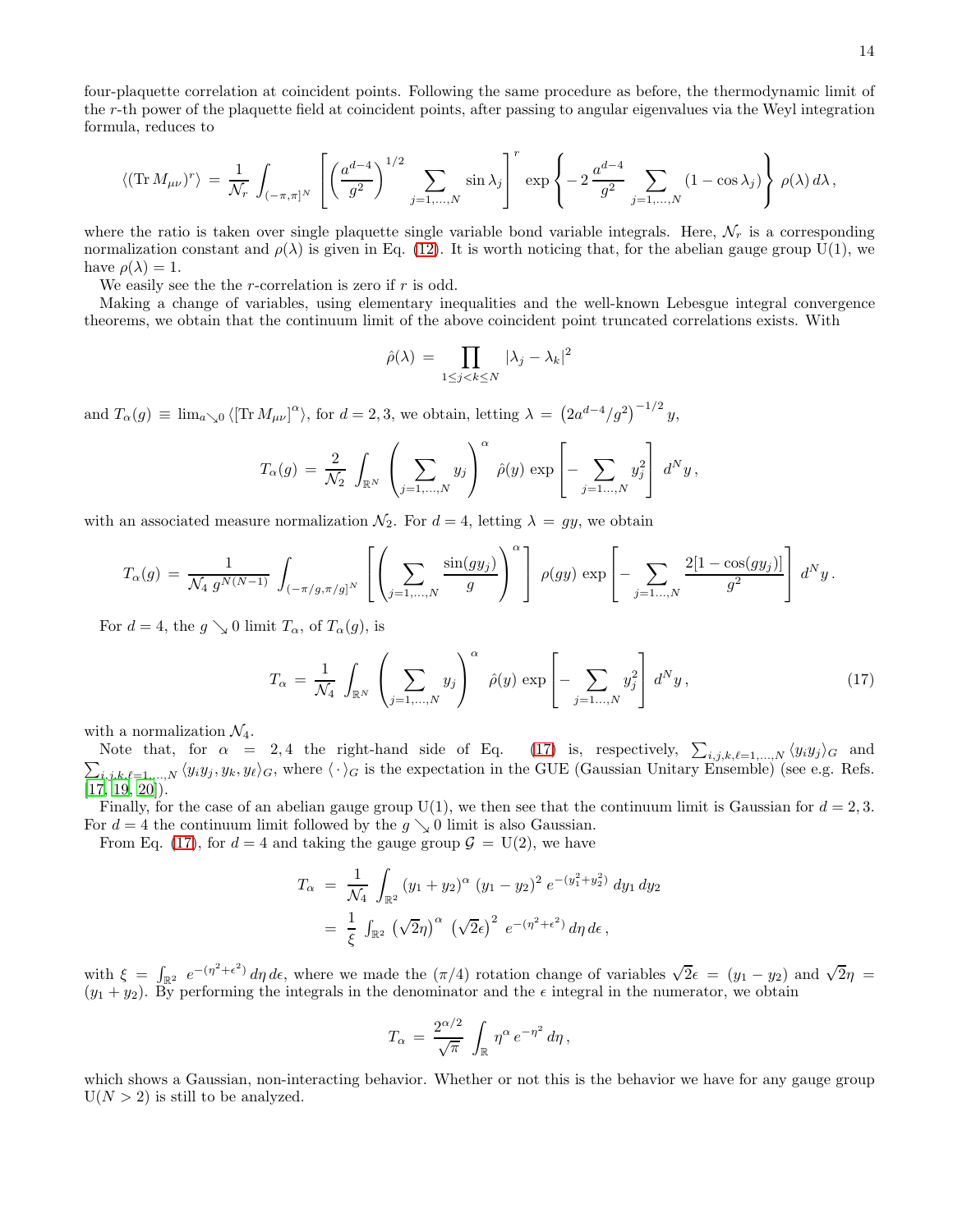# <span id="page-14-0"></span>IV. THERMODYNAMIC AND ULTRAVIOLET STABILITY BOUNDS: THE GENERAL  $G = U(N \ge 1)$ CASE

We now obtain factorized stability bounds for the partition function  $Z_{\Lambda,a}^B$  of the complete model defined in Eq. [\(1\)](#page-3-1). In doing this, we are improving the proofs of [\[14,](#page-29-2) [24](#page-29-10)] and are extending the results to the periodic b.c. case. The bounds are factorized as a product. In the product, each factor is a single bond variable, single plaquette partition function. First, we give a Lemma which shows that the plaquette action  $A_p$  has a global upper bound which is quadratic in each gluon bond variables. The lemma is used to obtain the factorized lower bound on  $Z_{\Lambda,a}^B$ .

Again, as an example, it is worth recalling that, for the abelian gauge group  $U(1)$ , the bound is obtained by elementary inequalities. Indeed, writing  $U_p = \exp{i(\theta_1 + \theta_2 - \theta_3 - \theta_4)}$ ,  $|\theta_j| < \pi$ ,  $j = 1, 2, 3, 4$ , and using the inequality  $[2(1 - \cos u)] \le u^2$ ,  $u \in \mathbb{R}$ , we obtain

$$
A_p = 2[1 - \cos(\theta_1 + \theta_2 - \theta_3 - \theta_4)] \leq (\theta_1 + \theta_2 - \theta_3 - \theta_4)^2 \leq 4(\theta_1^2 + \theta_2^2 + \theta_3^2 + \theta_4^2),
$$

where, we have expanded the square in the first inequality and used the bound  $2uv \leq u^2 + v^2$ ,  $u, v \in \mathbb{R}$ , to obtain the second inequality.

The following Lemma is the content of Lemma 2 of Ref. [\[24\]](#page-29-10).

Lemma 1 For the four retained bond plaquette, we have the global quadratic upper bound

<span id="page-14-1"></span>
$$
\mathcal{A}_p = \|U_p - 1\|_{H-S}^2 \le C^2 \sum_{1 \le j \le 4} |x^j|^2 = C^2 \sum_{1 \le j \le 4} |\lambda_j|^2 \quad , \quad C = 2\sqrt{N}, \tag{18}
$$

where  $U_p = e^{iX_1}e^{iX_2}e^{iX_3}e^{iX_4}$ . For  $\alpha = 1, \ldots, N^2$ ,  $X_j = \sum_{\alpha} x_{\alpha}^j \theta_{\alpha}, x_{\alpha}^j = \text{Tr } X_j \theta_{\alpha}$ , and  $\lambda_j = (\lambda_{j,1}, \ldots, \lambda_{j,N})$ , where, for  $k = 1, ..., N$ ,  $\lambda_{j,k}$  are the angular eigenvalues of  $\exp\{iX_j\}$ .

When there are only one, two or three retained bond variables in a plaquette, the sum over j has, respectively, only one, two and three terms and the numerical factor 4 in  $C^2 = 4N$  is replaced by 1, 2 and 3, respectively. For the total action  $A^B = \sum_p \mathcal{A}_p$ , we have the global quadratic upper bound

<span id="page-14-2"></span>
$$
A^{B} \le 2(d-1)C^{2} \sum_{b} |x^{b}|^{2} = 2(d-1)C^{2} \sum_{b} |\lambda_{b}|^{2}, \qquad (19)
$$

where the sum runs over all  $\Lambda_r$  retained lattice bonds.

For completeness of the present paper, following Ref. [\[24](#page-29-10)], we give the proof of Lemma [1](#page-14-1) in section [VI.](#page-18-0) All the four theorems stated below are also proved there.

Our stability bounds on the partition function  $Z_{\Lambda,a}^B$ , leading to TUV stability bounds for the normalized partition function  $Z_{\Lambda,a}^{B,n}$  are given by

**Theorem 1** The partition function  $Z_{\Lambda,a}^B$  verifies the following stability bounds:

Free b.c.:

$$
z_{\ell}^{\Lambda_r} \le Z_{\Lambda,a} \le z_u^{\Lambda_r},\tag{20}
$$

Periodic b.c.:

$$
z_{\ell}^{\Lambda_r+\Lambda_e} \leq Z_{\Lambda,a}^P \leq Z_{\Lambda,a} \leq z_u^{\Lambda_r},\tag{21}
$$

where

$$
z_u = \int \exp\left[-2(a^{d-4}/g^2)\mathcal{R}e \operatorname{Tr}\left(1-U\right)\right] d\sigma(U). \tag{22}
$$

Also, we have  $U = e^{iX}$ ,  $C^2 = 4N$ ,  $X = \sum_{\alpha=1,...,N^2} x_{\alpha} \theta_{\alpha}$  and then

$$
\text{Tr}\,X^2\,=\,\sum_{\alpha=1,...,N^2}\,x_\alpha^2\,=\,\sum_{k=1,...,N}\,\,\lambda_k^2\,,
$$

where  $\lambda_1, \ldots, \lambda_N$  are the angular eigenvalues of U. Finally,

$$
z_{\ell} = \int \exp\left[-2C^2(a^{d-4}/g^2)\,(d-1)\,\text{Tr}\,X^2\right]\,d\sigma(U). \tag{23}
$$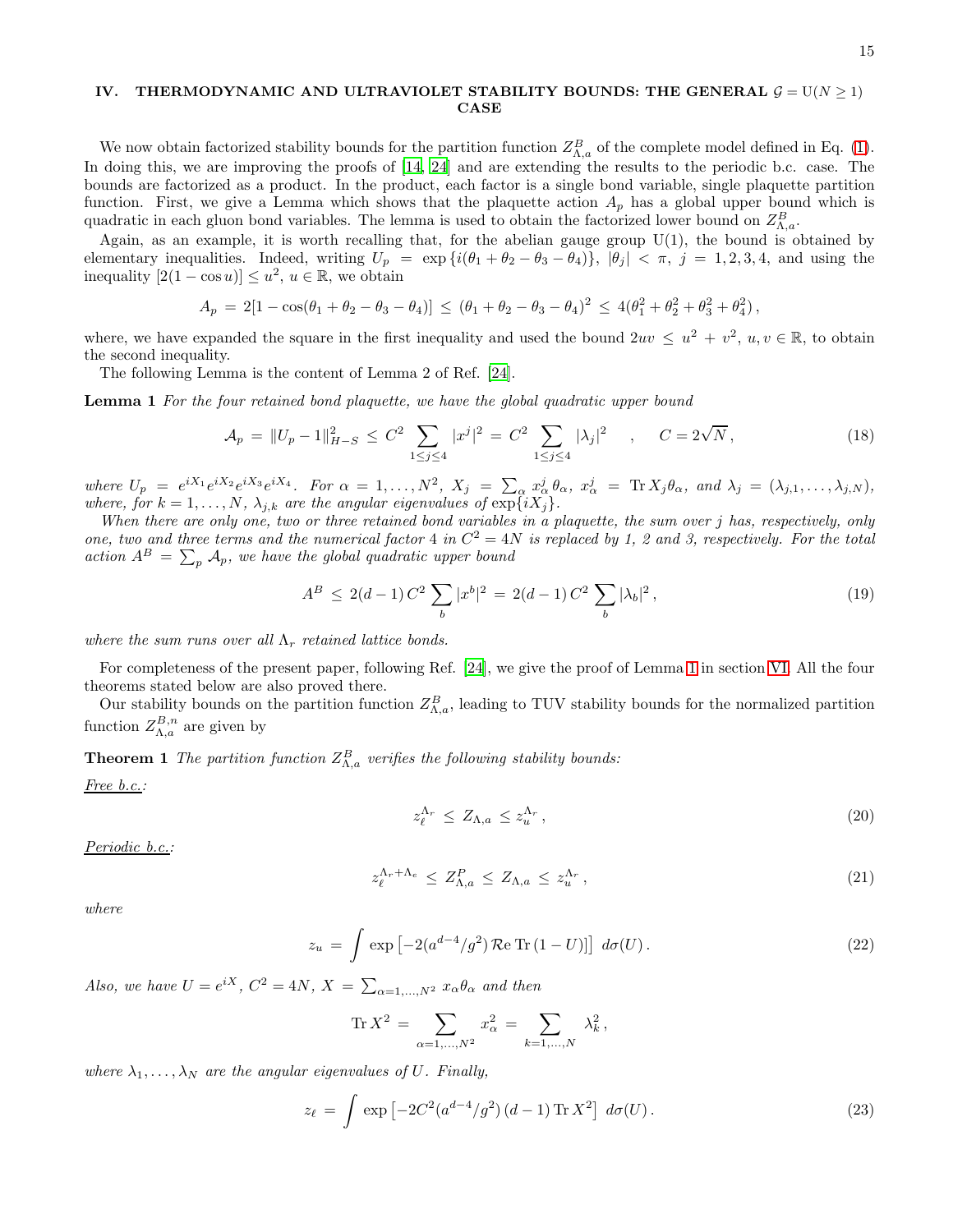**Remark 4** Using Jensen's inequality, we obtain the factorized lower bound  $Z_{\Lambda,a} \geq \xi^{\Lambda_p}$ , where

$$
\xi = \exp\left\{-\frac{a^{d-4}}{g^2} \int ||U - 1||_{H-S}^2 d\sigma(U)\right\} \ge \exp\left[-2N \frac{a^{d-4}}{g^2}\right],
$$

where we recall  $\Lambda_p$  is the number of plaquettes in  $\Lambda$ .  $\Lambda_p = \Lambda_r$ , for  $d = 2$ ;  $\Lambda_p \simeq 3L^3$ ,  $6L^4$ , respectively, for  $d = 3, 4$ . In Theorem [2](#page-15-0) below, we obtain factorized lower and upper bounds with  $\Lambda_r = (d-1)L^d$  factors. In both the upper and lower bound a factor of  $(a^{d-4}/g^2)^{-N^2/2}$  is extracted. This factor dominates the a,  $g^2$  dependence.

We continue by giving more detailed bounds for  $z_u$  and  $z_{\ell}$ . In these bounds, we extract a factor of  $(a^{d-4}/g^2)^{-N^2/2}$ from both  $z_u$  and  $z_\ell$ . Note that the integrands of both  $z_u$  and  $z_\ell$  only depend on the angular eigenvalues of the gauge variable U; they are class functions on G. The  $N^2$ -dimensional integration over the group can be reduced to an N-dimensional integration over the angular eigenvalues of U by the Weyl integration formula of Eq.  $(11)$  (see Refs. [\[16](#page-29-4)[–18\]](#page-29-5)). For the group  $U(N)$ , it reads

<span id="page-15-4"></span>
$$
\int_{\mathcal{U}(N)} f(U) d\sigma(U) = \frac{1}{\mathcal{N}_C(N)} \int_{(-\pi,\pi]^N} f(\lambda) \rho(\lambda) d^N \lambda,
$$
\n(24)

where  $\mathcal{N}_C(N) = (2\pi)^N N!$ ,  $\lambda = (\lambda_1, \ldots, \lambda_N)$ ,  $d^N \lambda = d\lambda_1 \ldots d\lambda_N$  and  $\rho(\lambda) = \prod_{1 \leq j < k \leq N} |e^{i\lambda_j} - e^{i\lambda_k}|^2$ .

In our stability and generating function bounds, the following integrals of the Gaussian unitary ensemble(GUE) and Gaussian symplectic ensemble probability distributions (see [\[19](#page-29-6), [20\]](#page-29-7)), of random matrix theory, arise naturally. Let, for  $\beta = 2, 4$  and  $u > 0$ ,

<span id="page-15-1"></span><span id="page-15-0"></span>
$$
I_{\beta}(u) = \int_{(-u,u)^N} \exp\left[ -(1/2) \beta \sum_{1 \le j \le N} y_j^2 \right] \hat{\rho}^{\beta/2}(y) d^N y, \qquad (25)
$$

where  $\hat{\rho}(y) = \prod_{1 \leq j < k \leq N} (y_j - y_k)^2$ ,  $I_{\beta}(u) < I_{\beta}(\infty) = \mathcal{N}_{\beta}$ , is the normalization constant for the GUE and the Gaussian Symplectic Ensemble (GSE) probability distributions for  $\beta = 2, 4$ , respectively. Explicitly, we have  $\mathcal{N}_G =$  $(2\pi)^{N/2} 2^{-N^2/2} \prod_{1 \le j \le N} j!$  and  $\mathcal{N}_S = (2\pi)^{N/2} 4^{-N^2} \prod_{1 \le j \le N} (2j)!$ .

For the upper bound on  $z_u$  and lower bound on  $z_{\ell}$ , we have the following result.

**Theorem 2** Let  $C^2 = 4N$ . Then, we have the bounds

<span id="page-15-3"></span>
$$
z_u = \mathcal{N}_C^{-1} \int_{(-\pi,\pi]^N} \exp[-2(a^{d-4}/g^2) \sum_{1 \le j \le N} (1 - \cos \lambda_j)] \rho(\lambda) d^N \lambda
$$
  
\n
$$
\le (a^{d-4}/g^2)^{-N^2/2} (\pi/2)^{N^2} \mathcal{N}_G(N) \mathcal{N}_C^{-1}(N)
$$
  
\n
$$
\equiv (a^{d-4}/g^2)^{-N^2/2} e^{c_u},
$$
\n(26)

and

<span id="page-15-2"></span>
$$
z_{\ell} = \mathcal{N}_C^{-1} \int_{(-\pi,\pi]^N} \exp[-2C^2(d-1)(a^{d-4}/g^2) \sum_{1 \le j \le N} \lambda_j^2] \rho(\lambda) d^N \lambda
$$
  
\n
$$
\ge (a^{d-4}/g^2)^{-N^2/2} \mathcal{N}_C^{-1}(N) (4/\pi^2)^{N(N-1)/2} [2(d-1)C^2]^{-N^2/2} I_{\ell},
$$
  
\n
$$
\equiv (a^{d-4}/g^2)^{-N^2/2} e^{c_{\ell}},
$$
\n(27)

where, recalling Eq. [\(25\)](#page-15-1),  $I_{\ell} \equiv I_2(\pi[2(d-1)C^2]^{1/2}/(2g_0))$ . The constants  $c_u$  and  $c_{\ell}$  are real and finite, independent of a,  $a \in (0,1]$  and  $g^2 \in (0,g_0^2], 0 < g_0 < \infty$ .

Concerning the existence of the thermodynamic and continuum limits of the normalized free energy we define a normalized partition function by

$$
Z_{\Lambda,a}^{B,n} = (a^{d-4}/g^2)^{(N^2/2)\Lambda_r} Z_{\Lambda,a}^B,
$$
\n(28)

and a finite lattice normalized free energy by

$$
f_{\Lambda,a}^{B,n} = \Lambda_r^{-1} \ln Z_{\Lambda,a}^{B,n} \,. \tag{29}
$$

<span id="page-15-5"></span>Using Theorem [1](#page-14-2) and Theorem [2,](#page-15-0) together with the Bolzano-Weierstrass theorem, we can directly prove the following Theorem.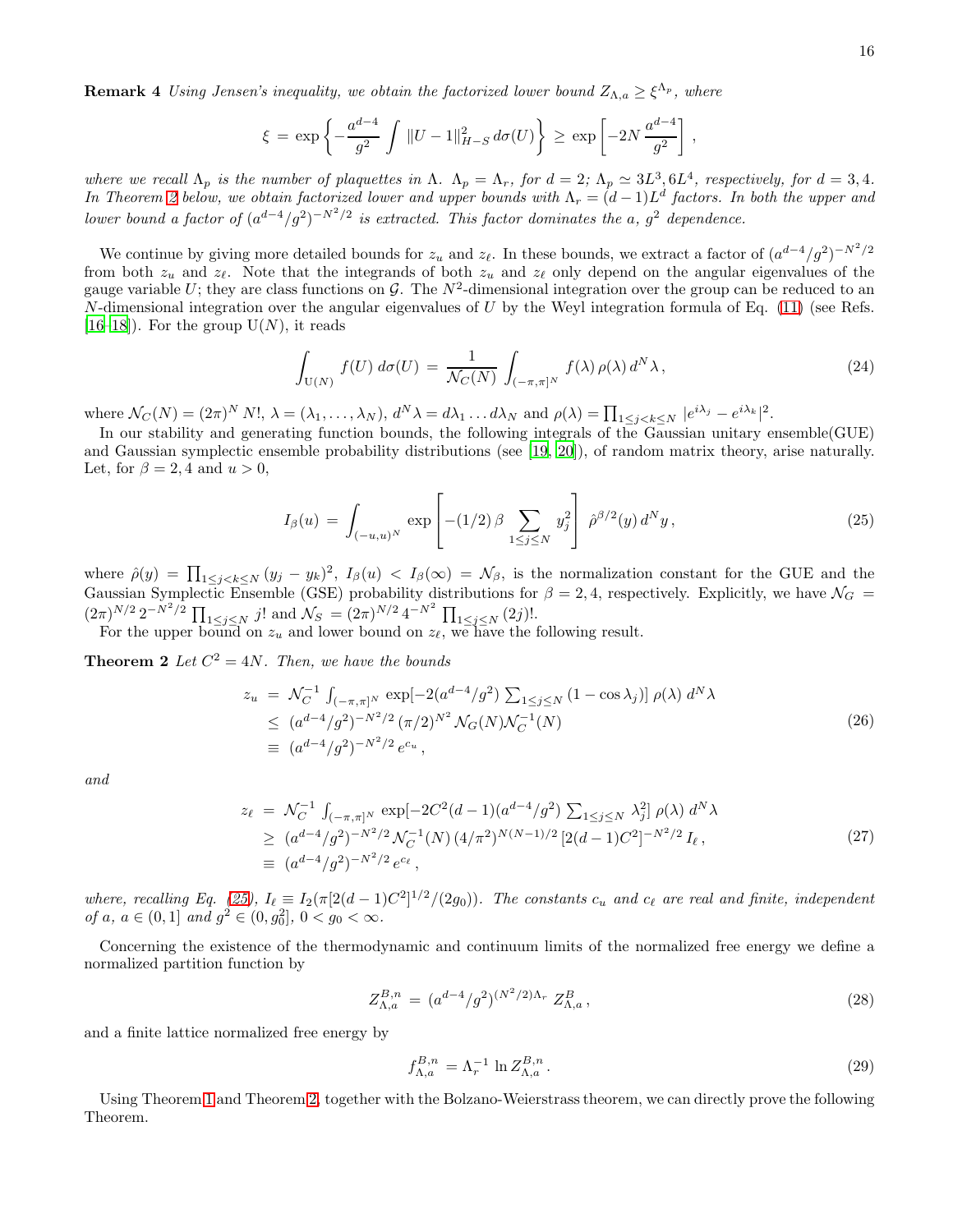**Theorem 3** The normalized free energy  $f_{\Lambda,a}^{B,n}$  converges subsequentially, at least, to a thermodynamic limit

$$
f_a^{B,n}\,=\,\lim_{\Lambda\nearrow a\mathbb{Z}^d}\ f_{\Lambda,a}^{B,n}\,,
$$

and, subsequently, again, at least subsequentially, to a continuum limit  $f^{B,n} = \lim_{a\to 0} f_a^{B,n}$ . Besides,  $f_a^{B,n}$  satisfies the bounds

$$
-\infty < c_\ell \le f_a^{B,n} \le c_u < \infty \,. \tag{30}
$$

and so does  $f^{B,n}$ . The constants  $c_{\ell}$  and  $c_u$  are finite real constants independent of  $a \in (0,1]$  and  $g^2 \in (0,g_0^2]$ ,  $0 < g_0 < \infty$ .

# <span id="page-16-0"></span>V. GENERATING FUNCTION FOR PLAQUETTE FIELD CORRELATIONS

Here, we obtain bounds for the generating function of gauge invariant plaquette field correlations. Bounds for the field correlations follow from analyticity in the source field strengths and using Cauchy estimates on the generating function. The same hypercubic lattice  $\Lambda$  is maintained. We use periodic b.c. and the multiple reflection method. Our choice of correlations is guided by the energy-momentum spectral results from strong coupling (see [\[25\]](#page-29-11)). We fix  $a = 1$  and denote the plaquette coupling constant by  $\gamma = a^{d-4}/g^2$ . For  $0 < \gamma \ll 1$ , a lattice quantum field theory is constructed via a Feynman-Kac formula. By polymer expansion methods, infinite lattice correlations exist and are analytic in  $\gamma \in \mathbb{C}$ ,  $|\gamma| \ll 1$ . In Ref. [\[25\]](#page-29-11), it is shown that, for  $0 < \gamma \ll 1$ , associated with the truncated plaquette-plaquette correlation, there is an isolated particle (glueball) in the low-lying E-M spectrum, with mass of order  $(-\ln \gamma)$ . Furthermore, for an arbitrary gauge-invariant function with finite support, it is shown that the isolated dispersion curve of the glueball is the only low-lying spectrum that is present.

Returning to our model, we consider the generating function for the correlation of r gauge-invariant real plaquette fields. Taking p to be the plaquette  $p_{\mu\nu}(x)$  in the  $\mu\nu$  coordinate plane, with  $U_p = e^{iX_p} \in U(N)$ , we define the physical plaquette field by

$$
\operatorname{Tr} \mathcal{F}_{\mu\nu}(x) = \frac{1}{a^2 g} \operatorname{Im} \operatorname{Tr} (U_p - 1) = -\frac{i}{a^2 g} \operatorname{Tr} (U_p - U_p^{\dagger}) = \frac{2}{a^2 g} \operatorname{Tr} \sin X_p
$$
  

$$
\simeq \frac{1}{a^2 g} \operatorname{Tr} F_{\mu\nu}^a(x) = \frac{1}{a^2 g} \operatorname{Tr} \left[ \partial_{\mu}^a A_{\nu}(x) - \partial_{\nu}^a A_{\mu}(x) \right],
$$

where  $U_b = \exp\{iag A_b\}$  and

$$
F^a_{\mu\nu}(x) = \partial^a_\mu A_\nu(x) - \partial^a_\nu A_\mu(x) + ig[A_\mu(x), A_\nu(x)],
$$

with the brackets denoting the commutator in the Lie algebra of  $U(N)$ .

Next, define the gauge-invariant scaled plaquette field by

<span id="page-16-1"></span>
$$
\text{Tr}\,M_{\mu\nu}(x) = \left(\frac{a^{d-4}}{g^2}\right)^{1/2}\mathcal{I}\text{m}\,\text{Tr}\,(U_p - 1) = a^{d/2}\,\text{Tr}\,\mathcal{F}_{\mu\nu} \simeq a^{d/2}\,\text{Tr}\,\left[\partial^a_\mu A_\nu(x) - \partial^a_\nu A_\mu(x)\right].\tag{31}
$$

With our choice of the scaling factor  $(a^{d-4}/g^2)^{1/2}$ , the generating function for scaled plaquette field correlations is finite, uniformly in  $a \in (0,1]$ . It may seem surprising that the generating function is pointwise bounded. However, it is known that a similar phenomenon occurs in the case of a free massless or massive scalar field in  $d = 3, 4$ . Namely, as analyzed in [\[23\]](#page-29-9), if instead of the given physical field  $\phi^u(x)$ , we use a locally scaled field  $\phi(x) \simeq a^{(d-2)/2} \phi^u(x)$ , then the r–point correlation function for the scaled  $\phi$  fields is bounded pointwise, uniformly in  $a \in (0,1]$ . No smearing by a smooth test function is needed to achieve boundedness! We give more details regarding the properties of scalar fields in the Appendix.

Remark 5 We can also define other plaquette fields and their associated scaled fields. For instance, we can also work with the field

$$
\operatorname{Tr} \mathcal{H}_{\mu\nu}(x) = \frac{1}{a^4g} A_p \simeq \operatorname{Tr} \left[ F_{\mu\nu}^a(x) \right]^2,
$$

and the associated fields given by  $Tr S_{\mu\nu}(x) = a^d Tr \mathcal{H}_{\mu\nu}(x)$ . The results and proofs obtained below for the generating function of correlations of the scaled field  $\text{Tr} M_{\mu\nu}(x)$  carry over to  $\text{Tr} S_{\mu\nu}(x)$ .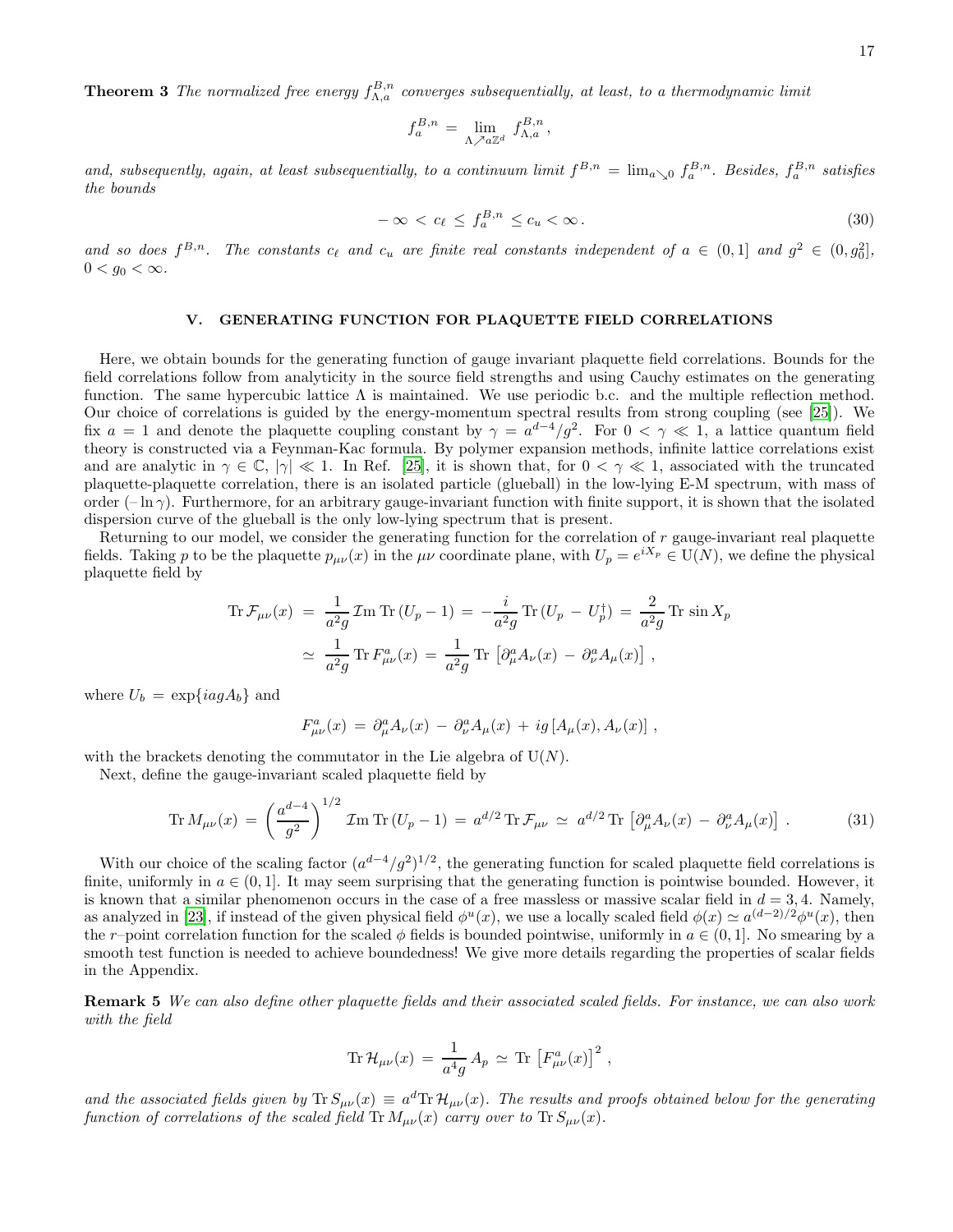The r-plaquette scaled field generating function, associated with the field of Eq. [\(31\)](#page-16-1), is defined by

$$
G_{r,\Lambda,a}(J^{(r)}) = \frac{1}{Z_{\Lambda,a}^P} Z_{r,\Lambda,a}^P(J^{(r)})\,,
$$

where  $Z_{r,\Lambda,a}^P(J^{(r)})$  is defined similarly to  $Z_{\Lambda,a}^P$  (see Eq. [1\)](#page-3-1), but with the inclusion of r local source factors in the integrand given by

$$
\exp\left[\sum_{x\in\Lambda}\sum_{1\leq j\leq r} J_j(x_j) \text{Tr}\, M_{p_j}(U_{p_j})\right],
$$

where  $J_j$ ,  $j = 1, \ldots, r$ , are source strengths. Here, we adopt the convention that the plaquette  $p_j$  originates at the lattice point  $x_j$ . The r-plaquette correlation, with a set  $y_E = (y_1, \ldots, y_r)$  of r lattice external points in  $\Lambda$  is given by

<span id="page-17-0"></span>
$$
\left.\frac{\partial^r}{\partial J_1(y_1)\dots\partial J_r(y_r)}\,G_{r,\Lambda,a}(J^{(r)})\right|_{J_j=0}.
$$

Our factorized bound is given in the next Theorem. For simplicity of notation, from now on, we set  $J_i \equiv J_i(y_i)$ . Theorem 4 Considering the model with periodic b.c., we have:

1. The r−plaquette scaled field generating function is bounded by

<span id="page-17-1"></span>
$$
|G_{r,\Lambda,a}(J^{(r)})| \leq \prod_{1 \leq j \leq r} \frac{|z_u(rJ_j)|^{2^d \Lambda_r/(r\Lambda_s)}}{z_\ell^{2^d(\Lambda_r+\Lambda_e)/(r\Lambda_s)}}.
$$
\n(32)

2. From this, if  $G_{r,a}(J^{(r)})$  denotes a sequential or subsequential thermodynamic limit  $\Lambda \to a\mathbb{Z}^d$ , then

$$
\left| G_{r,a}(J^{(r)}) \right| \leq \prod_{1 \leq j \leq r} |z_u(rJ_j)/z_{\ell}|^{2^d (d-1)/r} ,
$$

with

<span id="page-17-2"></span>
$$
|z_u(J)| = \int \exp\left[|J| \left(a^{d-4}/g^2\right)^{1/2} |\mathcal{I}m \operatorname{Tr}(U-1)| - \left(a^{d-4}/g^2\right) A_p(U)\right] d\sigma(U)
$$
  
\n
$$
= (\mathcal{N}_c)^{-1} \int \exp\left[|J| \left(a^{d-4}/g^2\right)^{1/2} \sum_{1 \le j \le N} |\sin \lambda_j| - 2a^{d-4}/g^2 \sum_{1 \le j \le N} (1 - \cos \lambda_j)\right] \rho(\lambda) d^N \lambda
$$
  
\n
$$
\le \frac{(a^{d-4}/g^2)^{-N^2/2} \pi^{N^2 + N/4} \mathcal{N}_S^{1/2}}{\mathcal{N}_C} \exp[(\pi^2/8)N|J|^2]
$$
  
\n
$$
\equiv (a^{d-4}/g^2)^{-N^2/2} \exp(c_u' + \pi^2/8N|J|^2).
$$
 (33)

Recalling  $C^2 = 4N$  and using Eq. [\(27\)](#page-15-2) of Theorem [2,](#page-15-0) we obtain

$$
z_{\ell} = \mathcal{N}_C^{-1} \int_{(-\pi,\pi]^N} \exp \left\{ -\left[ 2C^2(d-1)a^{d-4}/g^2 \right] \sum_{j=1,...,N} \lambda_j^2 \right\} \rho(\lambda) d^N \lambda
$$
  
 
$$
\geq \mathcal{N}_C^{-1} \left( \frac{2(d-1)C^2 a^{d-4}}{g^2} \right)^{-N^2/2} \left( \frac{4}{\pi^2} \right)^{N(N-1)/2} I_{\ell}
$$
  
\n
$$
\equiv (a^{d-4}/g^2)^{-N^2/2} e^{c_{\ell}},
$$

where  $c_{\ell}$  is defined in Theorem [2](#page-15-0) and  $I_{\ell} \equiv I_2(\pi C \sqrt{2(d-1)}/(2g_0))$  and  $I_2$  is the function defined in Eq. [\(25\)](#page-15-1). Hence, from the bounds of Eqs.[\(32\)](#page-17-1) and [\(33\)](#page-17-2), it follows that  $G_{r,\Lambda,a}(J^{(r)})$  is a jointly analytic, entire complex function of the source field strengths  $J_j \in \mathbb{C}$ .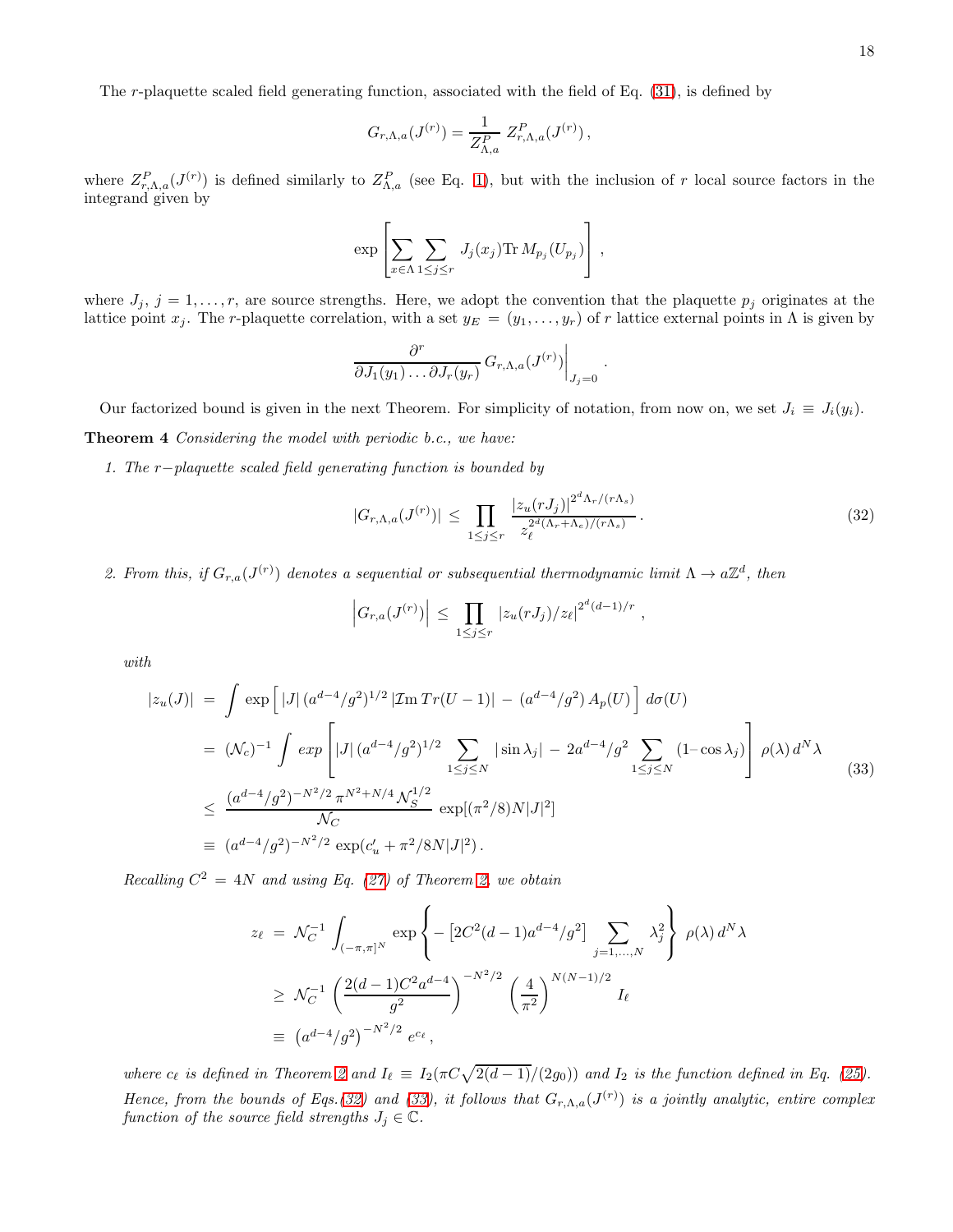3. Letting  $G_r(J^{(r)})$  denote a sequential or subsequential continuum limit  $a \searrow 0$  of  $G_{r,a}(J^{(r)})$ , then

$$
\left| G_r(J^{(r)}) \right| \leq \exp \left[ \frac{2^d}{r} (d-1) (c'_u - c_\ell) + (\pi^2/8) N r \sum_{1 \leq j \leq r} |J_j|^2 \right].
$$

This bound is independent of the location and orientation of the r plaquettes, and independent of the value of  $a \in (0,1]$ and  $g^2$ .

**Remark 6** The generating function extends to an entire jointly analytic function of the source strengths  $J_i$ ,  $i =$  $1,\ldots,r$  and, by Cauchy estimates can be used to bound the r-plaquette scaled field correlations. We use the  $\mathbb{C}^r$  version of the Cauchy bounds. Recall that, for  $\mathbb{C}$ , if  $f(z)$  is analytic in the disk  $|z| < R$ ,  $R > 0$ , then  $\left| \frac{d^n f}{dz^n} \right| (z - z)^n$  $|0\rangle| \leq n! \left[\sup_{z:|z|=R_0} |f(z)||/R_0^n$ , for any  $0 < R_0 < R$  (see e.g. Ref. [\[28](#page-29-15)]). In particular, the coincident point plaquette-plaquette physical field correlation is bounded by  $\text{const}\,a^{-d}$ . The  $a^{-d}$  factor is the same small a behavior of the coincident point, two-point correlation of the derivative of the real scalar physical free field (see the Appendix). This singular behavior is a measure of the ultraviolet asymptotic freedom.

Remark 7 In obtaining the bounds on the scaled plaquette field generating function and correlations, we have used the group bond variable parametrization  $U_b = \exp \{ i g a^{-(d-4)/2} \chi_b \}$ . In the physically relevant  $d = 4$  case,  $U_b = e^{ig\chi_b}$ and  $\langle [\text{Tr }M]^{\alpha} \rangle_{\Lambda,a,g}$  is independent of the lattice spacing a, so that

$$
\langle [\text{Tr } M]^{\alpha} \rangle_{\Lambda, g} \, \equiv \, \langle [\text{Tr } M]^{\alpha} \rangle_{\Lambda, a, g} \, = \, a^{d\alpha/2} \, \langle [\text{Tr } \mathcal{F}]^{\alpha} \rangle_{\Lambda, a, g} \, .
$$

For the thermodynamic limit or subsequential limit, we drop the subscript  $\Lambda$ , so that we have

$$
\langle [\text{Tr} \, M]^{\alpha} \rangle_g = a^{d\alpha/2} \, \langle [\text{Tr} \, \mathcal{F}]^{\alpha} \rangle_{a,g} \, .
$$

Of course, the continuum limit of the left-hand-side is  $\langle [\text{Tr } M]^{\alpha} \rangle_g$  and

$$
\langle [\text{Tr}\,\mathcal{F}]^{\alpha} \rangle_{g} = a^{-d\alpha/2} \langle [\text{Tr}\,M]^{\alpha} \rangle_{g},
$$

which displays the exact dependence on the lattice spacing a as a multiplicative factor.

Lemma [1](#page-14-1) and Theorems  $1 - 4$  are proved in the next section.

### <span id="page-18-0"></span>VI. PROOFS OF THE LEMMA AND THEOREMS

Here, following Ref. [\[24](#page-29-10)], we give a proof of Lemma [1.](#page-14-1) We also prove Theorems  $1 - 4$ . The enhanced temporal gauge is chosen for proving these theorems. The proof of the upper stability bound on the partition function actually does not depend on this choice.

### 1. Proof of Lemma [1](#page-14-1)

For simplicity, we consider the case where we have four retained bonds in a plaquette. The other cases, when only one, two, or three bonds are retained, are similar. We define, for  $1 \leq j \leq 4$ ,  $\mathcal{L}_j = i \sum_{1 \leq \alpha \leq N^2} x_\alpha^j \theta_\alpha$ , so that  $U_j = e^{\mathcal{L}_j}$ and  $U_p = U_1 U_2 U_3^{\dagger} U_4^{\dagger}$ .

Since  $\|\mathcal{L}_j\| \leq \|\mathcal{L}_j\|_{H-S} = |x^j|$  and letting  $U_p(\delta) = U_1(\delta)U_2(\delta)U_3^{\dagger}(\delta)U_4^{\dagger}(\delta), U_j(\delta) = e^{\delta \mathcal{L}_j}$ , for  $\delta \in [0,1]$ , by the fundamental theorem of calculus, suppressing  $\delta$ ,

$$
U_p - 1 = \int_0^1 d\delta \left[ \mathcal{L}_1 U_1 U_2 U_3^{\dagger} U_4^{\dagger} + U_1 \mathcal{L}_2 U_2 U_3^{\dagger} U_4^{\dagger} - U_1 U_2 \mathcal{L}_3 U_3^{\dagger} U_4^{\dagger} - U_1 U_2 U_3^{\dagger} \mathcal{L}_4 U_4^{\dagger} \right].
$$

Using the triangle and Cauchy-Schwarz inequalities, we obtain

$$
||U_p - 1|| \leq \sum_{j=1}^4 ||\mathcal{L}_j|| \leq \sum_{j=1}^4 ||\mathcal{L}_j||_{H-S} = \sum_{j=1}^4 |x^j| \leq 2 \left[ \sum_{j=1}^4 |x^j|^2 \right]^{1/2}.
$$

 $1/2$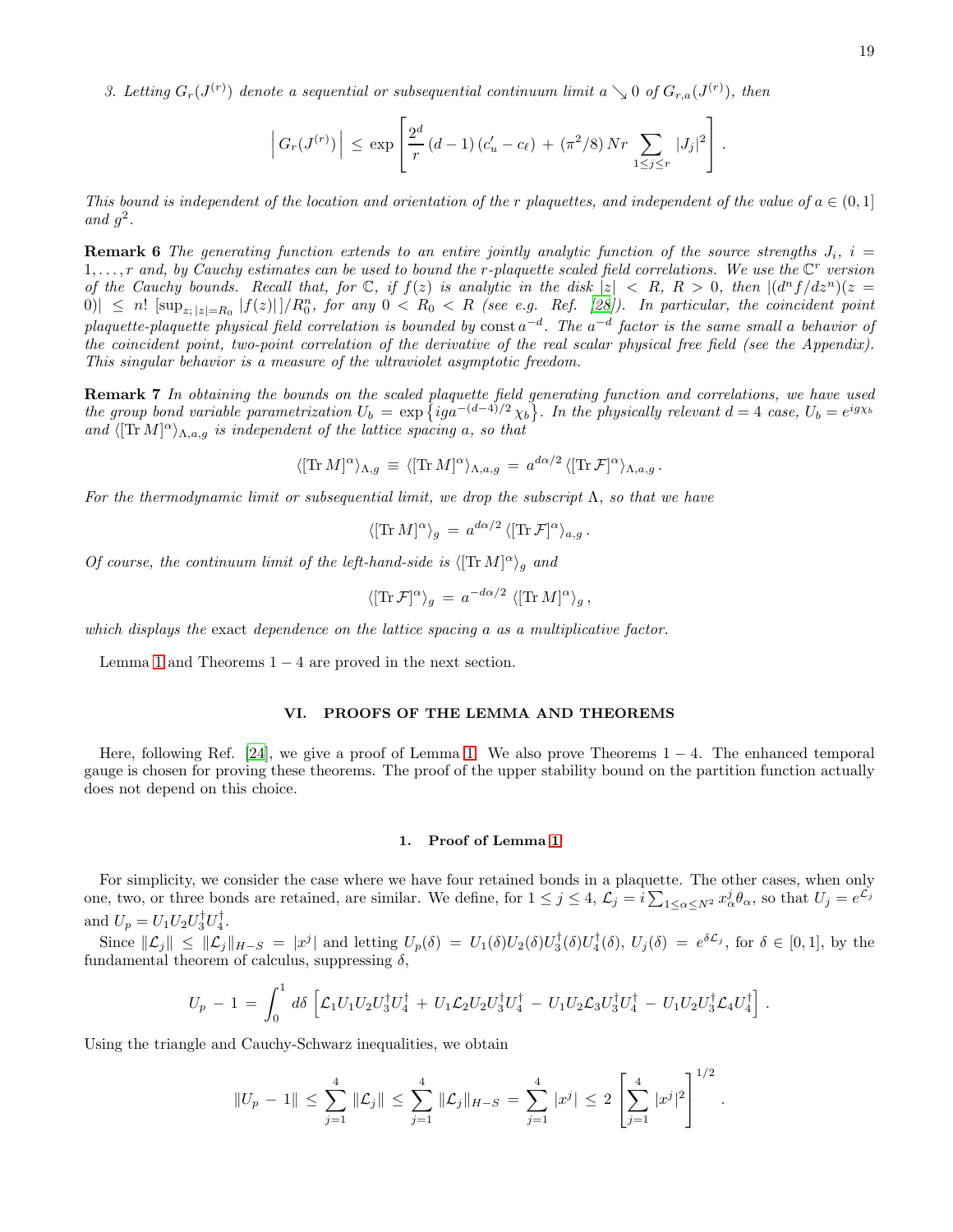But,  $||U_p - 1|| \ge N^{-1/2} ||U_p - 1||_{H-S}$ . Hence,

$$
\mathcal{A}_p = ||U_p - 1||_{H-S}^2 \le 4N \sum_{j=1}^4 |x^j|^2.
$$

By considering the number of terms in the sum over j, the factor 4 in  $C^2$  is replaced by 1, 2 and 3, respectively, when only one, two or three retained bond variables appear in a retained plaquette.

Using this upper bound on the single plaquette action, and summing over the retained plaquettes, the second inequality of Lemma [1](#page-14-1) is easily proven.

### 2. Proof of Theorem [1](#page-14-2)

The Case of Free b.c.:

Upper Bound: For ease of visualization we carry it out explicitly for  $d = 3$ . An upper bound is obtained by discarding all horizontal plaquettes from the action, except those with temporal coordinates  $x^0 = 1$ . We now perform the horizontal bond integration. Integrate over successive planes of horizontal bonds starting at  $x^0 = L$  and ending at  $x^0 = 2$ . For the  $x^0 = 1$  horizontal plane, integrate over successive lines in the  $\mu = 2$  direction, starting at  $x^1 = L$  and ending at  $x^1 = 2$ . For each horizontal bond variable, integration appears in only one plaquette. After the integration, in principle, the integral still depends on the other bond variables of the plaquette. However, using the left or right invariance of the Haar measure, the integral is independent of the other variables. In this way, we extract a factor  $z_u$ . In the total procedure, we integrate over the  $\Lambda_r$  horizontal bonds, so that we extract a factor  $z_u^{\Lambda_r}$ .

Lower Bound: Using Lemma 1 gives the factorization and  $z_{\ell}$ .

# The Case of Periodic b.c.:

Upper Bound: Considering the positivity of each term in the model action of Eq. [\(2\)](#page-3-2), since  $A^P \geq A$ , we have

$$
Z_{\Lambda,a}^P \leq \int e^{-A} \, dg^B = \int e^{-A} \, dg = Z_{\Lambda,a} \leq z_u^{\Lambda_r}.
$$

Lower Bound: Use the global quadratic upper bound of Lemma [1](#page-14-1) on all  $\Lambda_r \cup \Lambda_e$  bond variables. Thus, we have

$$
Z_{\Lambda,a}^P \geq z_{\ell}^{\Lambda_r+\Lambda_e},
$$

where  $U = exp(iX)$ ,  $X = \sum_{\alpha} x_{\alpha} \theta_{\alpha}$ .

# 3. Proof of Theorem [2](#page-15-0)

In Theorem [2,](#page-15-0) the first line for  $z_u$  [see Eq. [\(26\)](#page-15-3)] is the application of the Weyl integration formula of Eq. [\(24\)](#page-15-4) (see Refs. [\[16](#page-29-4)[–18\]](#page-29-5)). Use the inequality (see [\[27\]](#page-29-13))  $(1 - \cos x) \ge 2x^2/\pi^2$ ,  $x \in [-\pi, \pi]$ , in the action, and the inequality  $(1 - \cos x) \leq x^2/2$  in each factor of  $\rho(\lambda)$ . After making the change of variables  $y = 2[a^{(d-4)/2}/(\pi g)] \lambda$  and using the monotonicity of the integral, the result follows.

To obtain Eq. [\(27\)](#page-15-2) for  $z_{\ell}$ , apply the Weyl integration formula and use the inequality  $2[1 - \cos(\lambda_i - \lambda_k)] \ge$  $(4/\pi^2)(\lambda_j - \lambda_k)^2$ ,  $|\lambda_\ell| < \pi/2$  in each factor of the density  $\rho(\lambda)$ . Then, use the positivity of the integrand and restrict the domain of integration to  $(-\pi/2, \pi/2]^N$ . In making the change of variables  $y = [a^{(d-4)/2}/g] C \sqrt{2(d-1)} \lambda$ , the integral  $I_2([a^{(d-4)/2}/g]C\sqrt{2(d-1)})\pi/2$  appears (see Eq. [\(25\)](#page-15-1)). Since  $I_2(u)$  is monotone increasing, the integral assumes its smallest value for  $a = 1$  and  $g^2 = g_0^2$ .

П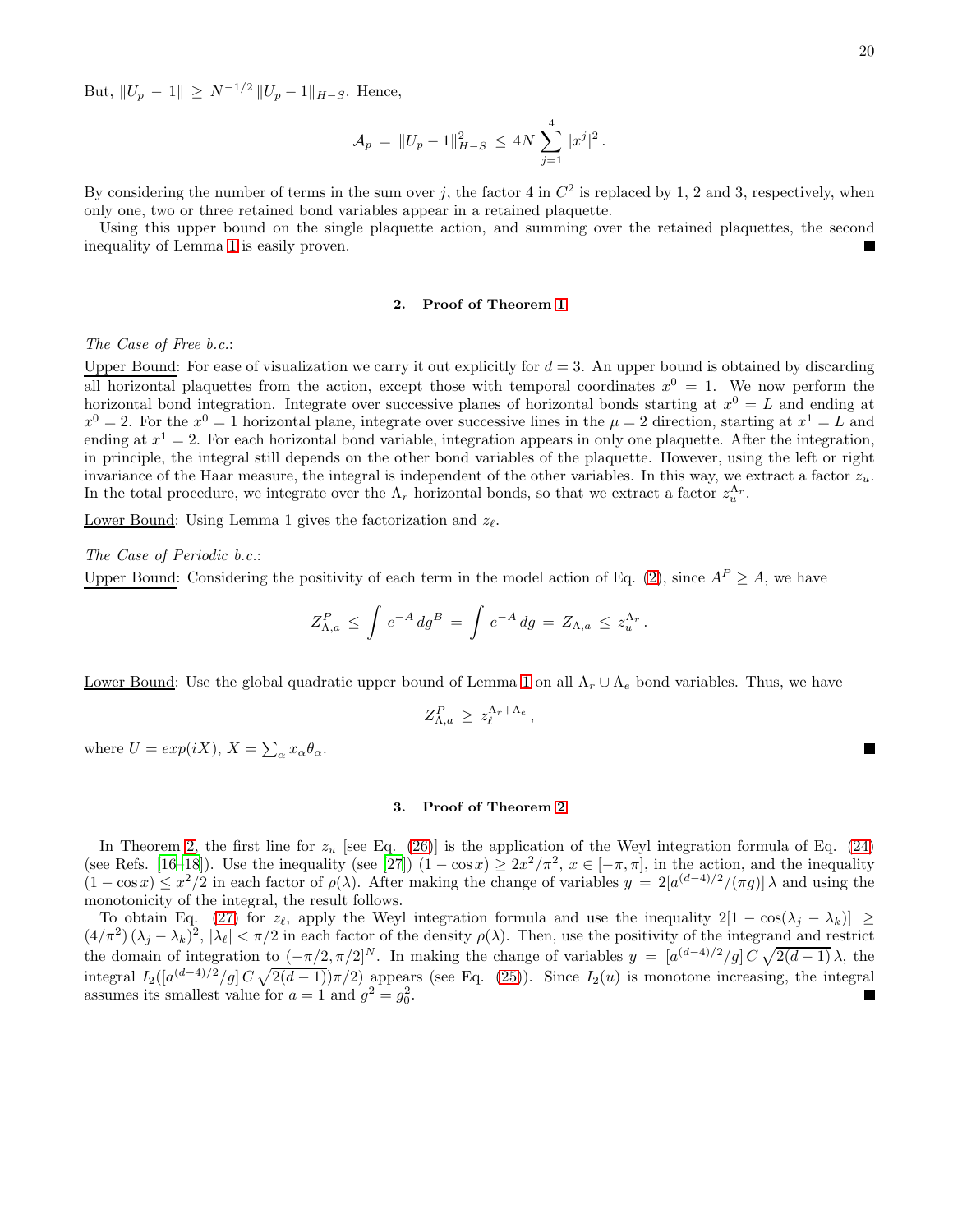# 4. Proof of Theorem [3](#page-15-5)

For periodic b.c. and the lower bound, using Theorem [1,](#page-14-2) we have the finite volume lattice normalized free energy

$$
f_{\Lambda,a}^{P,n} = \frac{1}{\Lambda_r} \ln Z_{\Lambda,a}^{P,n} = \frac{1}{\Lambda_r} \ln \left[ \frac{a^{d-4}}{g^2} \right]^{N^2 \Lambda_r/2} + \frac{1}{\Lambda_r} \ln Z_{\Lambda,a}^P
$$
  
 
$$
\geq \frac{1}{\Lambda_r} \ln \left[ \frac{a^{d-4}}{g^2} \right]^{N^2 \Lambda_r/2} + \frac{1}{\Lambda_r} \ln z_{\ell}^{\Lambda_r + \Lambda_{\ell}}.
$$

Continuing the inequality and using Theorem [2,](#page-15-0) we have

$$
f_{\Lambda,a}^{P,n} \geq \frac{1}{\Lambda_r} \ln \left[ \frac{a^{d-4}}{g^2} \right]^{N^2 \Lambda_r/2} + \frac{\Lambda_e + \Lambda_r}{\Lambda_r} \ln \left[ \left( \frac{a^{d-4}}{g^2} \right)^{-N^2/2} e^{c_\ell} \right]
$$
  

$$
\geq \ln \left[ \frac{a^{d-4}}{g^2} \right]^{N^2/2} + \frac{\Lambda_e + \Lambda_r}{\Lambda_r} \left[ \ln \left( \frac{a^{d-4}}{g^2} \right)^{-N^2/2} + c_\ell \right]
$$

which gives, when  $\Lambda \to a\mathbb{Z}^d$ ,

$$
f_a^{P,n} \geq c_{\ell}.
$$

A similar calculation for the upper bound, setting to zero the number of extra bonds in the lattice with periodic b.c.,  $\Lambda_e = 0$ , proves the theorem for the upper bound. Of course, for free b.c., set  $\Lambda_e = 0$  in the above calculations.

# 5. Proof of Theorem [4](#page-17-0)

To prove Theorem [4,](#page-17-0) first use the generalized Holder's inequality to bound  $G_{r,\Lambda,a}(J^{(r)})$  by a product of single plaquette generating functions, i.e.

$$
|G_{r,\Lambda,a}(J^{(r)})| \leq \prod_{1 \leq j \leq r} |G_{1,\Lambda,a}(rJ_j)|^{1/r}.
$$

Now, since we are adopting periodic b.c., we can apply the multi-reflection method (see [\[4](#page-28-1)]) to bound each factor in the product. To this end, we make a shift in the lattice by  $(1/2a)$  in each coordinate direction. Also, we use the  $\pi/2$  lattice rotational symmetry and translational symmetry to put the single plaquette in the  $\mu\nu = 01$  coordinate plane in the first quadrant, with lower left vertex at  $(a/2, a/2, \ldots, a/2)$ . Then, we apply the multi-reflection method to obtain the bound

$$
|G_{1,\Lambda,a}(rJ_j)| \leq |G_{\Lambda,a}(rJ_j)|^{2^d/\Lambda_s},
$$

where  $G_{\Lambda,a}(J) = \left[ Z_{\Lambda,a}^P \right]^{-1} Z_{\Lambda,a}^P(J)$ , with  $Z_{\Lambda,a}^P(J)$  denoting  $Z_{\Lambda,a}^P$  with a source of uniform source strength J. The source factor is given by  $exp[J\sum_{p}^{\prime} \text{Tr} M_{p}(U_{p})]$ , where the sum is over an array of plaquettes. The array consists of planes of plaquettes that are parallel to the 01 coordinate plane. In each plane, they are only alternating, i.e. like considering only squares of a same color on a chessboard. We obtain a greater upper bound by noting that

$$
|J\text{Tr } M_p(U_p)| \leq |J| \left[ a^{(d-4)/2}/g \right] |\text{Im Tr } (U_p - 1)|
$$
  
\n
$$
\leq |J| \left[ a^{(d-4)/2}/g \right] |\text{Tr } (U_p - 1)|
$$
  
\n
$$
\leq |J| \left[ a^{(d-4)/2}/g \right] N^{1/2} ||U_p - 1||_{H-S},
$$

where we have used the Cauchy-Schwarz inequality in the Hilbert-Schmidt inner product.

We also increase the bound by summing over all plaquettes in the lattice  $\Lambda$  that are parallel to the 01 coordinate plane. We denote this sum by  $\sum_{p}^{\prime\prime}$ . In this way, we obtain the upper bound

$$
\left|Z_{\Lambda,a}^P(J)\right| \,\leq\, \int\, exp\left[|J|a^{(d-4)/2}g^{-1}N^{1/2}\sum_p''\,\|U_p-1\|_{H-S}\,-\,a^{d-4}A^P/g^2\right]\,dg^P\,.
$$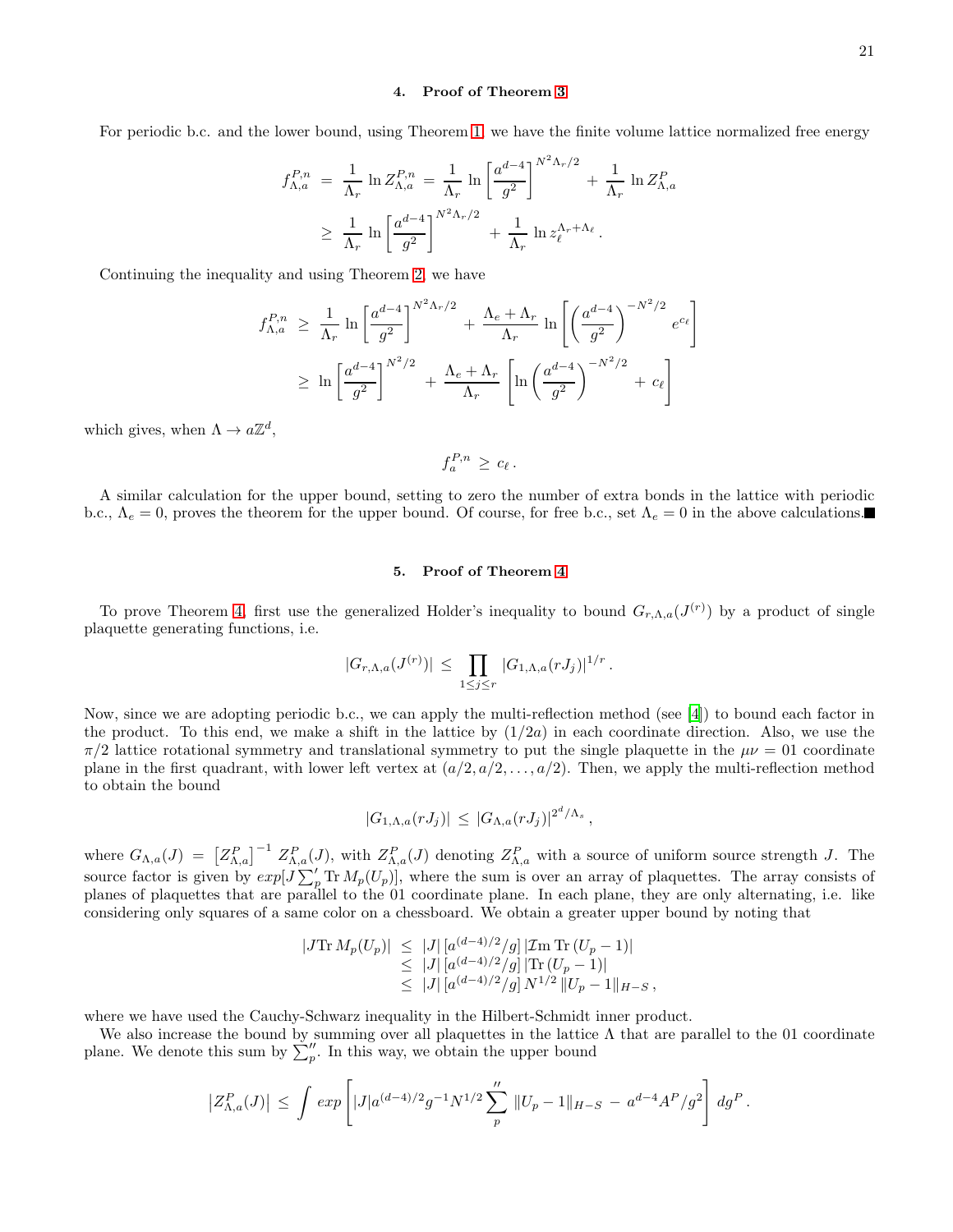22

As in the proof of the upper stability bound, for the periodic model, given above, we discard plaquette actions in  $A^P$ , for plaquettes that are not in  $\Lambda$  so that

$$
\left| Z^P_{\Lambda,a}(J) \right| \, \leq \, \int \, exp \left[ |J| a^{(d-4)/2} g^{-1} N^{1/2} \sum_{p}^{''} \, \|U_p - 1\|_{H-S} \, - \, a^{d-4} A/g^2 \right] \, dg \, .
$$

We bound the integral as we did for the upper stability bound for the free b.c. case. In this manner, we obtain the factorized bound

$$
\left|Z_{\Lambda,a}^P(J)\right| \,\leq\, [z_u(J)]^{\Lambda_r}\,,
$$

and the factorized bound of Theorem [4f](#page-17-0)or  $G_{r\Lambda a}(J^{(r)})$  is proved. Here, we have used the factorized lower bound of Theorems [1](#page-14-2) and [2](#page-15-0) for  $Z_{\Lambda,a}^P$ .

Now, recalling that  $\Lambda_s = L^d$ ,  $\Lambda_r \simeq (d-1)L^d$  and  $\Lambda_e = dL^{d-1}$ , the factorized bound for  $G_{ra}(J^{(r)})$  follows.

Application of the Weyl integration formula of Eq. [\(24\)](#page-15-4) [\[16](#page-29-4)[–18](#page-29-5)] gives the  $\lambda$  integral for  $z_u(J)$ . Using the bounds  $|\sin \lambda_j| \leq |\lambda_j|$ , for all j, and  $|\exp(i\lambda_j) - \exp(i\lambda_k)|^2 = 2[1-\cos(\lambda_j - \lambda_k)] \leq (\lambda_j - \lambda_k)^2$ , for each factor of  $\rho(\lambda)$  gives the inequality

$$
z_u(J) \le (1/\mathcal{N}_c) \int_{(-\pi,\pi]^N} \exp \left[ |J|(a^{(d-4)/2}/g) \sum_{1 \le j \le N} |\lambda_j| - 4a^{d-4}/(g^2 \pi^2) \sum_{1 \le j \le N} \lambda_j^2 \right] \hat{\rho}(\lambda) d^N \lambda.
$$

Making the change of variables  $y_k = \left[2a^{(d-4)/2}/(g\pi)\right]\lambda_k$ , a factor of  $\left[a^{(d-4)/2}/g\right]^{-N^2}$  is extracted and the remaining integral is bounded by, with  $y^2 = \sum_j y_j^2$ ,

$$
\int_{\mathbb{R}^N} exp \left[ \pi |J| \sum_{1 \leq j \leq N} |y_j|/2 - \sum_{1 \leq j \leq N} y_j^2 \right] \hat{\rho}(y) d^N y.
$$

Writing  $\exp(-y^2) = \exp(-y^2/2) \exp(-y^2/2)$  and using the Cauchy-Schwarz inequality, the integral is bounded by

$$
\left[\int_{\mathbb{R}^N} exp \left(\pi |J| \sum_{1 \leq j \leq N} |y_j| - \sum_{1 \leq j \leq N} y_j^2 \right) d^N y \right]^{1/2} \left[\int_{\mathbb{R}^N} exp \left(-\sum_{1 \leq j \leq N} y_j^2 \right) \hat{\rho}^2(y) d^N y \right]^{1/2}.
$$

Using the inequality  $e^{s|y_k|} \leq e^{sy_k} + e^{-sy_k}$ ,  $s > 0$ , the Gaussian integral of the bound of the integral of the first factor is carried out explicitly. For the integral of the second factor, after making the change of variables  $w_k = (y_k/\sqrt{2})$ and, up to a numerical factor, the resulting integral is the normalization constant  $\mathcal{N}_S$  for the Gaussian symplectic ensemble (see [\[19,](#page-29-6) [20\]](#page-29-7)). Keeping track of the numerical factors gives the final inequality for  $z_u(J)$  and the proof of Theorem [4](#page-17-0) is complete.

# <span id="page-21-0"></span>VII. CONCLUDING REMARKS

We consider the Yang-Mills relativistic quantum field theory in an imaginary-time functional integral formulation. In the spirit of the lattice approximation to the continuum, the Wilson partition function is used as an ultraviolet regularization, where the hypercubic lattice  $\Lambda \subset a\mathbb{Z}^d$ ,  $d = 2, 3, 4, a \in (0, 1]$ , has L (even) sites on a side. We use both free and periodic b.c. and our lattice has  $\Lambda_s = L^d$  sites.

If  $x = (x^0, \ldots, x^{d-1})$  denotes a site of  $\Lambda$  and  $e^{\mu}, \mu = 0, \ldots, (d-1)$  is a unit vector in the positive  $\mu$  direction  $(0, \ldots, 0)$ labels the time direction), the partition function for free and periodic b.c. is given by

$$
Z_{\Lambda,a}^B = \int \exp[(-a^{d-4}/g^2) A^B] d\tilde{g}^B,
$$

where  $B = P$ , for periodic b.c., and, for free b.c., we omit the superscript. For each lattice bond b, we assign a gauge bond variable  $U_b \in \mathcal{G}$ , where  $\mathcal{G}$  is the gauge group U(N). We denote by  $b_\mu(x)$  the bond with the lattice initial point x and terminal point  $x + ae^{\mu}$ . The gauge (gluon) fields are the parameters of the  $N^2$ -dimensional Lie algebra of U(N).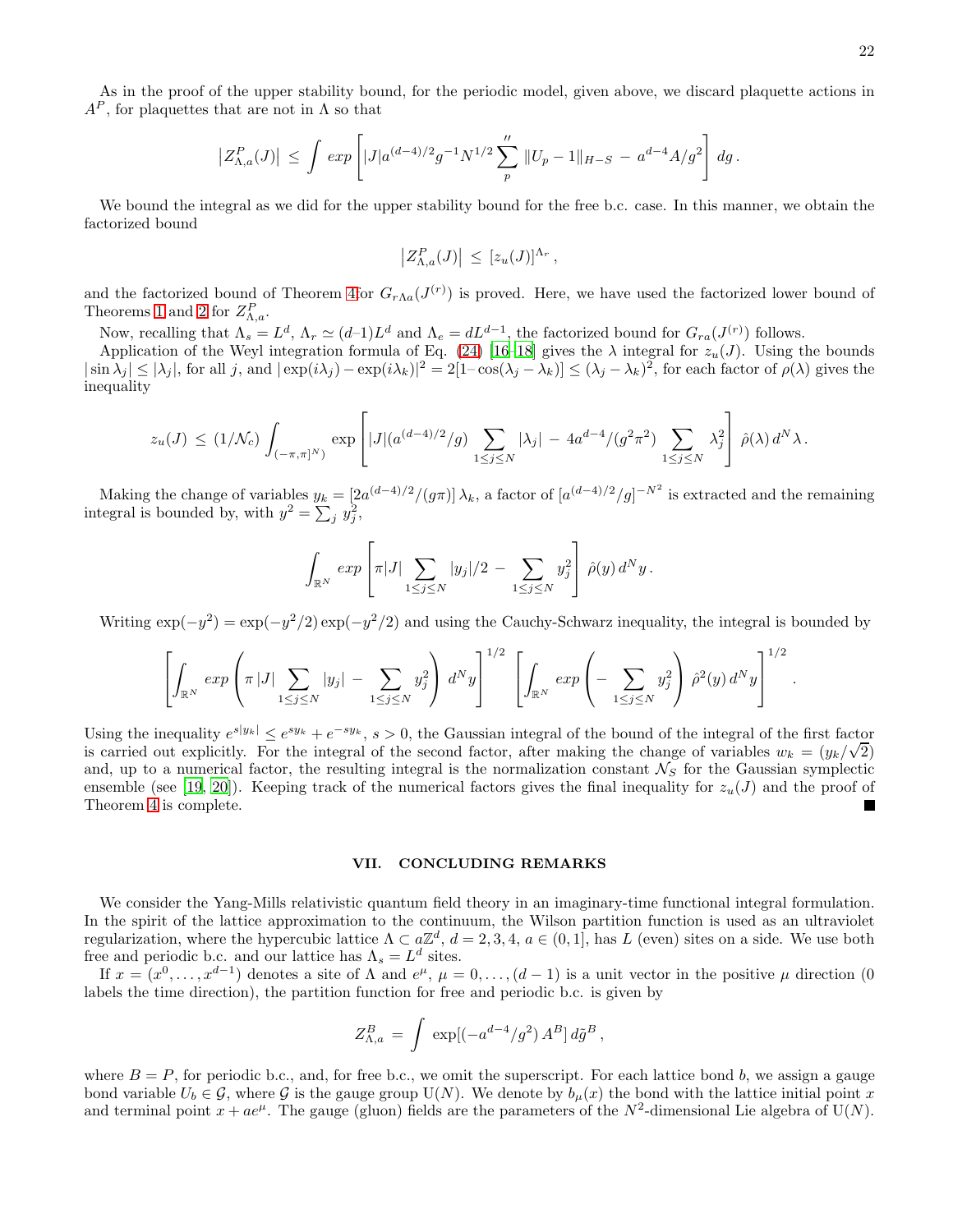Parametrizing the bond variable  $U_b$ ,  $b \equiv b_\mu(x)$ , by  $\exp[iagA_\mu(x)]$ , we call the self-adjoint gauge potential  $A_\mu(x)$ the physical gluon field. A lattice plaquette (minimal square in  $\Lambda$ ), on the  $\mu\nu$  coordinate plane and with vertices x,  $x + ae^{\mu}$ ,  $x + ae^{\mu} + ae^{\nu}$ ,  $x + ae^{\nu}$ ,  $\mu < \nu$ , is denoted by  $p_{\mu\nu}(x)$  and the model action  $A^B$  is a sum over all plaquettes of four bond variable single plaquette actions  $A_p$  of each plaquette  $p = p_{\mu\nu}(x)$ . Defining  $U_p = e^{iagA_\mu(x)}e^{iagA_\nu(x+ae_\mu)}e^{-iagA_\mu(x+ae_nu)}e^{-iagA_\nu(x)}$ , the plaquette action  $A_p$  for the plaquette p is the Wilson plaquette action given by

$$
A_p = ||U_p - 1||_{H-S}^2 = 2\Re\mathrm{Tr} (1 - U_p) = 2\mathrm{Tr} (1 - \cos X_p),
$$

where we used the ordinary Hilbert-Schmidt norm and  $U_p = e^{iX_p}$ .  $A_p$  is pointwise nonnegative and so is the total Wilson action  $A^B = \sum_p A_p$ .

With this, the gauge group measure  $d\tilde{g}^B$  above is a product over single bond G Haar measures  $d\sigma(U_b)$ . Whenever periodic b.c. is employed, as usual, we add extra bonds to  $\Lambda$  connecting the *endpoints* of the boundary  $\partial\Lambda$  of  $\Lambda$  to the *initial* points of the boundary  $\partial \Lambda$  in each spacetime direction  $\mu = 0, 1, \ldots, (d-1)$ . The periodic plaquettes are those that can be formed from the totality of periodic bonds.

Formally, for small lattice spacing  $a \in (0,1]$ ,  $A_p \simeq a^4 g^2 \text{ Tr } [F_{\mu\nu}^a(x)]^2$ , where, with finite difference derivatives given in Eq. [\(4\)](#page-4-0), we have  $F_{\mu\nu}^a(x) = \partial_\mu^a A_\nu(x) - \partial_\nu^a A_\mu(x) + ig[A_\mu(x), A_\nu(x)]$ , where the commutator is taken over the Lie algebra of  $\mathcal{G} = U(N)$ . Thus,

$$
(a^{d-4}/g^2) \sum_p A_p \simeq a^d \sum_{x \in \Lambda} \sum_{\mu,\nu=0,1,\dots,(d-1)\,;\,\mu < \nu} \text{Tr} \left[F_{\mu,\nu}^a(x)\right]^2,
$$

is the Riemann sum approximation to the classical smooth field continu um Yang-Mills action  $\sum_{\mu\leq \nu}$   $\int_{\mathbb{R}^d}$  Tr  $[F_{\mu\nu}(x)]^2 d^dx$ , where  $F_{\mu\nu}(x)$  is defined as above, but with usual partial derivatives.

Associated with this classical statistical mechanical model partition function and its correlations, there is a lattice quantum field theory. The quantum field theory is constructed in [\[7\]](#page-28-2), via a Feynman-Kac formula. An important ingredient in the construction is Osterwalder-Seiler reflection positivity which requires the number of lattice points L, in each spacetime direction, to be even, as given above. The construction provides a quantum mechanical Hilbert space, mutually commuting self-adjoint spatial momentum operators and a positive energy operator.

Here, we define a normalized partition function  $Z_{\Lambda,a}^{B,n}$ , related to  $Z_{\Lambda,a}^B$  by a g and a-dependent multiplicative factor, and show that  $Z_{\Lambda,a}^{B,n}$  obeys thermodynamic and ultraviolet stability bounds. These bounds guarantee the existence of a normalized free energy, at least for a sequential or subsequential thermodynamic limit  $(\Lambda \nearrow a\mathbb{Z}^d)$  and, subsequently, a subsequential continuum limit  $(a \searrow 0)$ . The proof given here has some improvements on the results of [\[14](#page-29-2), [24\]](#page-29-10) and also extends the results to the case when periodic boundary conditions are employed. The use of periodic conditions allows us to employ the multireflection method [\[4](#page-28-1)] to prove bounds for the plaquette fields generating function which we also analyze here. Fixing the gauge, that we call the enhanced temporal gauge, is instrumental in the proof of our stability results and all other results in the paper. In this gauge, the temporal bond variables in  $\Lambda$  are set to the identity, as well as certain specified bond variables on the boundary  $\partial \Lambda$  of  $\Lambda$ .

As a key ingredient for the lower bound on  $Z_{\Lambda,a}^{B,n}$ , we have found a new global upper bound for the four-bond variable Wilson plaquette action. The bound is local and quadratic in the gluon bond variables of the plaquettes. It is surprising since the naive small  $\alpha$  approximation to the action has positive quartic terms in the case of a nonabelian gauge group.

The bounds on the partition function have a product structure. The number of factors is roughly the number of bond variables in the enhanced temporal gauge, namely  $(d-1)L<sup>d</sup>$ .

As before, for the case of free b.c., considering also the use of periodic b.c., the upper (lower) stability bound factor is denoted by  $z_u$  ( $z_\ell$ ) and is a single bond variable, single-plaquette partition function. We prove that a factor  $\xi \equiv (a^{d-4}/g^2)^{-N^2/2}$  can be extracted from both  $z_u$  and  $z_\ell$ , so that  $z_u < \xi e^{c_u}$  and  $z_\ell > \xi e^{c_\ell}$ , with finite constants  $c_{\ell}$  and  $c_u$ , independent of  $a \in (0,1]$  and  $g^2 \in [0,g_0^2]$ ,  $0 < g_0 < \infty$ . Our results on thermodynamic and ultraviolet stability, as well as those on the generating function and correlations, hold for  $g^2$  in the above range. Therefore, our results are not restricted to small  $g^2$ .

We also consider correlations. We define a gauge invariant plaquette field for the plaquette  $p_{\mu\nu}(x)$  by

$$
\text{Tr}\,\mathcal{F}_{\mu\nu} \,=\, \frac{1}{a^2g}\,\mathcal{I}\text{m}\,\text{Tr}\,(U_p - 1) \,=\, -\frac{i}{2a^2g}\,\text{Tr}\,(U_p \,-\,U_p^\dagger) \,=\, \frac{1}{a^2g}\,\sin X_p\,,
$$

where  $U_p = \exp\{iX_p\}.$ 

For the physical plaquette field, we parametrize  $U_b$  by  $U_b = \exp\{iag A_b\}$ . For small lattice spacing a, we have Tr  $\mathcal{F}_{\mu\nu}(x) \simeq \text{Tr} F_{\mu\nu}^a(x)$ , which for the gauge group U(1) becomes the familiar  $\partial_{\mu}^a A_{\nu}(x) - \partial_{\nu}^a A_{\mu}(x)$  [check Eq. [\(4\)](#page-4-0)].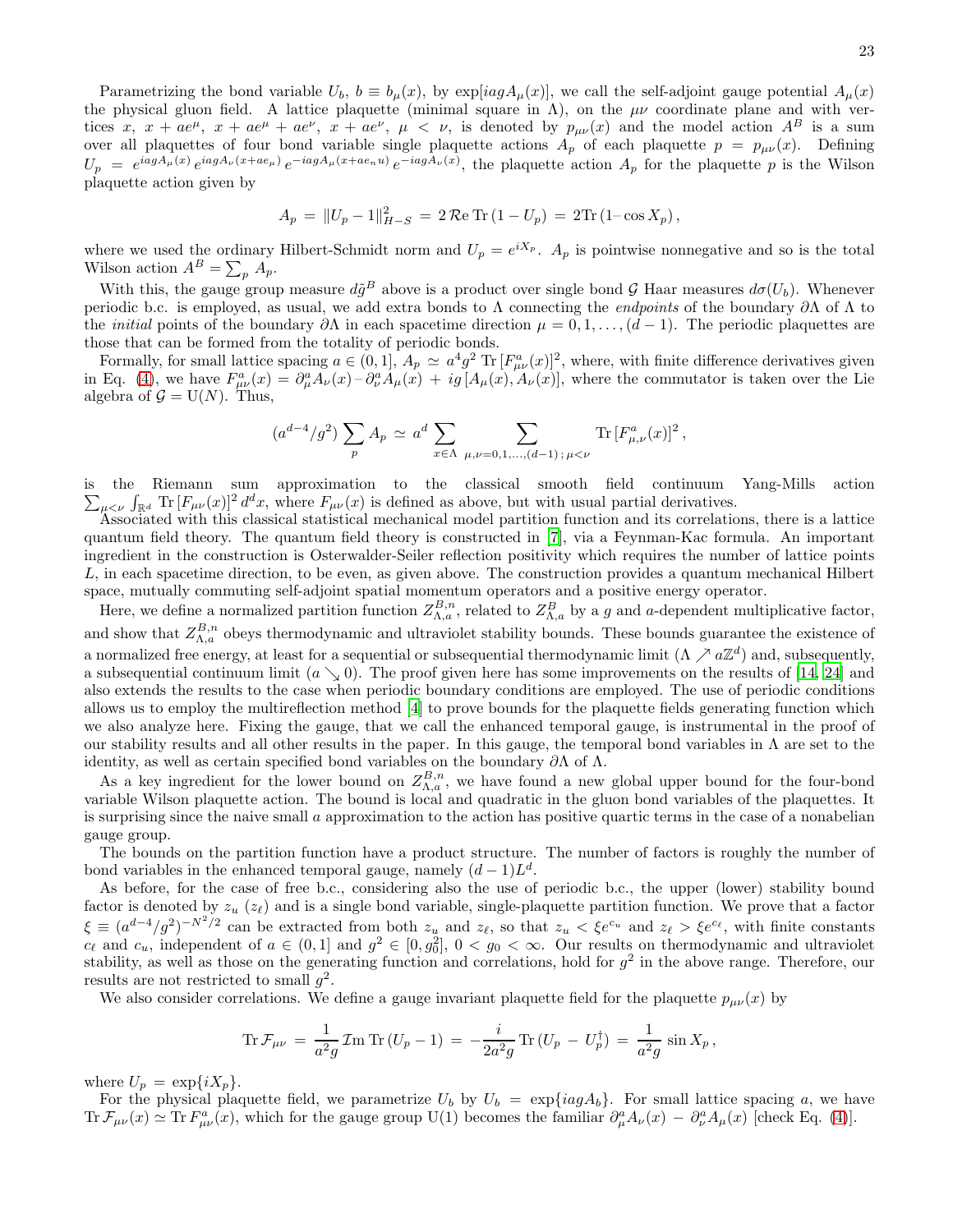$$
\operatorname{Tr} M_{\mu\nu}(x) = a^{d/2} \operatorname{Tr} \mathcal{F}_{\mu\nu} = \left(\frac{a^{d-4}}{g^2}\right)^{1/2} \mathcal{I} \operatorname{Im} \operatorname{Tr} (U_p - 1) = \left(\frac{a^{d-4}}{g^2}\right)^{1/2} \sin X_p.
$$

Using periodic b.c., we also obtain bounds for the normalized generating function for  $r \in \mathbb{N}$  scaled plaquette fields defined, with a collection of r source plaquette fields with source strengths  $J^{(r)} = \{J_1, \ldots, J_r\}$ , in the finite lattice  $\Lambda$ , by

$$
G_{r,\Lambda,a}(J^{(r)}) \,=\, \frac{Z_{r,\Lambda,a}^P(J^{(r)})}{Z_{\Lambda,a}^P}
$$

,

,

where  $Z_{r,\Lambda,a}^P$  is the partition function  $Z_{\Lambda,a}^P$  with the inclusion of the usual exponential of the source factors, namely,  $\exp[\sum_{1\leq j\leq r} J_j \text{Tr } M_{p_j}(U_{p_j})]$ . Here,  $p_j, j=1,\ldots,r$  are plaquettes  $p_{\mu_j\nu_j}(x_j)$ . For fixed  $\mu$  and  $\nu$ , and the plaquette  $p_{\mu\nu}(x)$ , the plaquette field we consider is approximately, for small a,

$$
\operatorname{Tr} M_p(U_p) \, \simeq \, a^{d/2} \operatorname{Tr} F^a_{\mu\nu}(x) \, .
$$

(Note that the trace does not give zero since  $\mu$  and  $\nu$  are fixed!) The r-plaquette scaled field correlation, with plaquettes originating at the external points  $x_E = \{x_1, \ldots, x_r\}$ , is given by

$$
\mathcal{G}_{r,\Lambda,a}(x_E) = [\partial/\partial (J_1(x_1)) \dots [\partial/\partial (J_r(x_r)) G_{r,\Lambda,a}(x_E)]_{J_1,...,J_r=0}.
$$

We also prove a factorized bound for  $\mathcal{G}_{r,\Lambda,a}(x_E)$  so that, denoting by  $G_{ra}(J^{(r)})$  any sequential or subsequential thermodynamic limit, we have

$$
G_{ra}(J^{(r)}) \le \prod_{j=1}^r \left[\frac{z_u(J_j)}{z_\ell}\right]^{2^d(d-1)/r}
$$

where  $z_u(J_j)$  is a single bond variable single plaquette partition function with a source of strength  $J_j$ . It is shown that

$$
z_u(J) \, \leq \, (a^{d-4}/g^2)^{-N^2/2} \, e^{c'_u} \, e^{cJ^2} \,,
$$

where  $c'_u$  and c are finite real constants, independent of a and  $g^2$ . Thus,

$$
G_{ra}(J^{(r)}) \le \exp\left[\frac{2^d}{r}(d-1)(c'_u - c_\ell) + cr \sum_{1 \le j \le r} J_j^2\right].
$$

The bounds extend to complex source strengths. The generating function is a jointly analytic, entire function of the source strengths  $J_1$ , ...,  $J_r$  of the r plaquette fields. The r-plaquette field correlations admit a Cauchy integral representation and are bounded by applying Cauchy bounds.

In particular, for two coincident plaquettes, the physical plaquette correlation is bounded by  $a^{-d}$ . The continuum limit  $a \searrow 0$  singularity coincides with the bound  $a^{-d}/d$  on the two-point derivative field correlation for the massive case of a scalar free field; the bound being the exact value in the massless limit. It must be emphasized that the bounds on the plaquette field generating functions and correlations are new.

For the sake of clarity and transparency, we analyze an approximate model where the plaquette actions are set to zero for interior plaquettes which are perpendicular to the temporal direction plus some specified plaquettes on the boundary  $\partial\Lambda$  of  $\Lambda$ . The plaquette correlations, as well as their thermodynamic  $(L \nearrow \infty)$  and continuum limits are obtained exactly. The same holds for a normalized free energy.

In obtaining these bounds, we parametrize  $U_b$  by  $U_b = \exp\{iga^{-(d-4)/2}\}\chi_b$ , where we call  $\chi_b$  the scaled field.  $\chi_b$ is related to the physical field  $A_b$  according to Eq. [\(5\)](#page-5-2).

Defining the difference

$$
\delta_{\mu}\phi(x) \equiv \phi(x_{\mu}^{+}) - \phi(x) = \phi(x + ae^{\mu}) - \phi(x), \qquad (34)
$$

we have

$$
\delta_\mu \chi_b = a^{d/2} \, \partial_\mu^a A_b \,,
$$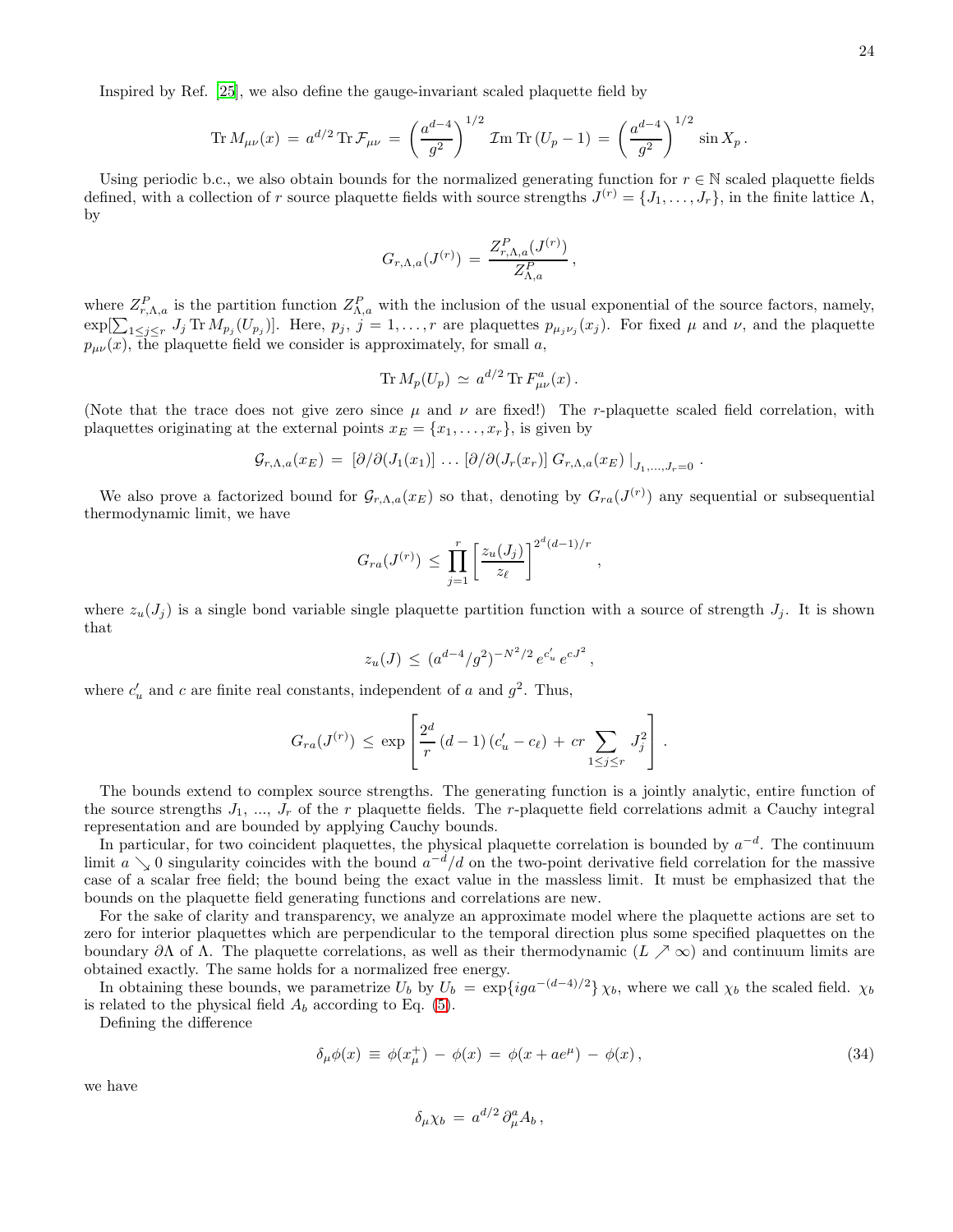where  $\delta_{\mu}\chi_b = \chi_b(x^+_{\mu}) - \chi_b(x)$ , and b is the lattice bond connecting x to  $x^+_{\mu}$ .

We show in the Appendix that, on the  $a\mathbb{Z}^d$  lattice, with  $\phi^u(x)$  being the physical free scalar field and the scaled field

$$
\phi(x) = a^{(d-2)/2} \phi^u(x),
$$
  
\n
$$
\delta_\mu \phi(x) = a^{d/2} \partial_\mu^a \phi^u(x),
$$
\n(35)

that the physical derivative field two-point correlation  $\langle \partial_{\mu}^{a} \phi^{u}(x) \partial_{\nu}^{a} \phi^{u}(x) \rangle^{u}$  is bounded for  $d = 2, 3, 4$  and all lattice points x and y. For the massless case and coincident points  $x \equiv y$ , we have the exact result  $\langle [\partial_\mu^a \phi^u(x)]^2 \rangle^u = (da^d)^{-1}$ .

This singular behavior is a measure of ultraviolet asymptotic freedom in the context of a lattice quantum field theory. Thus, for the gauge case, the singular behavior of the coincident point plaquette-plaquette physical field correlation is bounded by the singular behavior of the coincident point correlation of the free zero-mass derivative field.

Our stability and generating function bound results hold for any lattice Yang-Mills model defined with the Wilson action. Of course, this class of lattice models encompasses both the trivial ultraviolet limit of a Yang-Mills model, as well as the nonabelian gauge models which are ultraviolet asymptotically free in  $d = 4$ , like QCD. Our results extend to the gauge group  $\mathcal{G} - SU(N)$  and other connected, compact Lie groups  $\mathcal{G}$ . By the Bolzano-Weierstrass theorem, the stability bounds ensure the existence, at least in the subsequential sense, of a normalized free energy for the model, but do not give us information on any other model property and its the energy-momentum spectrum. The existence of the normalized free energy and boundedness of the generating function are the *only* questions we analyze here. More analysis is indeed needed e.g to obtain interesting correlation properties, such as their decay rates. Moreover, we point out that our bounds hold whether or not a mass gap persists in the  $a \searrow 0$  continuum limit.

Finally, we hope that our methods and techniques can be combined with the more traditional methods to provide a complete construction of the  $d = 4$  Yang-Mills and QCD models, including the verification of the axioms.

# APPENDIX: Unscaled or Physical and Scaled Real Scalar Free Fields

In this Appendix, considering the case of the real scalar free field, we develop the relation between quantities expressed in terms of the local unscaled or physical field  $\phi^u(x)$  and locally scaled fields  $\phi(x) = s \phi^u(x)$ , with

$$
s \equiv s(a) = [a^{d-2}(m_u^2 a^2 + 2d\kappa_u^2)]^{1/2},
$$

where  $m_u$  and  $\kappa_u$  are the unscaled field mass and lattice hopping parameter defined below. We refer the reader to Ref. [\[24\]](#page-29-10) for more details.

In the continuum limit, the unscaled two-point correlation is infinite at coincident points. By our choice of s, for  $d = 3, 4$ , the scaled field correlations are more regular in the continuum limit. More precisely, they are finite at coincident points! For the massless free scalar field, the a-dependence of the scaling factor is  $a^{(d-2)/2}$ . The  $a \searrow 0$ singular behavior of the two-point correlation at coincident points is  $a^{-(d-2)/2}$ . For the derivative of scaled fields, the two-point correlation is finite for  $d = 2, 3, 4$  and the coincident point singular behavior is  $a^{-d}$ .

These singular behaviors can be taken as a measure of ultraviolet asymptotic freedom for the lattice approximation to a continuum QFT.

In the case of YM, as discussed above, this same scaling factor relation between the physical gluon fields  $A_\mu(x)$  and the scaled gluon fields  $a^{(d-2)/2} A_\mu(x)$  makes the scaled plaquette correlations bounded, in the continuum limit.

Of course, these scaling transformations are not to be confused with the usual canonical scaling.

In the hypercubic lattice with free b.c., the unscaled or physical action for the real scalar free field is, up to boundary conditions and for  $x^+_\mu \equiv x + ae^\mu$ ,

$$
A_{B,a}^u = \frac{\kappa_u^2}{2} a^{d-2} \sum_{x,\mu} \left[ \phi^u(x_\mu^+) - \phi^u(x) \right]^2 + \frac{1}{2} m_u^2 a^d \sum_x \left[ \phi^u(x) \right]^2
$$
  
=  $-\kappa_u^2 a^{d-2} \sum_{x,\mu} \phi^u(x_\mu^+) \phi^u(x) + \frac{1}{2} \left( m_u^2 a^d + 2d \kappa_u^2 a^{d-2} \right) \sum_x \left[ \phi^u(x) \right]^2$ . (A1)

 $A_{B,a}^u$  is a sum of an unscaled hopping term, with an unscaled hopping parameter  $\kappa_u^2 > 0$ , and a mass term.

The thermodynamic limit of the unscaled two-point free field correlation exists and has the representation

$$
C_a^u(x,y) = \frac{1}{2(2\pi)^d} \int_{(-\pi/a,\pi/a]^d} e^{ip(x-y)} D_a^{-1} d^d p.
$$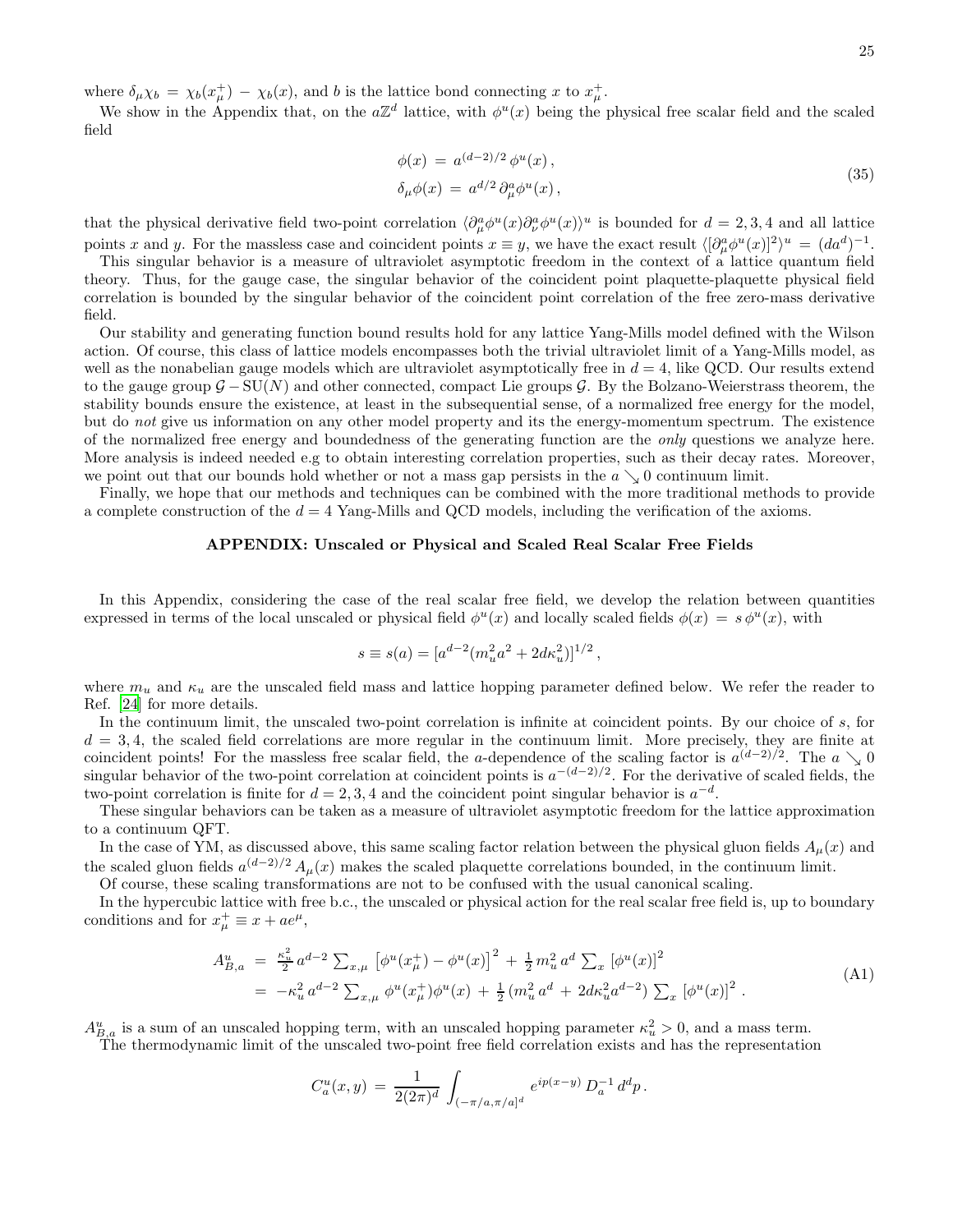where

$$
D_a = \frac{\kappa_u^2}{a^2} \sum_{\mu} (1 - \cos p_{\mu} a) + (m_u^2/2).
$$

The continuum limit  $C^u(x, y)$  of  $C^u_a(x, y)$  also exists, in the sense of distributions and is

$$
C^{u}(x,y) = \frac{1}{(2\pi)^{d}} \int_{\mathbb{R}^{d}} \frac{e^{ip(x-y)}}{\kappa_{u}^{2} \sum_{\mu} (p^{\mu})^{2} + m_{u}^{2}} d^{d}p,
$$

with  $x, y \in \mathbb{R}^d$ . Of course,  $C^u(x, y)$  is infinite at coincident points  $x = y$ .

The formula for  $C_a^u(x, y)$  is obtained as the thermodynamic limit of the finite lattice two-point correlation which in turn is obtained from the spectral representation of the symmetric matrix  $M_{\Lambda,a}^{u,B}$  associated with the quadratic form, i.e.  $S_{\Lambda,a}^{u,B} = (\phi^u, M_{\Lambda,a}^{u,B} \phi^u),$  with b.c. B. B can be taken as free or periodic b.c.

The formula which relates the two-point correlation to the spectral representation is

$$
C_a^u(x,y) = \left[ \int \phi^u(x) \phi^u(y) e^{-S_{\Lambda,a}^{u,B}} d\tilde{\phi}^u \right] \left[ \int e^{-S_{\Lambda,a}^{u,B}} d\tilde{\phi}^u \right]^{-1},
$$
  
=  $\frac{1}{2} \left[ M_{\Lambda,a}^{u,B} \right]^{-1} (x,y) = \frac{1}{2} \sum_v (\lambda_v)^{-1} v_v^B(x) \left[ v_v^B(y) \right]^t,$ 

where t denotes the transpose and we write the spectral representation of  $M_{\Lambda,a}^{u,B}$  as

$$
M_{\Lambda,a}^{u,B}(x,y) = \sum_{v} \lambda_v v_v^B(x) \left[ v_v^B(y) \right]^t,
$$

with  $\lambda_v$  denoting an eigenvalue of  $M_{\Lambda,a}^{u,B}(\cdot,\cdot)$  and  $v_v^B(\cdot)$  the corresponding eigenvector. The  $v$ 's,  $v = (v^0, \ldots, v^{d-1}),$  $v^{\mu} \in (-\pi/a, \pi/a]$ , that parametrize the sum depend on the b.c. but the thermodynamic limit  $C_a^u$  is the same for free and periodic b.c. For  $m_u = 0$ , zero is (respectively, not) an eigenvalue of  $M_{\Lambda,a}^{u,P}(M_{\Lambda,a}^u)$ .

To obtain a more regular, less singular behavior for the correlations, as well as for the model free energy, we introduce the above defined locally scaled fields  $\phi(x)$ . With this scaling, unscaled field action  $A_{B,a}^u$  is transformed to the scaled action

$$
A_{B,a}(\phi) = -\kappa^2 \sum_{x,\mu} \phi(x_{\mu}^+) \phi(x) + \frac{1}{2} \sum_x [\phi(x)]^2
$$
  
=  $\frac{\kappa^2}{2} \sum_{x,\mu} [\phi(x_{\mu}^+) - \phi(x)]^2 + \frac{1}{2} \left(\frac{m_u a}{\kappa_u}\right)^2 \kappa^2 \sum_x [\phi(x)]^2,$  (A2)

where the scaled hopping parameter  $\kappa^2$  is given by

$$
\kappa^2 = \left[2d + \left(\frac{m_u a}{\kappa_u}\right)^2\right]^{-1}.\tag{A3}
$$

The thermodynamic limit of the scaled two-point correlation is

$$
C_a(x,y) = \frac{1}{(2\pi)^d} \int_{(-\pi,\pi]^d} e^{iq(x-y)/a} \mathcal{D}^{-1} d^dq.
$$

with  $\mathcal{D} = 1 - 2\kappa^2 \sum_{\mu} \cos q_{\mu}$ .  $C_a(x, y)$  is bounded uniformly in  $a \in (0, 1]$ , for  $d = 3, 4$ , by the coincident-point value with  $a = 0$ , namely,  $C_0 \equiv C(0) = (2\pi)^{-d} \int_{(-\pi,\pi]^d} [1-d^{-1} \sum_{\mu} \cos q_{\mu}]^{-1} d^d q$ , which is finite.

As it is usual, to analyze a QFT four-point correlation using the so called Bethe-Salpeter kernel (see e.g. Ref. [\[29,](#page-29-16) [30\]](#page-29-17) and references therein), consider the continuum limit of  $C_a(x, y)$ . Decompose  $D^{-1}$  as

$$
D^{-1} = D_0^{-1} = [D^{-1} - D_0^{-1}],
$$

where  $D_0$  is the D value for  $a = 0$ . Using the Riemann-Lebesgue lemma on the integral of the first term and the Lebesgue dominated convergence theorem on the second term, for the sequence  $a_r \to 0$ , where  $x = na$ ,  $y = ma$ ,  $x_r =$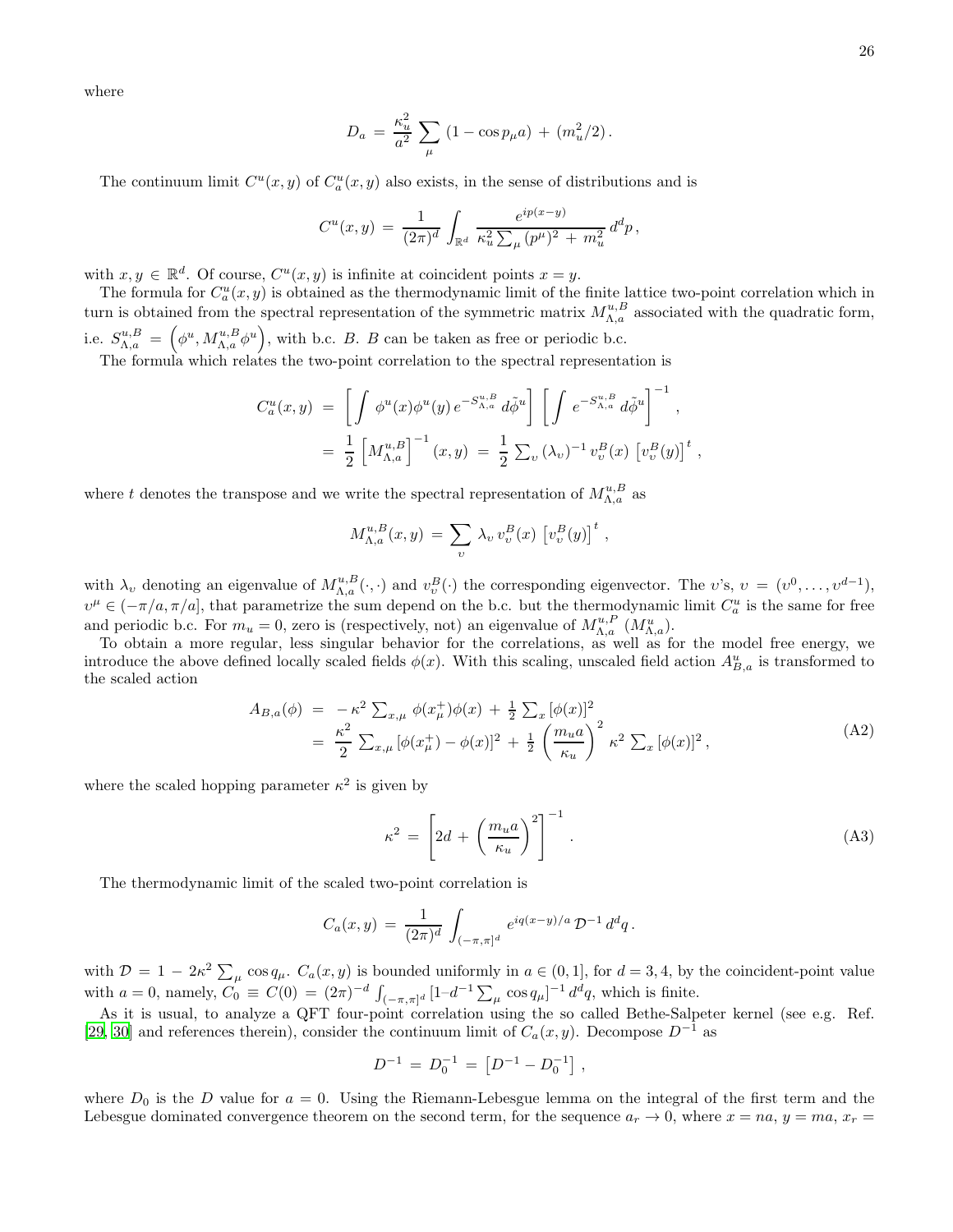$na_r, y_r = ma_r$ , and  $m, n \to \infty$ , such that  $x_r \to x_c$  and  $y_r \to y_c$ , with  $x_c, y_c \in \mathbb{R}^d$ , shows that  $\lim_{a\to 0} C_a(x, y) = 0$ , for  $x \neq y$ .

Thus, the scaled free field correlations are not singular, even at coincident points. Furthermore, the scaled and unscaled two-point correlations are related by  $C_a(x, y) = s^2 C_a^u(x, y)$ . Moreover, upon letting  $C_a(x - y) \equiv C_a(x, y)$ , the two-point correlation decay rate is defined by

$$
\lim_{v \to \infty} \left( -1/v \right) \ln C_a(v) \,,
$$

with  $v \equiv x^0$ . Thus, the decay rates are the same for  $C_a^u(x)$  and  $C_a(x)$ . Considering the Osterwalder-Seiler construction of a lattice quantum field theory (see  $[4, 7]$  $[4, 7]$ ), this decay rate is the same as the scalar particle mass. The mass is a point in the energy-momentum spectrum with zero total spatial momentum. The mass m satisfies

$$
D_a(p^0 = im, \vec{p} = 0) = (\kappa_u^2/a^2) (1 - \cosh ma) + m_u^2/2 = 0,
$$

with solution

$$
m = \frac{2}{a} \sinh^{-1} \left( \frac{m_u a}{2\kappa_u} \right) = \frac{2}{a} \ln \left[ \frac{\sqrt{r}}{2} + \frac{\sqrt{4+r}}{2} \right] = \frac{m_u}{\kappa_u} + \mathcal{O}\left( a^2 \left( \frac{m_u}{\kappa_u} \right)^3 \right),
$$

where  $r = (m_u a/\kappa_u)^2$ . It is important to observe that m is jointly analytic in a and  $m_u$ .

The above results continue to hold for the thermodynamic limit in the massless case  $m_u = 0$ , for the case of free b.c., as above. For periodic b.c., take the thermodynamic limit first with  $m_u \neq 0$  and then take the limit  $m_u = 0$  to get the same result as for free b.c. The massless case is obtained by setting  $\kappa^2 = (1/2d)$  in the formula for  $C_a(x, y)$ . In this case, the scaled field is related to the unscaled field by

$$
\phi(x) = a^{(d-2)/2} \sqrt{2d} \kappa_u \phi^u(x),
$$

and we note that the a-dependence of the scaling factor is  $a^{(d-2)/2}$ .

For clarity and transparency, we deduce the relation  $\langle \phi(x)\phi(y)\rangle = s^2 \langle \phi^u(x)\phi^u(y)\rangle^u$ . The same procedure is followed in the gauge model case in the above text.

For the physical action

$$
A^{u}(\phi^{u}) = \frac{\kappa_{u}^{2} a^{d-2}}{2} \sum_{x,\mu} [\phi^{u}(x_{\mu}^{+}) - \phi^{u}(x)]^{2} + \frac{m_{u}^{2} a^{d}}{2} \sum_{x} [\phi^{u}(x)]^{2},
$$

we have, with  $Z^u = \int \exp \{-A^u(\phi^u)\} d\phi^u$ ,

$$
\langle \phi^u(x) \phi^u(y) \rangle^u = \frac{1}{Z^u} \int \phi^u(x) \phi^u(y) \exp \{-A^u(\phi^u)\} d\phi^u
$$
  

$$
= \frac{1}{s^2 Z^u} \int s\phi^u(x) s\phi^u(y) \exp \{-A^u(\phi^u)\} d\phi^u
$$
  

$$
= \frac{1}{s^2 Z} \int \phi(x) \phi(y) \exp \{-A(\phi)\} d\phi
$$
  

$$
\equiv \frac{1}{s^2} \langle \phi(x) \phi(y) \rangle,
$$

with  $Z = \int \exp \{-A(\phi)\} d\phi$ , and where we made the change of variables  $\phi(x) = s \phi^u(x)$  in the second line and also set  $A(\phi) = A^u(\phi^u = s^{-1}\phi)$ . The scaled action is

$$
A(\phi) = -\kappa^2 \sum_{x,\mu} \phi(x^+_{\mu}) \phi(x) + \frac{1}{2} \sum_x [\phi(x)]^2.
$$

The difference in the gauge case is that the analogue of the correlation fields is not linear and the action is not quadratic in the field.

Next, we define the generating function for the  $r$ -point scaled free field correlations by

$$
\exp\left[\frac{1}{2}\sum_{1\leq j,k\leq r}J_jC_a(x_j,x_k)J_k\right] \leq \exp\left[C_0r\sum_{1\leq j\leq r}J_j^2\right].
$$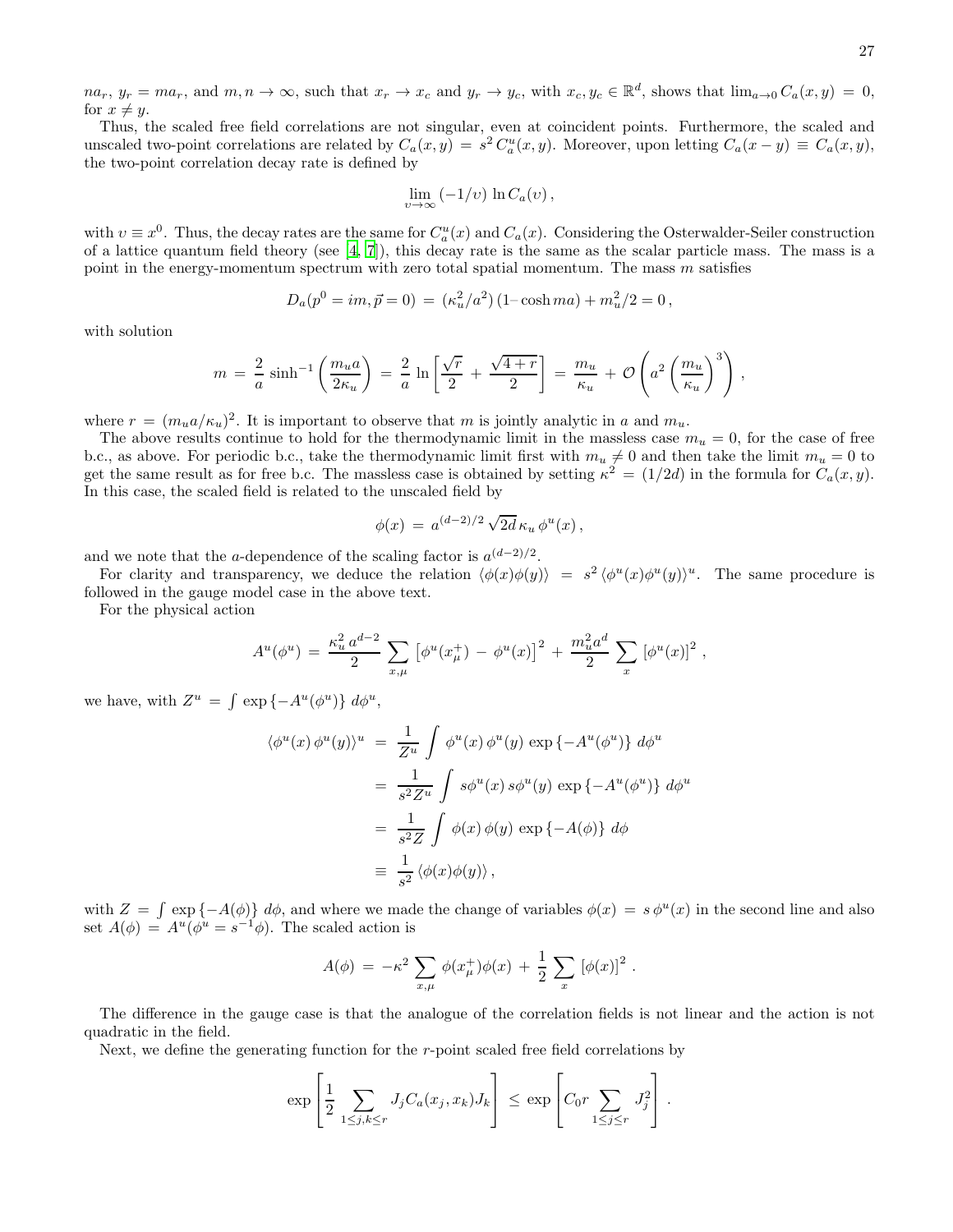The bound is uniform in  $a \in (0, 1]$ , and is independent of the location of the r points.

The generating function formula is obtained as the thermodynamic limit of the finite  $\Lambda$  lattice generating function. For the case of r real variables  $w_1, \ldots, w_r$ , we use the conventional formula

$$
\left[\int e^{(K,w)-(w,C^{-1}w)/2} d^r w\right] \left[\int e^{-(w,C^{-1}w)/2} d^r w\right]^{-1} = e^{(K,CK)/2},
$$

for the generating function of r source variables  $w_1, \ldots, w_r$  with source strengths  $K_1, \ldots, K_r$ .

For the unscaled field  $\phi^u$ , with source factor  $\exp[(\phi^u, f)] = \exp[\sum_j a^d \phi^u(x_j) f(x_j)]$ , the generating function is

$$
\exp\left[ (1/2) \sum_{j,k} a^{2d} f(x_j) (\Delta^u)^{-1} (x_j, y_k) f(y_k) \right],
$$

where

$$
(\Delta_a^u)^{-1}(x,y) = \frac{1}{2(2\pi)^d} \int_{(-\pi/a,\pi/a]^d} e^{ip(x-y)} \left[ D_a^u(p) \right]^{-1} d^dp.
$$

and

$$
D_a^u(p) = \left(\frac{\kappa_u}{a}\right)^2 \sum_{\mu} (1 - \cos p^{\mu} a) + m_u^2/2.
$$

The pairing  $(\phi^u, f)$  is the Riemann sum approximation to  $(\phi^u, f)_2 = \int_{\mathbb{R}^d} \phi^u(x) f(x) d^d x$  and the  $a \searrow 0$  limit of the generating function is

$$
\exp\left[ (1/2) \int_{\mathbb{R}^d} f(x) \Delta^{-1}(x, y) f(y) \right] d^d x d^d y = \exp\left[ (1/2) \left( f, \Delta^{-1} f \right)_2 \right],
$$

where

$$
\Delta^{-1}(x,y)\,=\,\int_{\mathbb{R}^d}\,e^{ip(x-y)}\,\frac{1}{\kappa_u^2\sum_\mu(p^\mu)^2+m_u^2}\,d^dp\,.
$$

If  $f = \Delta^{1/2} h$ ,  $h \in L_2(\mathbb{R}^d, d^dx)$ , the continuum generating function is finite.

Recalling the definition of the lattice derivatives given in Eq. [\(4\)](#page-4-0), concerning the unscaled or physical derivative field, we define the derivative field two-point function by

$$
G_{a,\mu\nu}^{u}(x,y) \equiv \langle \partial_{\mu}^{a} \phi^{u}(x) \partial_{\nu}^{a} \phi^{u}(y) \rangle^{u}
$$
  
= 
$$
\frac{1}{2a^{2}(2\pi)^{d}} \int_{(-\pi/a,\pi/a]^{d}} e^{ip(x-y)} \frac{(e^{ip_{\mu}a} - 1) (e^{-ip_{\nu}a} - 1)}{\frac{\kappa_{u}^{2}}{a^{2}} \sum_{\rho=0,...,(d-1)} (1 - \cos p_{\rho}a) + m_{u}^{2}/2} d^{d}p.
$$

The following results hold for  $d = 2, 3, 4$ . Using  $bc \leq (b^2 + c^2)/2$ ,  $G^u_{a,\mu\nu}$  satisfies the bound

$$
|G_{a,\mu\nu}^u(x,y)| \leq G_{a,\mu\mu}^u(0,0) \leq G_{a,\mu\mu}^u(0,0)|_{m_u=0} = (d\kappa_u^2 a^d)^{-1},
$$

such as the  $a \searrow 0$  singularity of  $G^u_{a,\mu\nu}(x,y)$  is at most const $/a^d$ .

The last equality is the only lattice non-integral exact formula for a correlation known to us. Note also that

$$
a^2 G_{a,\mu\nu} \equiv a^2 \langle \partial^a_\mu \phi(x) \partial^a_\nu \phi(y) \rangle = a^2 s^2 \langle \partial^a_\mu \phi^u(x) \partial^a_\nu \phi^u(y) \rangle^u,
$$

is uniformly bounded in  $a \in (0,1]$  and, at  $m_u = 0$ , we have  $a^2 G_{a,\mu\mu}(0,0) = 2$ . The upshot is

$$
\langle \phi(x)\phi(y) \rangle = \frac{1}{(2\pi)^d} \int_{(-\pi,\pi]^d} e^{iq(x-y)/a} \frac{1}{1 - 2\kappa^2 \sum_{\mu} \cos q_{\mu}} d^dq
$$
  
=  $s^2 \langle \phi^u(x)\phi^u(y) \rangle^u$ ,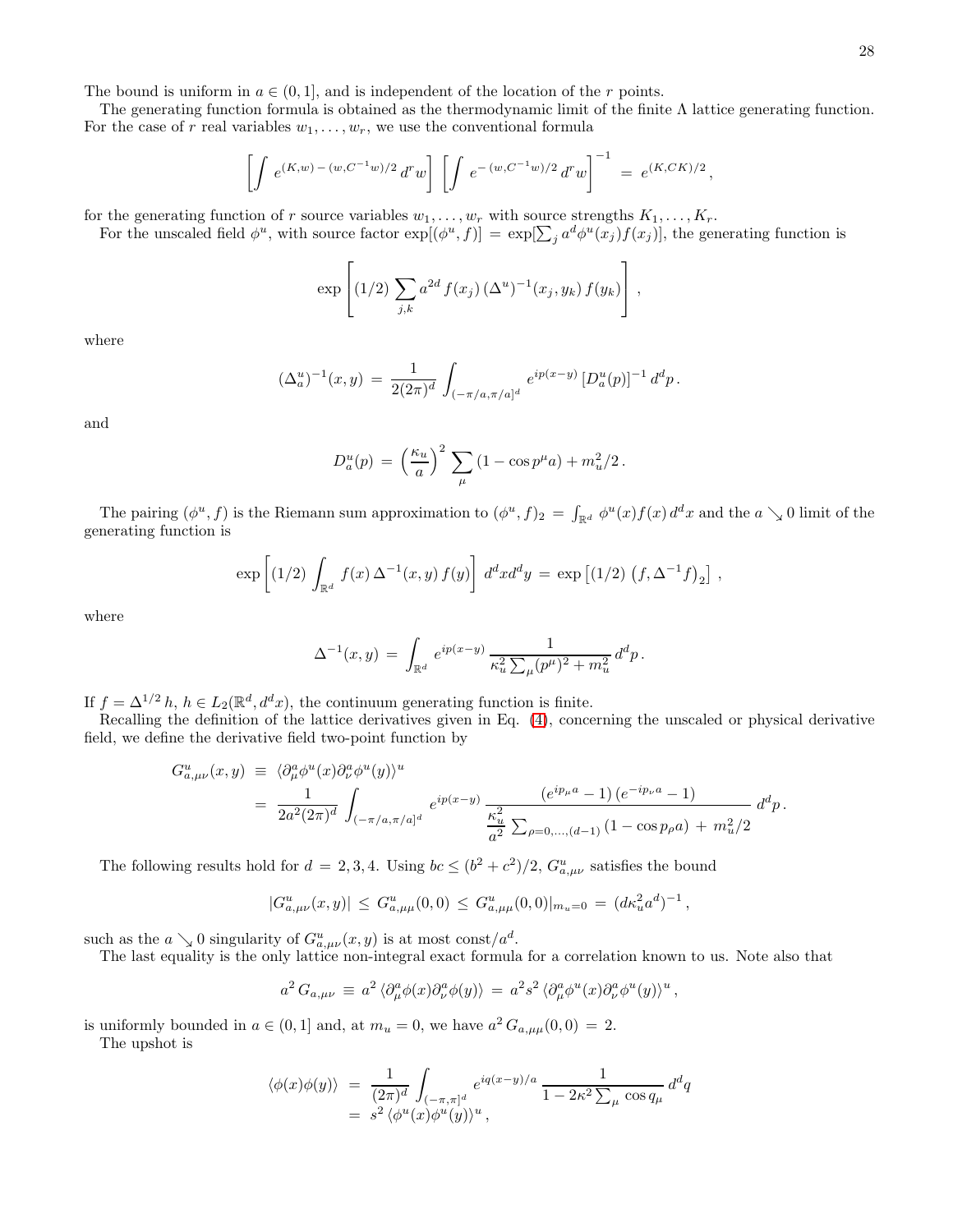and, with  $\delta_{\mu}\phi(x)\delta_{\nu}\phi(y) = [\phi(x_{\mu}^+) - \phi(x)] [\phi(y_{\nu}^+) - \phi(y)]$ , we have

$$
\langle \delta_{\mu}\phi(x)\delta_{\mu}\phi(y)\rangle = \frac{1}{(2\pi)^d} \int_{(-\pi,\pi]^d} e^{iq(x-y)/a} \frac{\left[e^{iq_{\mu}}-1\right] \left[e^{-iq_{\nu}}-1\right]}{1-2\kappa^2 \sum_{\mu} \cos q_{\mu}} d^dq
$$
  
=  $s^2 a^2 \langle \partial_{\mu}^a \phi^u(x)\partial_{\nu}^a \phi^u(y)\rangle^u$ .

By the spectral representation, we see that this correlation is most singular at coincident points. Indeed, for  $d = 3, 4$ , we have

$$
\langle [\phi^u(0)]^2 \rangle^u = \frac{1}{s^2 (2\pi)^d} \int_{(-\pi,\pi]^d} \frac{1}{1 - 2\kappa^2 \sum_{\mu} \cos q_{\mu}} d^d q
$$
  

$$
\leq \frac{1}{s^2 (2\pi)^d} \int_{(-\pi,\pi]^d} \frac{1}{1 - d^{-1} \sum_{\mu} \cos q_{\mu}} d^d q
$$
  

$$
= \frac{2d}{s^2} (\Delta^1)^{-1} (0,0),
$$

where  $\Delta^1$  is the Laplacian operator in the unit spaced lattice with action, for  $x \in \mathbb{Z}^d$ ,

$$
\[\Delta^1 f\] (x) = 2df(x) - \sum_{\mu=1,\dots,d} \left[ f(x^+_\mu = x + e^\mu) + f(x^-_\mu = x - e^\mu) \right].
$$

Also, for  $d = 2, 3, 4$ ,

$$
\langle [\partial_{\mu}^{a} \phi^{u}(0)]^{2} \rangle^{u} = \frac{1}{s^{2} a^{2} (2\pi)^{d}} \int_{(-\pi,\pi]^{d}} \frac{2 (1 - \cos q_{\mu})}{1 - 2\kappa^{2} \sum_{\mu} \cos q_{\mu}} d^{d}q
$$
  

$$
\leq \frac{2}{s^{2} a^{2}},
$$

where, to obtain the above inequality, we used the bound  $\kappa^2 \leq (1/2d)$ , and lattice  $(\pi/2)$ -rotation transformation symmetry about each coordinate axis. For  $m_u^2 = 0$ , the bound becomes an equality.

The above relations display explicitly the  $a \searrow 0$  coincident point singular behavior of the unscaled field and derivative field two-point correlation.

### Acknowledgments

We would like to acknowledge the partial support of FAPESP and the Conselho Nacional de Desenvolvimento Científico e Tecnológico  $(CNPq)$  during the early stage of this work.

- <span id="page-28-0"></span>[1] Weinberg, S.: The Quantum Theory of Fields, 3 vols., Cambridge University Press, Cambridge UK, 2005.
- [2] Banks, T.: Modern Quantum Field Theory, Cambridge University Press, Cambridge UK, 2008.
- <span id="page-28-7"></span>[3] Gattringer, C., Lang, C.B.: Quantum Chromodynamics on the Lattice, An Introductory Presentation, Lecture Notes in Physics 788, Springer, New York, 2010.
- <span id="page-28-1"></span>[4] Glimm, J., Jaffe, A.: Quantum Physics: A Functional Integral Point of View, Springer Verlag, NY, 1986.
- [5] Rivasseau, V.: From Perturbative to Constructive Renormalization, Princeton University Press, Princeton, 1991.
- [6] Summers, S.J.: A Perspective on Constructive Quantum Field Theory, [arXiv:1203.3991v](http://arxiv.org/abs/1203.3991)2 (2016).
- <span id="page-28-2"></span>[7] Seiler, E.: Lecture Notes in Physics 159, Gauge Theories as a Problem of Constructive Quantum Field Theory and Statistical Mechanics, Springer, New York, 1982.
- <span id="page-28-3"></span>[8] Ruelle, D.: Statistical Mechanics: Rigorous Results, World Scientific Publishing Co., Singapore, 1999.
- <span id="page-28-4"></span>[9] Balaban, T.: Ultraviolet Stability of Three-Dimensional Lattice Pure Gauge Field Theories, Commun. Math. Phys. 102, 255-275 (1985).
- <span id="page-28-5"></span>[10] Balaban, T.: Large Field Renormalization II. Localization, Exponentiation, and Bounds for the R Operation, Commun. Math. Phys. 122, 355-392 (1989).
- <span id="page-28-6"></span>[11] Magnen, J., Rivasseau, V., Sénór, R.: Construction of YM<sub>4</sub> with an Infrared Cutoff, Commun. Math. Phys. 155, 325–383 (1993).